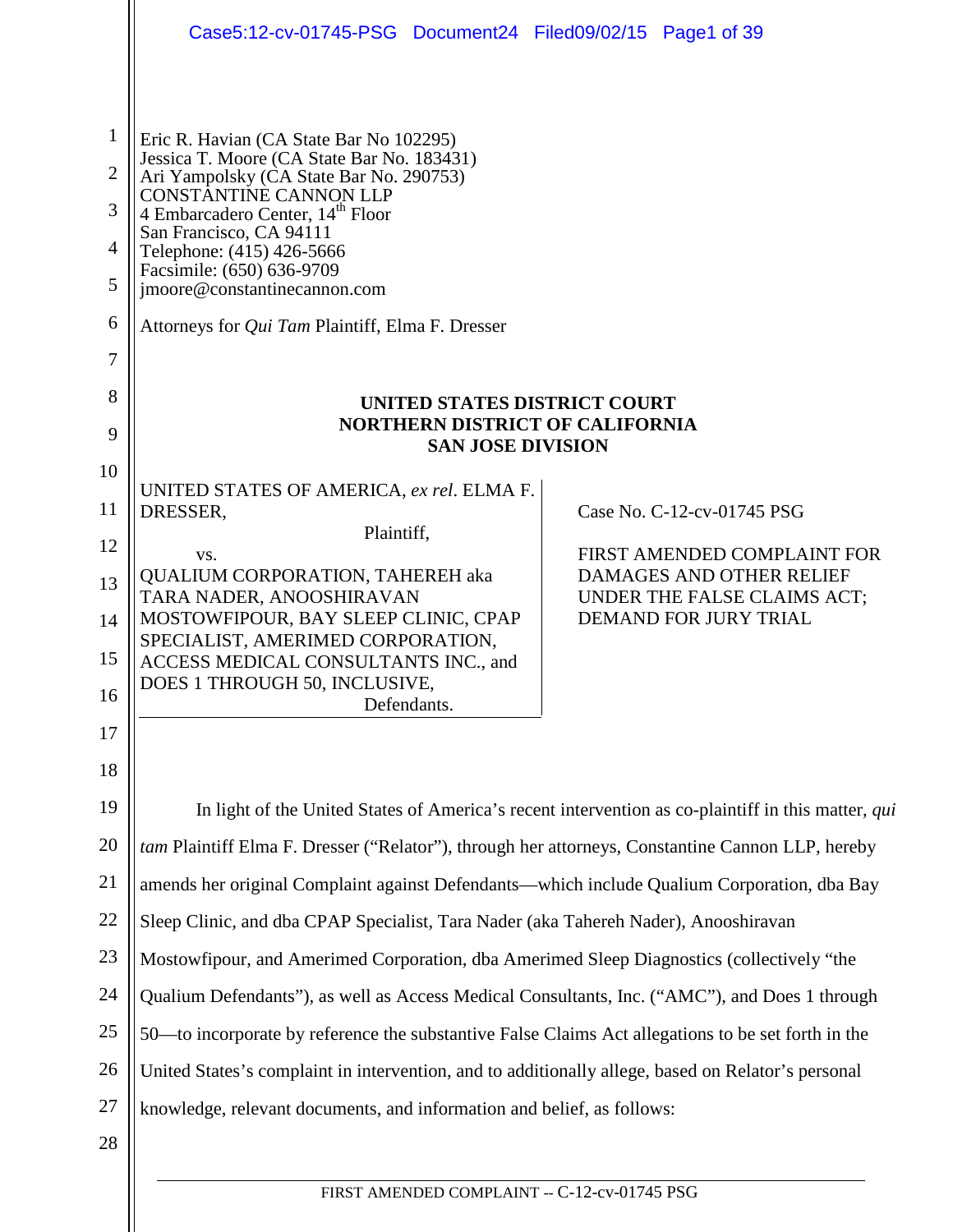## **I. INTRODUCTION**

1

2

3

4

5

6

7

28

## **A. Overview**

1. This is an action to recover damages and civil penalties on behalf of the United States of America for false and/or fraudulent statements, records, and claims made or caused to be made by Defendants, as well as their affiliates, departments, subsidiaries, agents, employees, and coconspirators, in violation of the federal False Claims Act ("FCA"), 31 U.S.C. §§ 3729 et seq., and the federal Anti-Kickback Statute ("AKS"), 42 U.S.C. § 1320a-7b(b).

8 9 10 11 12 13 14 15 16 2. Since 2002, the Qualium Defendants have owned and operated twenty polysomnographic testing facilities, or sleep clinics, as well as a similar number of related durablemedical-device supply facilities, in California. The Qualium Defendants have knowingly submitted false claims to federal healthcare programs for diagnostic sleep studies and for sleep-disorder-related medical devices. Defendant Access Medical Consultants, Inc., an entity the Qualium Defendants hired to submit claims to federal healthcare programs, knowingly submitted false claims for payment to the government on behalf of the Qualium Defendants. Defendants submitted or caused the submission of false claims to federal healthcare programs that include, but are not limited to, Medicare and CHAMPVA.

17 18 19 20 21 22 23 24 25 26 27 3. The claims the Qualium Defendants submitted or caused to be submitted were false because the Qualium Defendants: 1) hired non-credentialed technologists to perform the studies; 2) conducted studies on Medicare patients at sleep centers that were not approved by Medicare program, but nevertheless billed Medicare for such patients as if the studies had been conducted at a different, approved center; 3) unlawfully dispensed medical-devices/durable-medical-equipment (DME) to Medicare beneficiaries from locations not approved by Medicare; 4) engaged in unlawful self-dealing by supplying CPAP medical devices following sleep-studies they conducted; 5) operated a medical-device company from the same locations as the sleep clinics 6) hired nonlicensed or fraudulently licensed personnel to dispense medical devices to patients; 7) provided financial remuneration to doctors intended to induce patient-referrals for diagnostic sleep studies;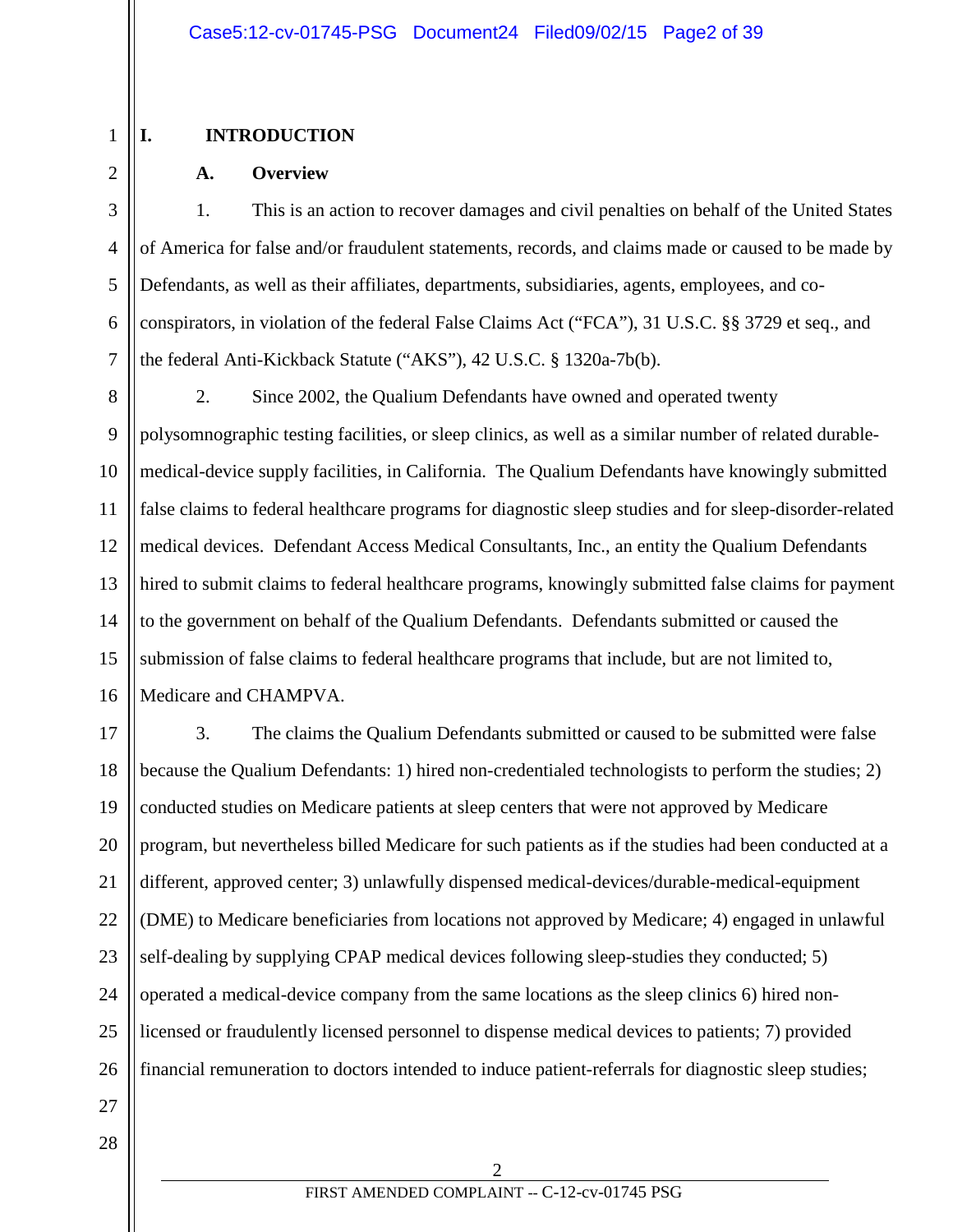and 8) routinely waived Medicare co-payments without inquiry into patients' financial circumstances.

4. Defendant Access Medical Consultants (AMC) submitted or caused to be submitted false claims to federal health-care programs because AMC knew the Qualium Defendants engaged in the conduct described above and knowingly assisted Qualium falsely to bill the programs as if the services or equipment had been provided in Medicare-approved or otherwise lawful locations by appropriately credentialed personnel.

8 9 10 11 12 5. Defendants' knowing submission of false and fraudulent claims for payment constitutes a violation of the FCA, 31 U.S.C. §§ 3729 et seq., and the AKS, 42 U.S.C. § 1320a-7b(b). Defendants' claims for reimbursement resulted in substantial payments that the government would not have paid but for Defendants' misconduct. As a result of their wrongful conduct, Defendants have caused the United States to sustain a direct loss of funds and damage to its interests.

13 14 15 16 6. Relator does not know whether Defendants have completely ceased their misconduct after learning of Relator's allegations by means of the federal investigation that followed the filing of the Complaint. To the extent any such misconduct continues, Relator intends that this Amended Complaint address and remedy it.

17

1

2

3

4

5

6

7

## **B. The False Claims Act and the Anti-Kickback Statute**

18 19 20 21 22 23 24 25 26 27 7. Defendants' conduct alleged in this Amended Complaint violates the federal False Claims Act, 31 U.S.C. §§ 3729 et seq. The federal False Claims Act was originally enacted during the Civil War. Congress substantially amended the Act in 1986 to enhance the ability of the United States Government to recover losses sustained due to fraud against it. Congress amended the Act after it found that fraud in federal programs was pervasive and that the Act, which Congress characterized as the primary tool for combating government fraud, was in need of modernization. Congress intended the amendments to create incentives for individuals with knowledge of fraud against the Government to disclose the information without fear of reprisals or Government inaction, and to encourage the private bar to commit legal resources to prosecuting fraud on the Government's behalf.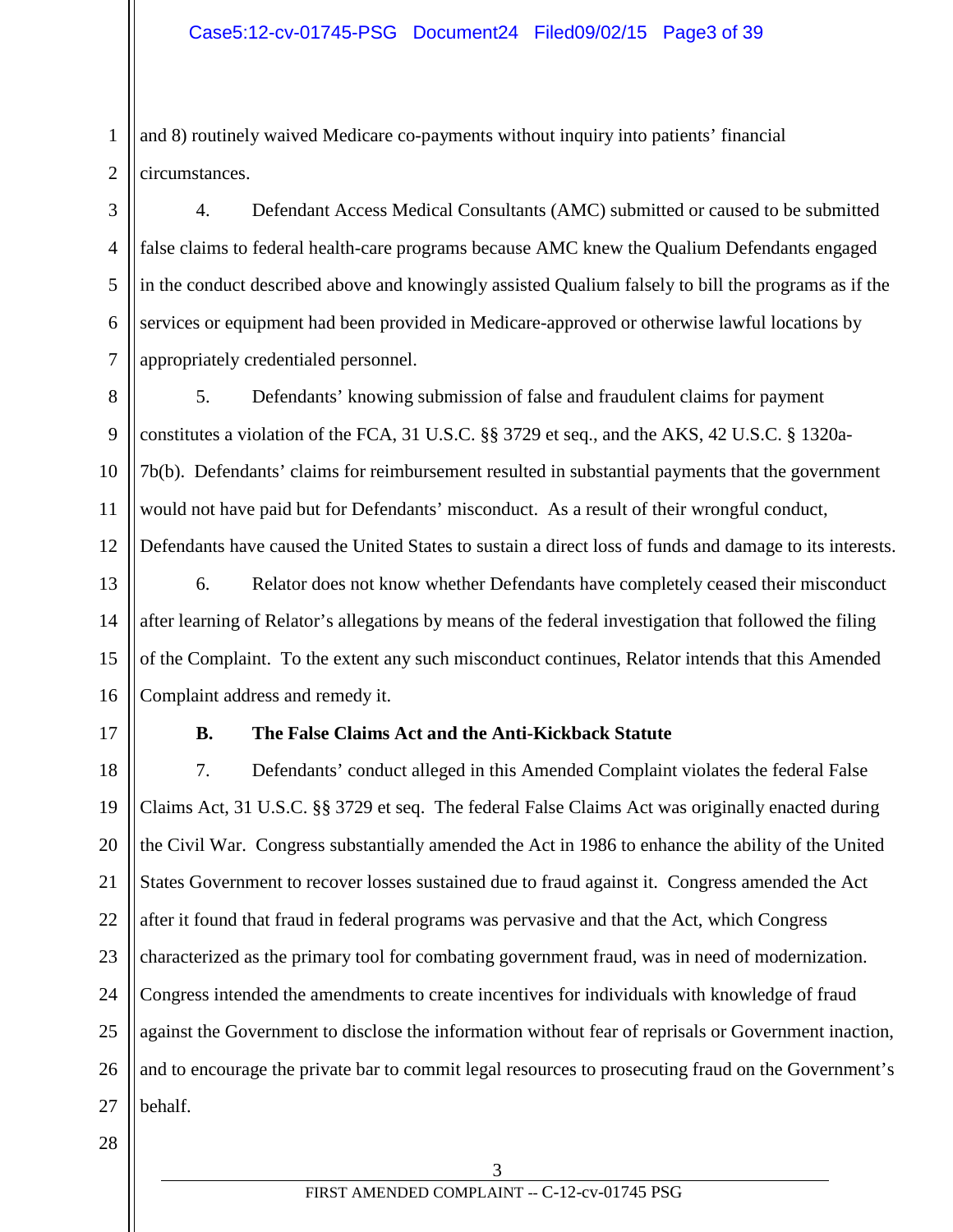| $\mathbf{1}$   | 8.<br>The FCA establishes liability to the United States for "any person," whether an                                                                                                 |  |  |
|----------------|---------------------------------------------------------------------------------------------------------------------------------------------------------------------------------------|--|--|
| $\overline{2}$ | individual or an entity, who "knowingly presents, or causes to be presented, a false or fraudulent                                                                                    |  |  |
| 3              | claim for payment or approval," or "knowingly makes, uses, or causes to be made or used, a false                                                                                      |  |  |
| $\overline{4}$ | record or statement material to a false or fraudulent claim." <i>Id.</i> § 3729(a)(1)(A)–(B). "Knowingly"                                                                             |  |  |
| 5              | is defined to include actual knowledge, reckless disregard, and deliberate indifference. Id. §                                                                                        |  |  |
| 6              | $3729(b)(1)$ . No proof of specific intent to defraud is required. <i>Id.</i> Any person who violates the FCA                                                                         |  |  |
| $\tau$         | is liable for a civil penalty of up to \$11,000 for each violation, plus three times the amount of the                                                                                |  |  |
| 8              | damages the United States sustains. <i>Id.</i> $\S 3729(a)(1)$ .                                                                                                                      |  |  |
| 9              | 9.<br>In May 2009, Congress amended and renumbered the False Claims Act pursuant to                                                                                                   |  |  |
| 10             | Public Law 111-21, the Fraud Enforcement and Recovery Act of 2009 ("FERA"). Section                                                                                                   |  |  |
| 11             | $3279(a)(1)(B)$ was formerly section $3729(a)(2)$ and applies to Defendants' conduct for the entire                                                                                   |  |  |
| 12             | time period alleged in the Amended Complaint by virtue of Section 4(f) of FERA. Section                                                                                               |  |  |
| 13             | $3279(a)(1)(A)$ (formerly section $3729(a)(1)$ ) of the FCA prior to FERA, and as amended in 1986,                                                                                    |  |  |
| 14             | applies to conduct on or after May 20, 2009.                                                                                                                                          |  |  |
| 15             | Section $3729(a)(1)$ of the pre-FERA FCA provides that any person who<br>10.                                                                                                          |  |  |
| 16             | "knowingly presents, or causes to be presented, to an officer or employee                                                                                                             |  |  |
| 17<br>18       | of the United States Government or a member of the Armed Forces of the<br>United States a false or fraudulent claim for payment or approval" is liable                                |  |  |
| 19             | for "a civil penalty of "not less than \$5,000 and not more than<br>\$10,000, plus 3 times the amount of damages which the Government<br>sustains because of the act of that person." |  |  |
| 20             |                                                                                                                                                                                       |  |  |
| 21             | The FCA allows any person having information about an FCA violation to bring an<br>11.                                                                                                |  |  |
| 22             | action on behalf of the United States and to share in any recovery. The FCA also awards reasonable                                                                                    |  |  |
| 23             | attorneys' fees and costs to the prevailing qui tam plaintiff as a matter of right. <i>Id.</i> § 3730(d). The                                                                         |  |  |
| 24             | FCA requires the Complaint be filed under seal for a minimum of 60 days (without service on the                                                                                       |  |  |
| 25             | defendant during that time) to allow the government time to conduct its own investigation and to                                                                                      |  |  |
| 26             | determine whether to join the suit.                                                                                                                                                   |  |  |
| 27             |                                                                                                                                                                                       |  |  |
| 28             |                                                                                                                                                                                       |  |  |
|                | $\begin{array}{c} \textbf{4} \\ \textbf{FIRST AMENDED COMPLANT -- C-12-cv-01745 PSG} \end{array}$                                                                                     |  |  |
|                |                                                                                                                                                                                       |  |  |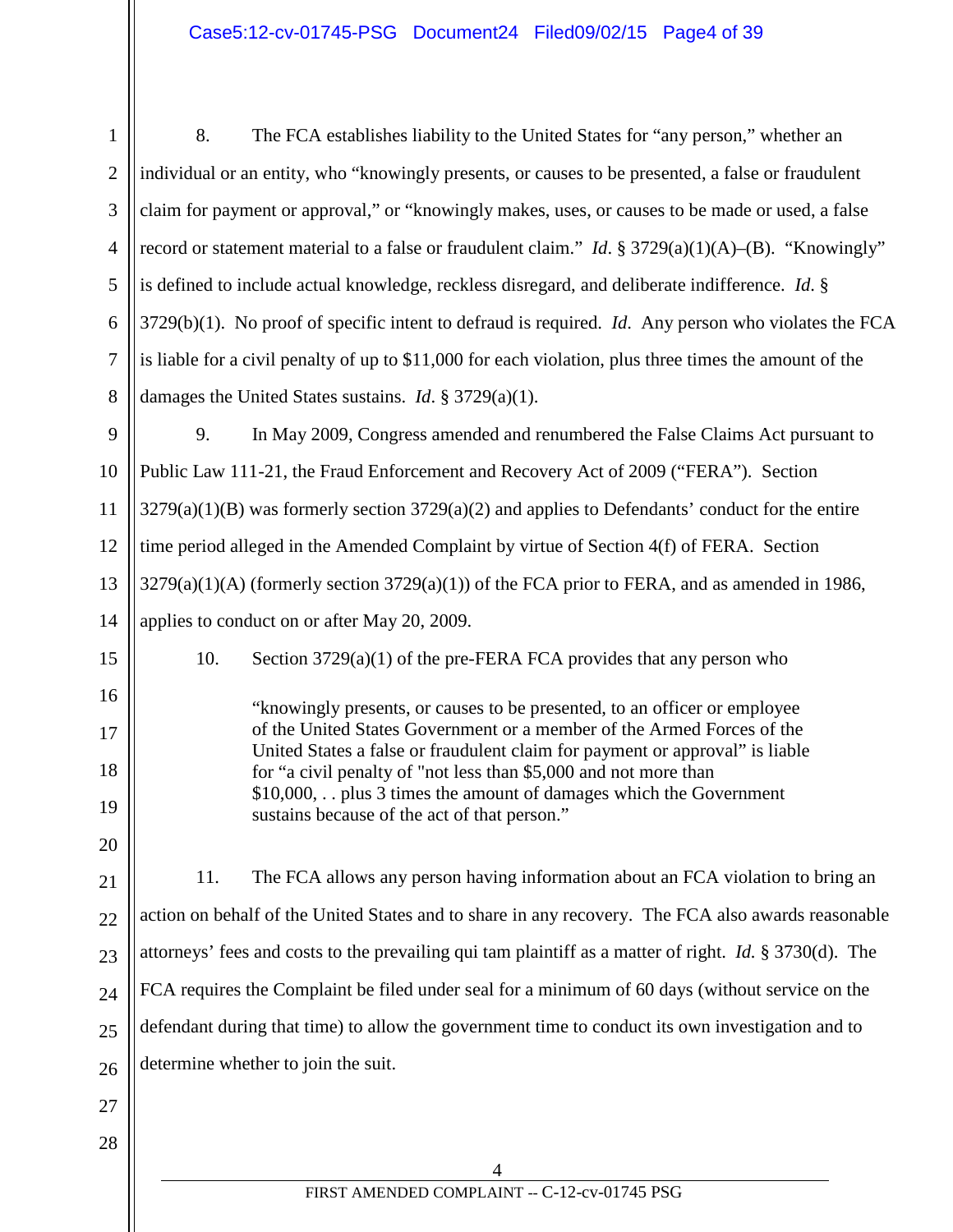### Case5:12-cv-01745-PSG Document24 Filed09/02/15 Page5 of 39

12. The Anti-Kickback State (AKS) prohibits entities from "knowingly and willfully offer[ing] or pay[ing] any remuneration (including any kickback, bribe or rebate) directly or indirectly, overtly or covertly, in cash or in kind to any person to induce such person . . . to purchase . . . or arrange for or recommend purchasing . . . . Any good, facility, service, or item for which payment may be made in whole or in part under a Federal health care program." 42 U.S.C. § 1320a-7b(b)(2). Payments by sleep clinics or DME providers to doctors to induce the latter to refer patients whose services and DME are reimbursed by federal healthcare programs is an example of such illegal remuneration.

9 10 11 12 13 14 15 16 17 18 19 13. Congress enacted the AKS out of concern that payoffs to those who can influence healthcare decisions will result in the provision of goods and services that are medically unnecessary, of poor quality, or even harmful to a vulnerable patient population. To protect the integrity of federal healthcare programs from these difficult-to-detect harms, Congress enacted a prohibition against the payment of kickbacks in any form, regardless of whether a particular kickback actually gives rise to overutilization or results in poor-quality care. First enacted in 1972, Congress strengthened the statute in 1977 and 1987 to ensure that kickbacks masquerading as legitimate transactions did not evade its reach. *See* Social Security Amendments of 1972, Pub. L. No. 92-603, §§ 242(b), (c); 42 U.S.C. § 1320a—7b, Medicare-Medicaid Antifraud and Abuse Amendments, Pub. L. No. 95-142; Medicare and Medicaid Patient Program Protection Act of 1987, Pub. L. No. 100-93.

20 21 22 23 24 25 26 14. As codified in the Patient Protection and Affordable Care Act of 2010 ("PPACA"), Pub. L. No. 111-148, § 6402(f), 124 Stat. 119, codified at 42 U.S.C. § l320a-7b(g), "a claim that includes items or services resulting from a violation of this section constitutes a false or fraudulent claim for purposes of [the FCA]." According to the legislative history of the PPACA, this amendment to the AKS was intended to clarify "that all claims resulting from illegal kickbacks are considered false claims for the purpose of civil actions under the False Claims Act[.]" 155 Cong. Rec. S10854.

27 28

1

2

3

4

5

6

7

8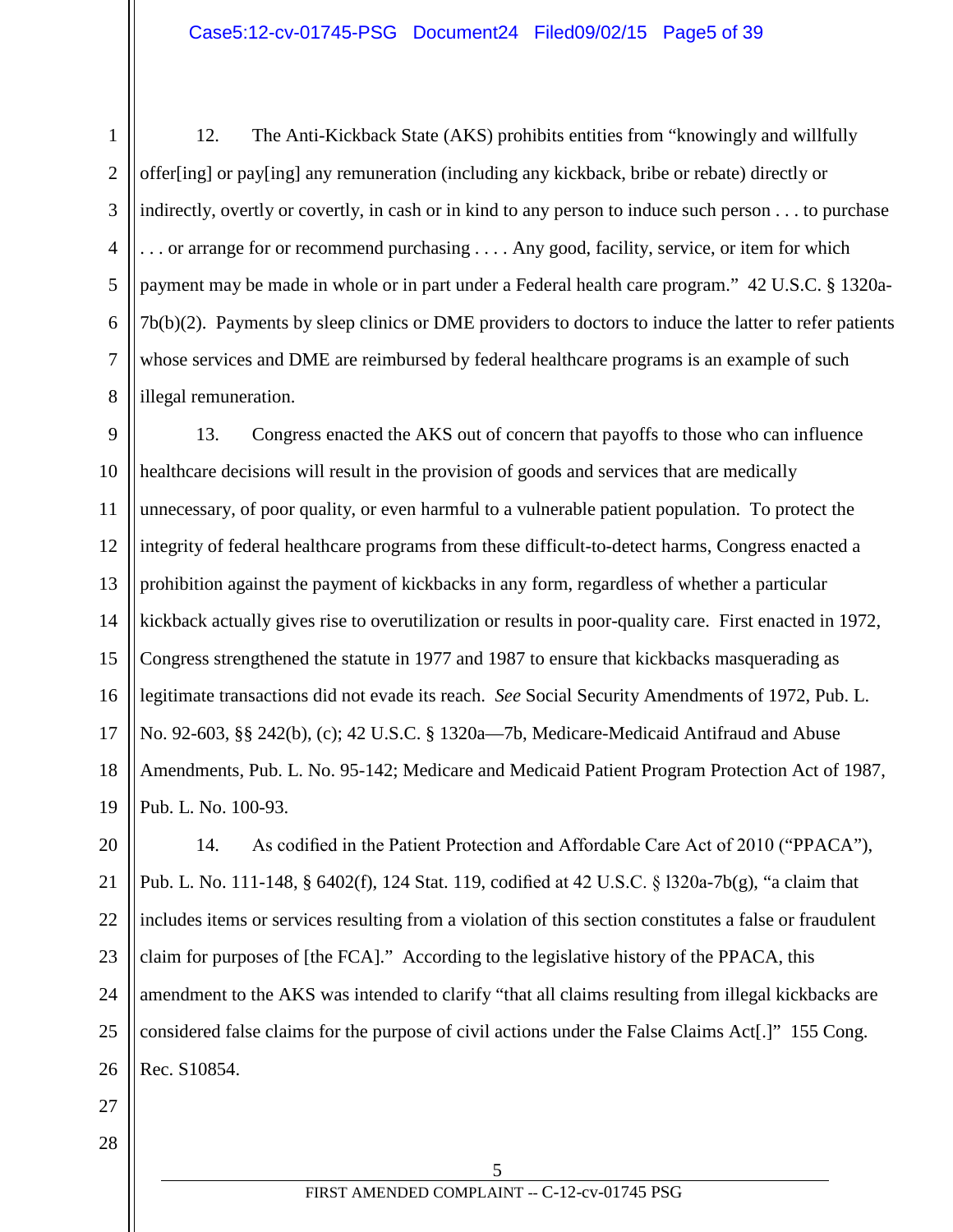- 1 2 3 4 5 15. Compliance with the AKS is a condition of payment under the federal healthcare programs. Claims for payment resulting from violations of the AKS are "false claims" under the FCA. 42 U.S.C. § 1320a-7b(g). By providing kickbacks to physicians to induce them to refer patients to Defendants' sleep clinics and follow-on DME business, Defendants submitted and/or caused the submission of false claims to federal healthcare programs.
- 6 7 8 9 16. Based on these provisions, *Qui Tam* Plaintiff and Relator Elma Dresser seeks to recover all available damages, civil penalties, and other relief for federal and state-law violations alleged in this Amended Complaint in every jurisdiction to which Defendants' misconduct has extended.
- 10

## **II. JURISDICTION**

11 12 13 14 17. The Court has subject matter jurisdiction to entertain this action under 28 U.S.C. § 1331, 28 U.S.C. § 1367, and 31 U.S.C. § 3732, the last of which confers jurisdiction on this Court for actions brought pursuant to 31 U.S.C. §§ 3729 and 3730. Under 31 U.S.C. § 3730(e), there has been no statutorily relevant public disclosure of the "allegations or transactions" in this complaint.

15 16 17 18 18. The Court may exercise personal jurisdiction over Defendants pursuant to 31 U.S.C. § 3732(a), which authorizes nationwide service of process, and because Defendants have minimum contacts with the United States. Moreover, Defendants can be found in, reside, and/or transact or have transacted business in this District.

**III. VENUE**

20 21 22 23 24 19. Venue is proper in this District under 28 U.S.C. §§ 1391(b) and 1395(a), and 31 U.S.C. § 3732(a) because Defendants can be found in and/or transact or have transacted business in this District. At all times relevant to this Amended Complaint, Defendants regularly conducted substantial business, maintained employees, and/or made significant sales in this District. In addition, statutory violations, as alleged in this Amended Complaint, occurred in this District.

25

19

## **IV. INTRADISTRICT ASSIGNMENT**

26 27 20. Assignment to the San Jose Division is proper because a substantial part of the events or omissions giving rise to this action occurred in the county of Santa Clara.

28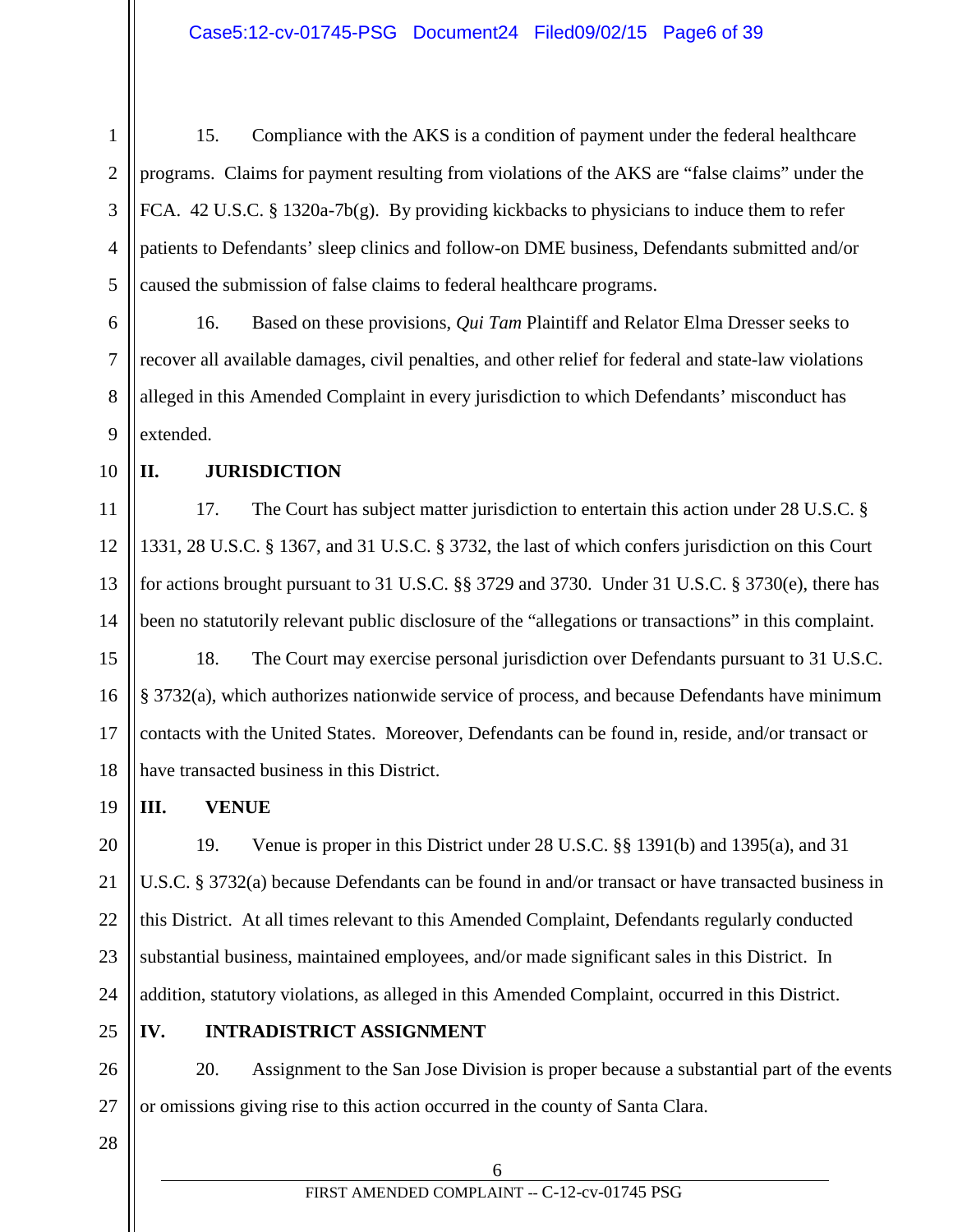## **V. PARTIES**

1

2

3

4

5

6

7

8

9

21. Plaintiff-Relator Elma F. Dresser, is, and at all times was, a citizen of California residing in Santa Clara County, California. Beginning in 2002, Relator worked as a sleep technician for the Qualium Defendants. In 2006, Qualium assigned Relator marketing duties, for which she visited doctors' offices to discuss Qualium's services. Qualium compensated Relator in part based upon the number of referrals she generated. In July 2010, after qualifying to become a registered sleep technician, Relator ceased her sales role and worked full time for Qualium as a Senior Technologist. On occasion, Qualium required Relator to dispense DME. Relator's employment at Qualium ended in December 2010.

10 11 12 13 14 22. Defendant Qualium Corporation, which operates or operated approximately twenty sleep clinics doing business as Bay Sleep Clinic, is a California corporation located at 14851 Sobey Road in Saratoga, California. On information and belief, Defendants Mostowfipour and Nader own, operate, and are the principal officers of Defendant Qualium Corporation dba Bay Sleep Clinic. The corporation's address is the same as the home of Defendants Mostowfipour and Nader.

15 16 17 18 19 20 21 22 23. Defendant Qualium Corporation, which operated approximately fourteen durable medical equipment facilities doing business as CPAP Specialist or CPAP Specialists (hereinafter "CPAP Specialist"), is a California corporation located at 14851 Sobey Road in Saratoga, California (alternate corporate locations are listed at 14981 National Ave., Suite 1, Los Gatos, California, and 15195 National Ave., Suite 203, Los Gatos, California). On information and belief, Defendants Mostowfipour and Nader own, operate, and are the principal officers of Defendant Qualium Corporation dba CPAP Specialist. CPAP Specialist's Sobey Road address is the same as the home of Defendants Mostowfipour and Nader.

23 24 25 26 27 24. Defendant Amerimed Corporation is a California corporation, also located at 14851 Sobey Road in Saratoga, California. Amerimed sometimes operates as an affiliate of CPAP Specialist, and distributes DME under the name Amerimed Sleep Diagnostics in approximately 10 facilities (some of which share an address with addresses associated with CPAP Specialist). On information and belief, Defendants Mostowfipour and Nader own, operate, and are the principal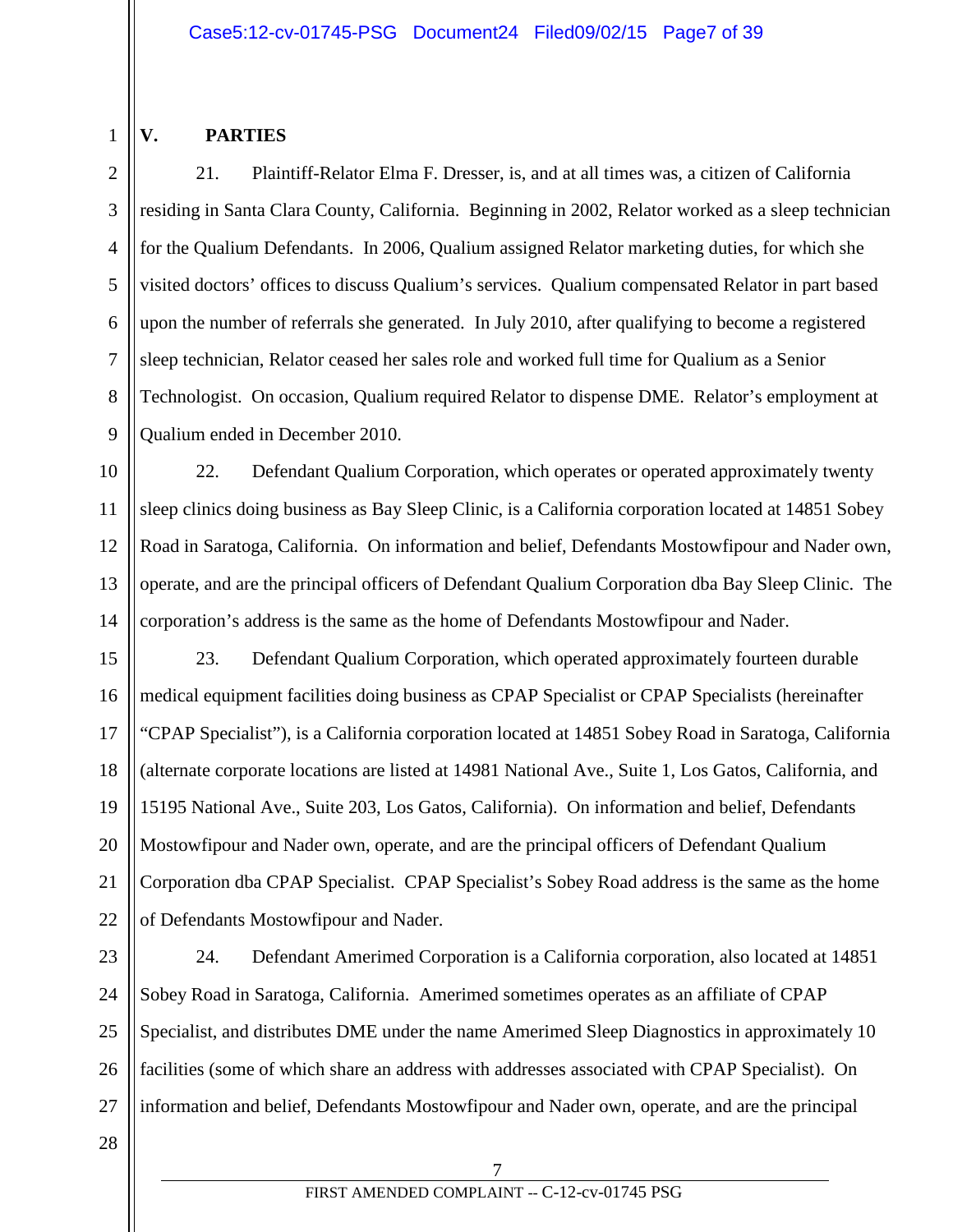### Case5:12-cv-01745-PSG Document24 Filed09/02/15 Page8 of 39

officers of Defendant Amerimed. The corporation's address is the same as the home of Defendants Mostowfipour and Nader.

1

2

3

4

5

6

7

8

9

10

25. Defendants Anooshiravan Mostowfipour (also known as Anoosh Mostowfipour and Anoosh Mostowfi) and Tara Nader are individuals married to each other who are, and at all times relevant were, citizens of California residing in Santa Clara County. On information and belief, Defendants Mostowfipour and Nader own, operate, and are the principal officers of Defendants Qualium (and its dbas) and Amerimed. Relator understands that Defendant Mostowfipour is or was a credentialed sleep technologist. Defendants Nader and Mostowfipour, and each of them, are or were personally involved in, directed, or otherwise controlled the conduct alleged herein (as further detailed below) that resulted in false claims.

11 12 13 14 15 16 17 26. Defendant Access Medical Consultants Inc. is a California corporation located at 186 Belwood Gateway in Los Gatos, California. AMC is a full-service medical billing office for sleep clinics. In that capacity, AMC handles for its clients billing issues raised by patients and payers, including federal healthcare programs. On information and belief, Faraneh H. Javanmardian (also known as Faraneh Javan) and Farhad A. Javanmardian (also known as Fred Javan), former friends of Defendants Mostowfipour and Nader, own, operate, and are the principal officers of Defendant AMC.

18 19 20 21 22 23 24 25 26 27 27. Relator is informed and believes that there exists, and at all times herein mentioned there existed, a unity of interest and ownership between Defendants Qualium (and its dbas Bay Sleep Clinic and CPAP Specialist) and Amerimed, on the one hand, and Defendants Nader and Mostowfipour and other entities they control, including Sinarose Holdings LLC, on the other hand, such that any individuality and separateness between Defendants Qualium and Amerimed and Defendants Nader and Mostowfipour have ceased; as a result, both Defendants Qualium and Amerimed are the alter ego of Defendants Nader and Mostowfipour, and Defendants Qualium and Amerimed are each the alter ego of one another. "Sinarose" is a word combing the names of Defendants Mostowfipour's and Nader's children, and Sinarose Holdings (owned by Mostowfipour and Nader) purchased and owns the real property at the location of Qualium's Los Gatos facility.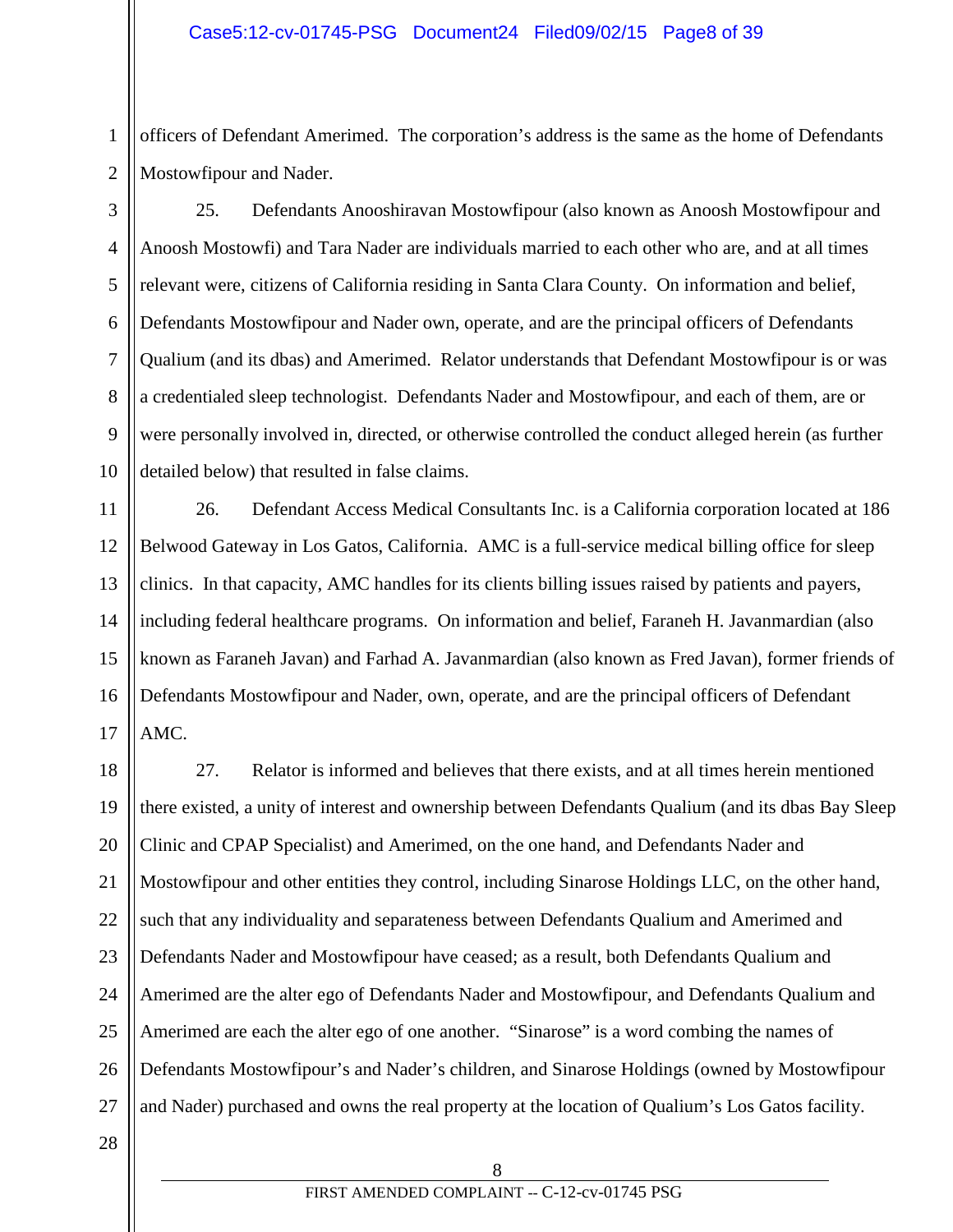### Case5:12-cv-01745-PSG Document24 Filed09/02/15 Page9 of 39

1 2 3 4 5 6 7 8 9 10 11 12 13 14 15 Defendants Qualium and Amerimed are, and at all relevant times were, the alter egos of Defendants Nader and Mostowfipour. There exists, and at all relevant times has existed, a unity of interest and ownership between Defendants Qualium and Amerimed, on the one hand, and Defendants Nader and Mostowfipour, on the other, such that any separateness has ceased to exist, in that Defendants Nader and Mostowfipour used assets of Defendants Qualium and Amerimed for their personal uses and/or for the use of other entities they control, caused assets of Defendants Qualium and Amerimed to be transferred to them without adequate consideration, and withdrew funds from Defendants Qualium and Amerimed bank accounts for their personal use or the use of other entities they control. Defendants Qualium and Amerimed are, and at all relevant times were, mere shells and shams. Defendants Qualium and Amerimed were conceived, intended, and used by Defendants Nader and Mostowfipour as devices to avoid individual liability and for the purpose of substituting financially insolvent corporations in the place of Defendants Nader and Mostowfipour and other entities they control. Adherence to the fiction of the separate existence of Defendants Qualium and Amerimed as entities distinct from Defendants Nader and Mostowfipour and other entities they control would permit an abuse of the corporate privilege, sanction fraud, and promote injustice.

16 17 18 19 20 21 22 28. Relator does not presently know the identities of the remaining Doe Defendants who have knowingly submitted false and fraudulent claims to the government. For example, given the number of different companies and dbas involved in the conduct alleged herein, Relator potentially does not yet know all of the owners, operators, and persons responsible, or all of the potential holding companies (*e.g.*, Sinarose Holdings LLC), answerable for the alleged conduct. Further information on the details and extent of the fraud the Doe Defendants committed are contained within Defendants' records.

23 24 25 26 27 29. All Defendants and all additional Doe Defendants served as contractors, agents, partners, and/or representatives of one another in the fraud, concealment, and submission of false and fraudulent claims to the United States, and were acting within the course, scope, and authority of such contract, agency, partnership, and/or representation for the conduct described in this Amended Complaint.

28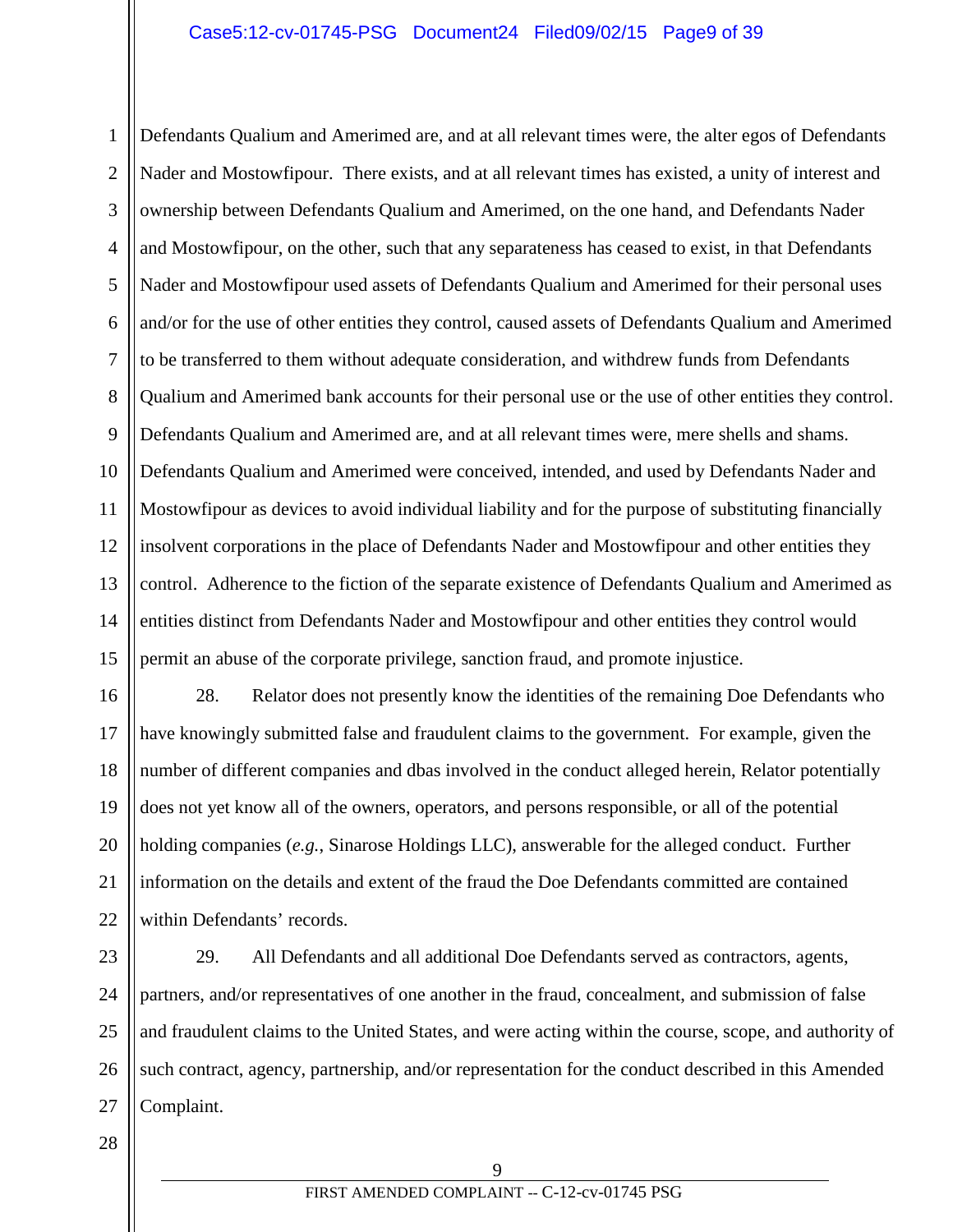1 2

3

4

5

6

7

8

9

## **VI. FACTUAL BACKGROUND AND REGULATORY FRAMEWORK**

## **A. Federal Healthcare Programs**

10 30. In 1965, Congress enacted Title XVIII of the Social Security Act, known as the Medicare Program ("Medicare"), to pay for certain medical services for persons aged 65 years or older and those with disabilities. Medicare is divided into four parts and the allegations in this Amended Complaint pertain to Medicare Part B, the Voluntary Supplemental Insurance Plan, which covers "medical and other health services." *See* 42 U.S.C. § 1395j, et seq. Among other things, Medicare Part B pays for physicians' services, services and supplies incident to physicians' services, diagnostic tests, and DME for use in beneficiaries' homes. The Centers for Medicare and Medicaid Services ("CMS"), an agency of the Department of Health and Human Services ("HHS"), administers the Medicare program.

12

13

14

11

31. CHAMPVA, which the United States Department of Veterans Affairs administers, is a healthcare program for the families of veterans with 100-percent service-connected disabilities.

### **B. The "Reasonable and Necessary" Requirement**

15 16 17 18 32. Medicare will only pay for a service or device that is medically reasonable and necessary to diagnose or treat an injury or improve the functioning of a malformed body member; services and items that "are not reasonable and necessary" are excluded from coverage under Medicare Part B. 42 U.S.C. §1395y(a)(l)(A).

19 20 21 33. Similar requirements exist for other federal healthcare programs, including CHAMPVA, which covers expenses for "medical services and supplies that are medically necessary and appropriate for the treatment of a condition[.]" 38 C.F.R. §17.272(a).

22 23 24 25 26 27 34. Medicare spends significant amounts on sleep-testing services. The U.S. Department of Health and Human Services, Office of Inspector General, reports that Medicare paid over 1 million claims for polysomnography services in 2011 alone – almost \$565 million in allowed Medicare spending. The HHS-OIG's 2015 Work Plan specifically recognizes sleep testing procedures as prone to potentially abusive practices and an area to examine closely for noncompliant practices and inappropriate Medicare payments.

28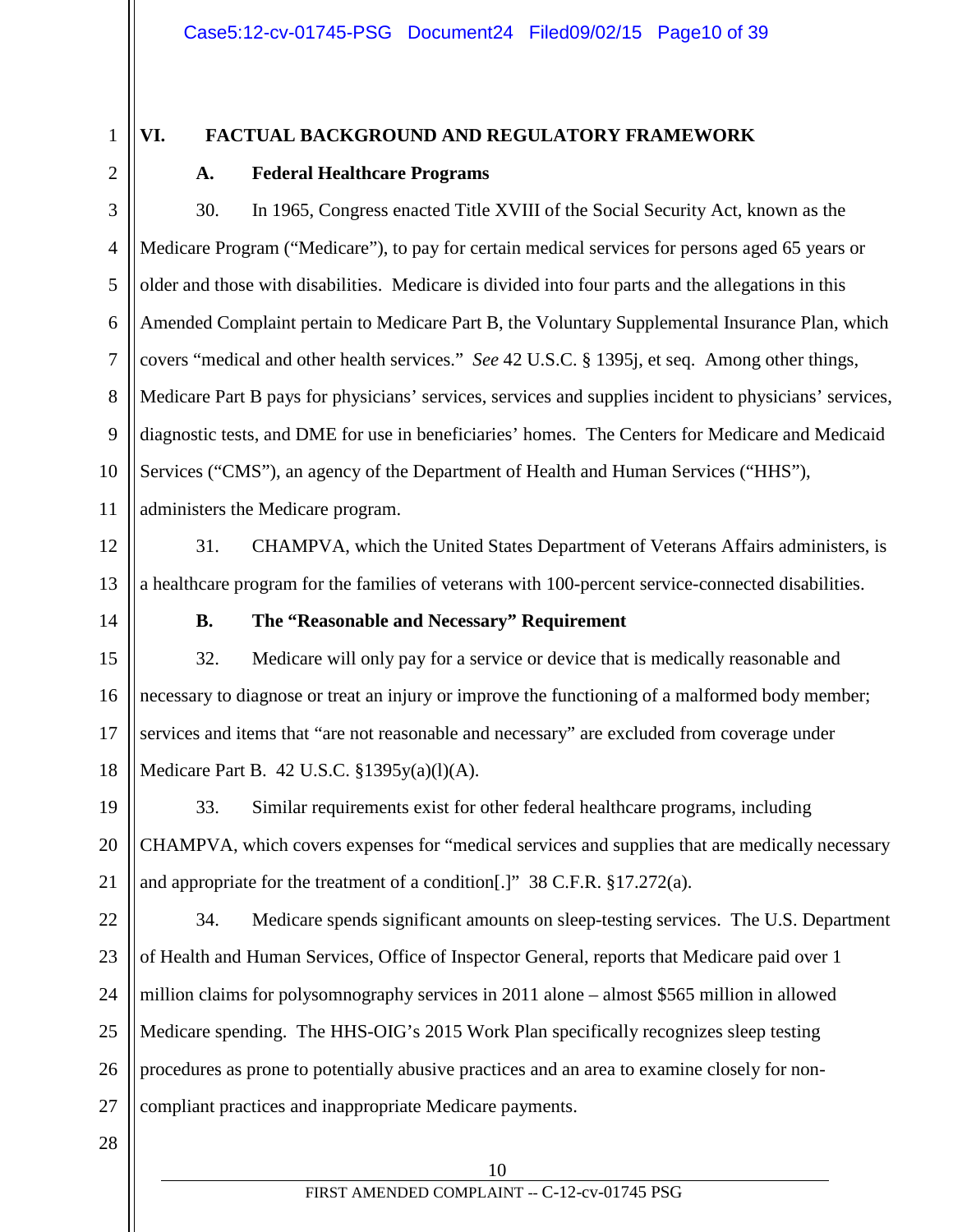1 2

## **C. Sleep Centers and Polysomnography**

3 4 5 6 7 35. There are a number of recognized sleep disorders that affect millions of Americans, including sleep apnea and hypopnea, parasomnias, and narcolepsy. Sleep apnea and hypopnea - when a patient stops breathing during sleep due to collapsed airways -- is a potentially lethal condition. Parasomnias and narcolepsy can cause physical injuries or worse. Sleep disorders are associated with serious illnesses, comorbidities, such as heart disease, high blood pressure, and Type II diabetes.

8 9 10 11 12 13 36. The polysomnographic diagnostic sleep test is a common method of diagnosing sleep disorders. Polysomnography is a complex process of continuous monitoring, recording, and assessing physiologic data during sleep. During testing, sleep is staged and recorded, including a 1-4 lead electroencephalogram (EEG), an electrooculogram (EOG), and a submental electromyogram (EMG). Additional parameters are measured, including airflow, ventilation and respiratory effort, extremity muscle activity, motor activity, snoring, and blood pressure.

14 15 16 17 18 37. Polysomnography borrows and adapts technology from many medical fields. Thus, accurate performance of the studies requires specific skills and knowledge. Sleep technologists who perform polysomnographic procedures must be familiar not only with the equipment used in a sleep laboratory, but also with the sleep/wake pathologies and the physiological changes that occur during sleep, so that they can intervene when necessary.

19 20 21 22 23 24 25 26 27 38. Generally, the initial sleep test is conducted in one night. Qualified medical personnel analyze the data to determine whether the patient has a sleep disorder, such as sleep apnea. If sleep apnea is discovered, the patient returns on a second night for a continuous positive airway pressure ("CPAP") titration test. Sometimes both the initial and titration test are conducted in the same night; this is known as a "split-night" test. The CPAP titration test is a second-level diagnostic test used to determine the appropriate pressure required to alleviate the apnea. It involves a technician setting air pressure on a CPAP device and evaluating the resulting measurements. The technician adjusts the air pressure variously and continues monitoring until she obtains the optimum pressure to reduce the number of apnea and hypopnea events.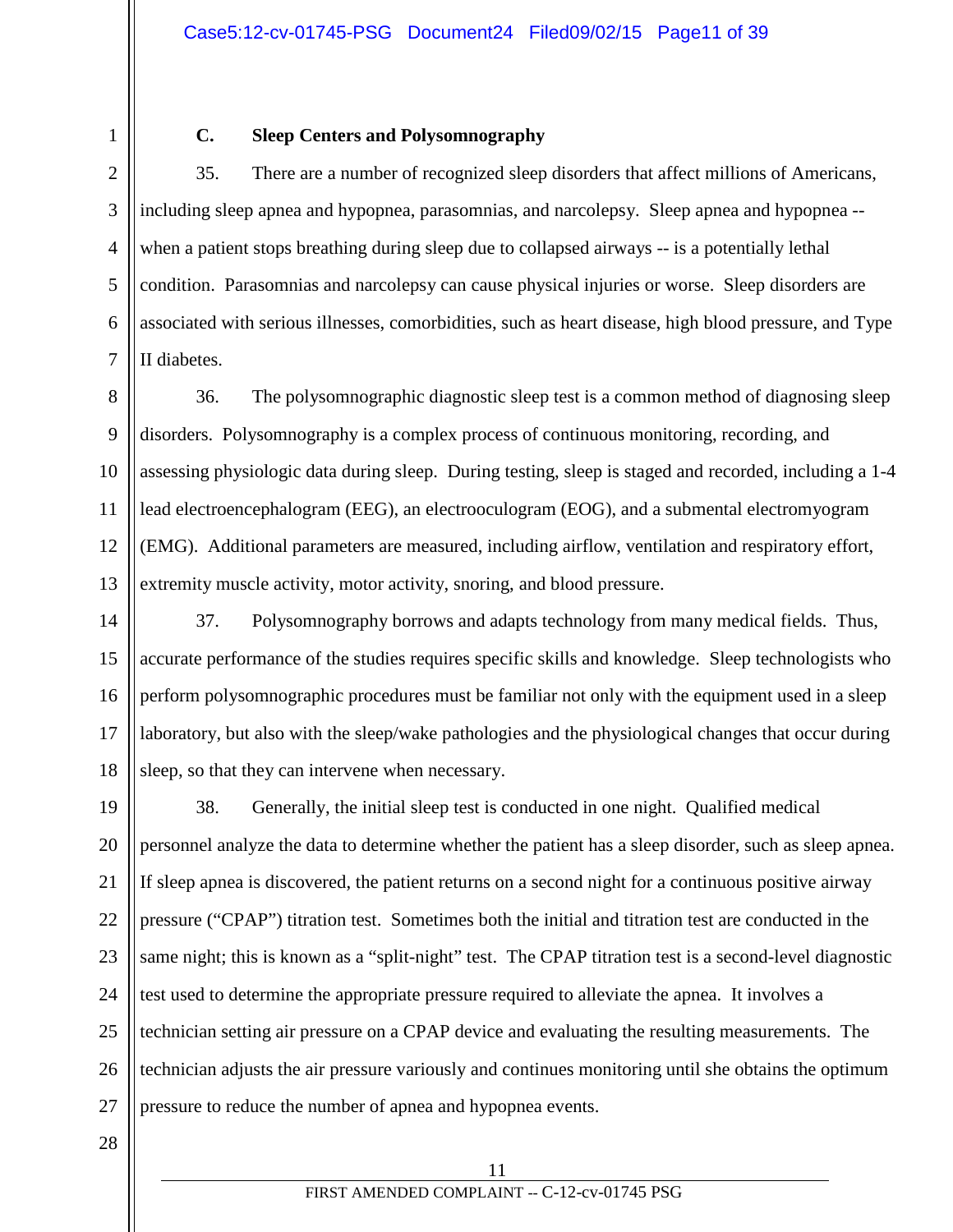1 2 3 4 5 6 7 39. If sleep apnea or hypopnea is diagnosed as a result of a sleep test, a physician may prescribe breathing devices to help the patient get more air into their lungs. Examples of such devices include a CPAP device or a bi-level positive airway pressure ("BiPAP") device. The devices deliver pressurized air through tubing to a nasal mask or nasal pillow fitted around a patient's head. Such devices are defined as DME. Medicare National Coverage Determination Manual, Pub. 100-03, § 240.4. Medicare pays the provider furnishing the device an amount based on a fee schedule that is subject to yearly updates.

8

## 9 10

# **1. Qualifications of non-physician sleep clinic technologists employed at**

### **sleep-testing centers**

11 12 40. Polysomnographic sleep tests are included in Medicare's definition of "medical and other health services." 42 C.F.R. §410.10(e).

**D. Federal Requirements for Sleep Centers and Related Medical Devices**

13 14 15 16 41. The Qualium Defendants' approximately twenty polysomnographic testing facilities are classified as Independent Diagnostic Testing Facilities ("IDTFs"), which are facilities that furnish diagnostic tests and operate independent of a physician's office or hospital. 42 C.F.R. § 410.33.

17 18 19 20 42. In order to bill Medicare for sleep tests, an IDTF must employ qualified sleep technologists and other non-physician personnel to perform them. 42 C.F.R. § 410.33(c). A state health or education department must license or certify non-physician personnel. *Id*. IDTFs are required to maintain documentation of their employees' credentials. *Id*.

21 22 23 24 25 26 27 43. In states that do not have a specialty-specific licensing board, non-physician personnel "must be certified by an appropriate national credentialing body." *Id*. Examples of such credentialing bodies include the Board of Registered Polysomnographic Technologists (BRPT), which provides Registered Polysomnography Technologist (RPSGT) credentials, and the American Board of Registration of Electroencephalographic and Evoked Potential Technologists (ABRET), which provides Registered Electroencephalographic Technologist (R. EEG T.) Polysomnography credentials.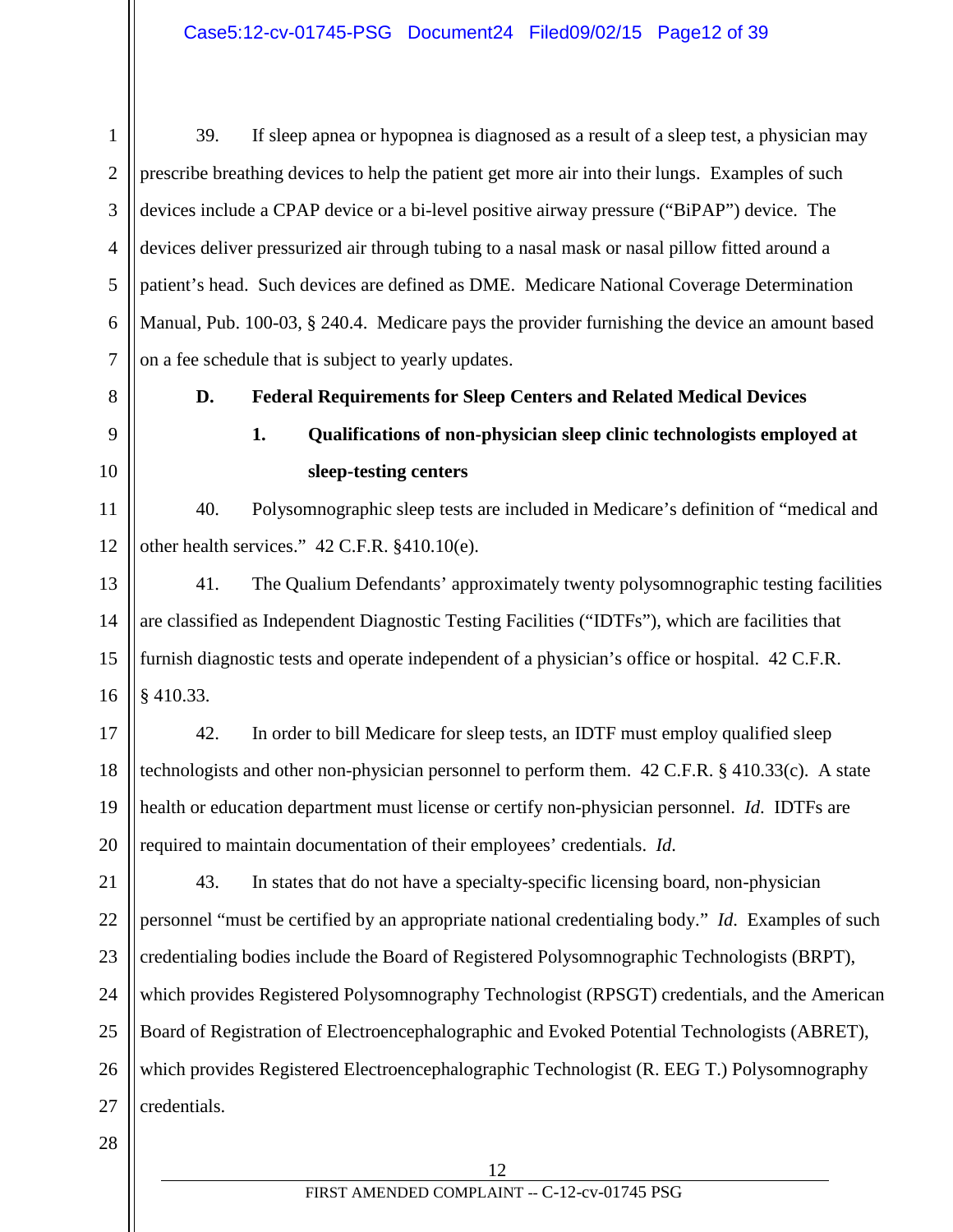### Case5:12-cv-01745-PSG Document24 Filed09/02/15 Page13 of 39

- 1 2 3 4 5 6 44. In California, individuals "responsible for the treatment, management, diagnostic testing, control, education, and care of patients with sleep and wake disorders" must register with the Medical Board of California. Cal. Bus. & Prof. Code § 3575(a)(2) (effective Oct. 23, 2009); *see also* Cal. Code Regs. tit. 16, §§ 1379.40, et seq. (effective Feb. 18, 2012). California law thus sets "the basic qualifications to perform the tests in question," as well as the "training and proficiency" standards, required of sleep-clinic personnel. 42 C.F.R. § 410.33(c).
- 7 8 9 10 11 12 13 14 15 16 45. A facility (IDTF) that seeks approval to provide services to Medicare beneficiaries must employ properly certified technologists and certify in its enrollment application that it has "technical staff on duty with the appropriate credentials to perform tests"; as well, it "must be able to produce the applicable Federal or State licenses or certifications of the individuals performing these services[.]" 42 C.F.R. § 410.33(g). If an IDTF receives approval to bill Medicare and later fails to meet these requirements, "CMS will revoke [its] billing privileges[.]" 42 C.F.R. § 410.33(h). In addition, an IDTF must submit the names of all of its licensed or certified staff members in its initial Medicare application, and must amend the application if the licensed or certified personnel change within 90 days. *See* 42 C.F.R. § 410.33(g)(2); Medicare Enrollment Application, Form CMS-855B, Attachment 2 & Section 15: Certification Statement.
- 17 18 19 20 21 22 46. An applicant must certify that it understands the requirements it "must meet and maintain in order to bill the Medicare program." *Id*. An applicant must also must "agree to abide by the Medicare laws, regulations and program instructions" and to certify that it "understand[s] that payment of a claim by Medicare is conditioned upon the claim and the underlying transaction complying with such laws, regulations, and program instructions and on the supplier's compliance with all applicable conditions of participation in Medicare." *Id*.
- 23

### **2. Requirement of Medicare approval for each sleep clinic location**

24 25 26 27 47. In order to bill Medicare Part B for diagnostic services, an IDTF must separately enroll each of its practice locations, each of which must list all licensed technical staff on duty, have in its possession all licenses and certifications of such staff, and timely amend its application to reflect any change in licensed or certified personnel (as described above). *See* CMS IOM Program

28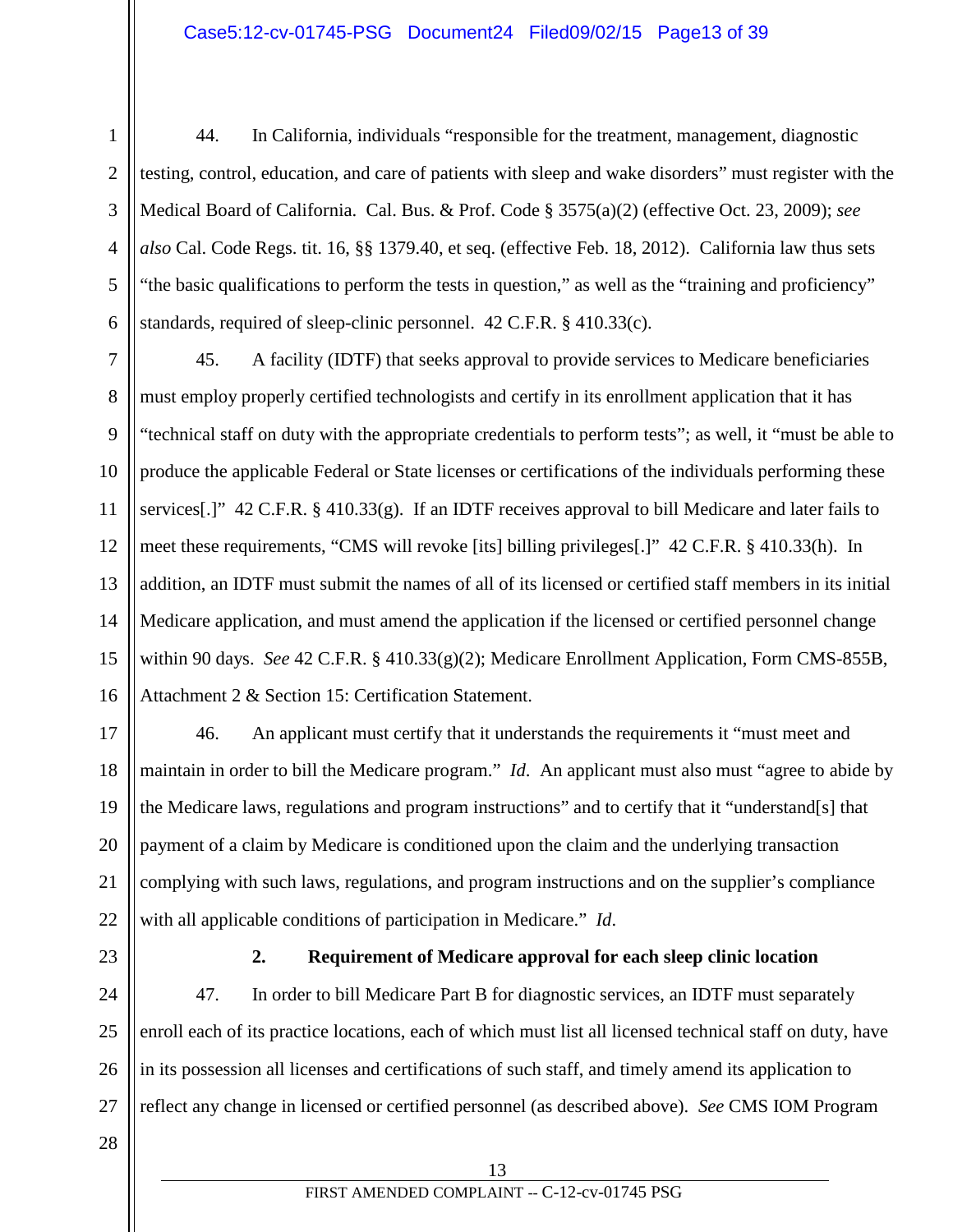#### Case5:12-cv-01745-PSG Document24 Filed09/02/15 Page14 of 39

1 2 3 4 5 6 7 Integrity Manual, Publication 100-08, Chapter 10, Section 4.19(B); *see also* Medicare Enrollment Application, Form CMS-855B, Section 4: Practice Location Information. An IDTF can have only one practice location on its Form CMS-855B enrollment application. If an IDTF adds a practice location to its existing enrollment, it must submit a new complete Form CMS-855B application for that location and undergo a separate site visit there. Each separately enrolled practice location of the IDTF must meet all applicable IDTF requirements. The location's failure to comply with any of these requirements will result in the revocation of its Medicare billing privileges.

8

**3. Enrollment requirements for suppliers of durable medical equipment**

9 10 11 12 13 14 15 48. Medicare Part B pays for durable medical equipment (DME) under certain circumstances. In order for Medicare to pay for DME, an enrolled supplier must meet conditions set forth in regulations and Medicare's supplier enrollment agreement. *See generally* 42 C.F.R. § 424.57; Medicare Enrollment Application, Form CMS-855S. If a DME supplier does not meet certain of these requirements, CMS will revoke its billing privileges. 42 C.F.R. § 424.57(d). A DME supplier must properly enroll each separate physical location where it provides DME (unless those locations are solely warehouses or repair facilities). 42 C.F.R. § 424.57(b)(1).

16 17 18 19 20 21 22 23 24 25 49. Under federal law, a DME supplier must obtain a license from the state in which it operates if the state "requires licensure to furnish certain items or services." 42 C.F.R. § 424.57(c)(1)(ii). This requirement applies in California, which issues Home Medical Device Retailer ("HMDR") licenses to entities that supply prescription medical devices or DME for use in the home to treat acute or chronic illnesses or injuries. *See* Cal. Health & Safety Code § 111656 et seq. California also requires a separate license for each facility location supplying medical devices. The license must be renewed every year, and may not be transferred to another location or business. It is unlawful under California law (and therefore a violation of federal CMS requirements) to operate a DME facility without a valid license or to conduct business at a new location without a new application.

26 27 50. The process of enrolling a facility either for medical-device dispensing or for sleepstudy testing under both federal (CMS) and California (Department of Health) programs is no mere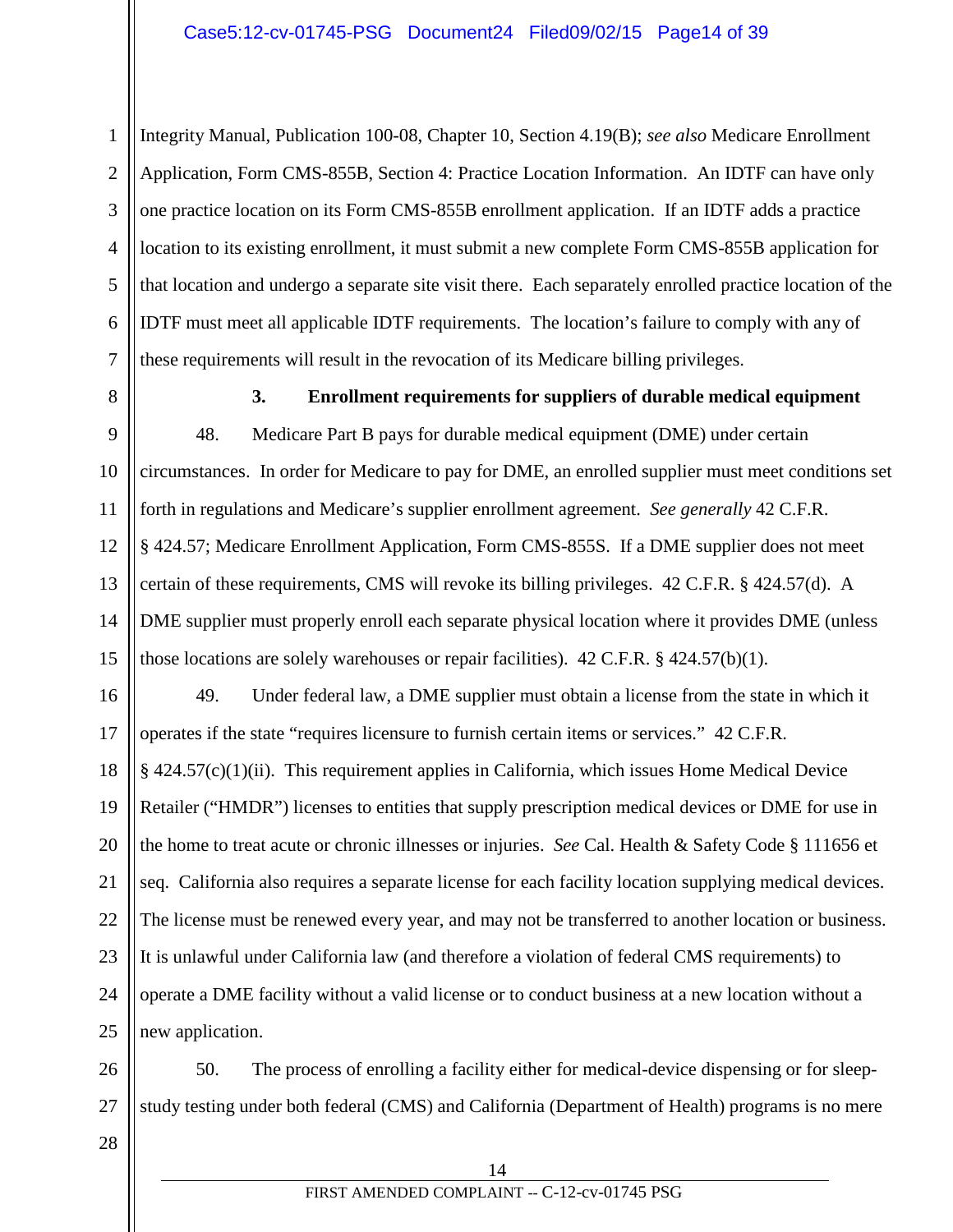1 2 3 4 5 technicality. Among other things, the federal and state health programs will assign an investigator or auditor to physically visit and inspect the proposed site, seek information about licensing and credentialing of personnel rendering services, and otherwise review the proposed facilities for program compliance or violations. Problems in the enrollment and inspection process may result in non-approval of the facility for Medicare and other purposes.

6

## **4. Qualifications of personnel who dispense medical devices (DME)**

7 8 9 10 11 12 13 14 15 16 17 18 51. In order to dispense prescription devices from an HMDR-licensed DME facility in California, a supplier must employ either a licensed pharmacist or a licensed HMDR "exemptee." (a person exempt from being a licensed pharmacist). An exemptee must meet a number of requirements under California law to be properly licensed, which requirements also are necessary to qualify for federal health-care program reimbursement. Most notably for the purposes of this complaint, a valid DME dispensing license requires: a minimum of one year of paid work experience related to the distribution or dispensing of dangerous drugs or dangerous devices, and an appropriate training course covering enumerated applicable subjects, including relevant state and federal laws, quality control and safe storage and handling of home medical devices, and other prescription information. *See id*. § 111656.4(a). A licensed home medical-device operator may submit a license application on behalf of an employee for a particular facility, so long as the applicant meets all of the legal requirements.

19 20 21 22 23 24 52. California law further requires that the licensed pharmacist or exemptee working for a DME supplier "shall be on the premises at all times that prescription devices are available for sale or fitting unless the prescription devices are stored separately from other merchandise and are under the exclusive control of the licensed pharmacist or exemptee." *Id*. § 111656.4(b). It is unlawful for a DME supplier to dispense prescription devices without a properly licensed exemptee on the premises.

25

#### **5. Prohibition on co-location of sleep clinics and DME providers**

26 27 53. Federal law also requires a DME supplier to maintain a physical facility at "an appropriate site." 42 C.F.R. § 424.57(c)(7). Since 2008, Medicare has prohibited independent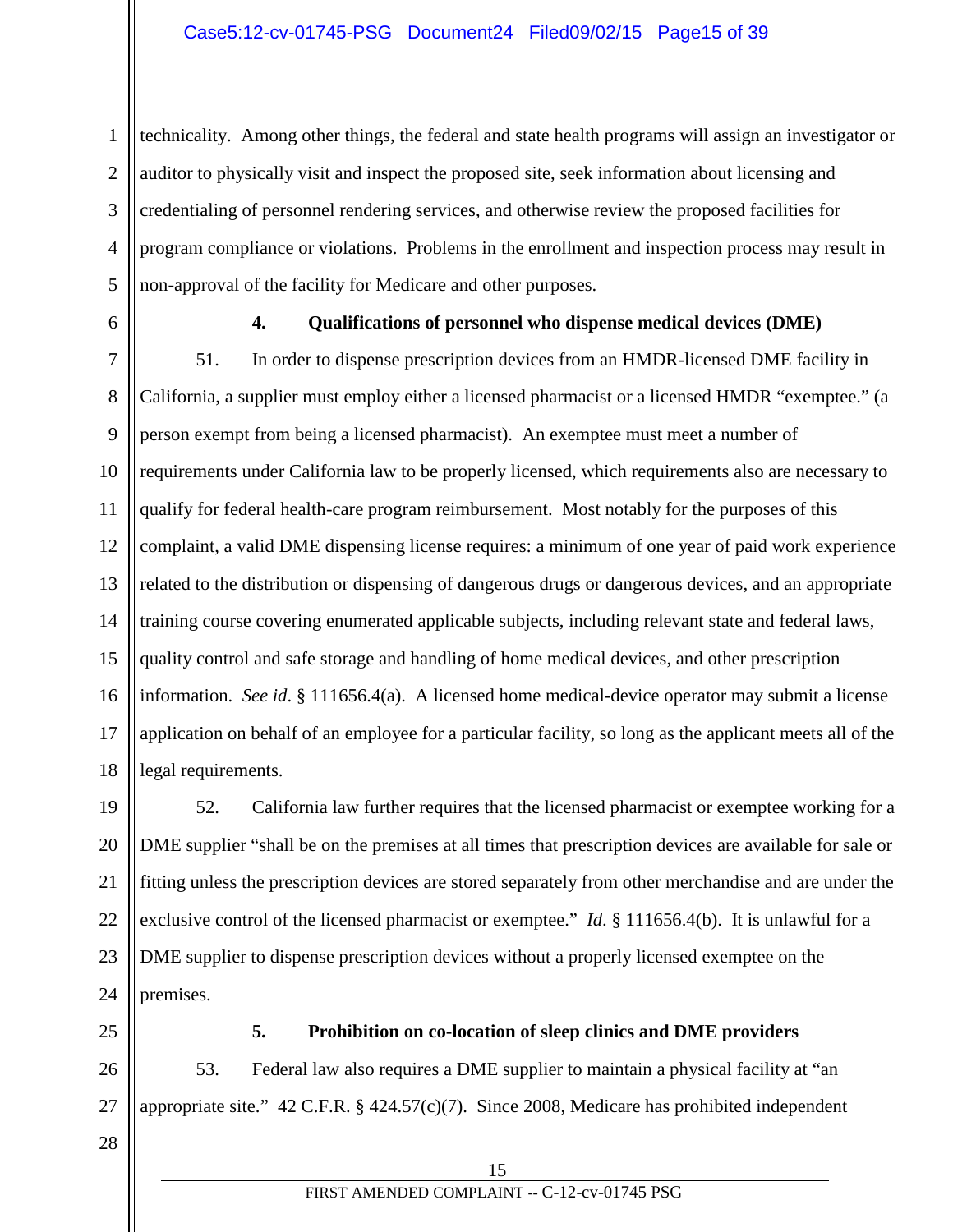# Case5:12-cv-01745-PSG Document24 Filed09/02/15 Page16 of 39

| $\mathbf{1}$   |                                                                                                                                                  | sleep-testing clinics (IDTFs) from sharing a sleep-clinic location with a DME supplier. 42 C.F.R.                                                                     |  |  |
|----------------|--------------------------------------------------------------------------------------------------------------------------------------------------|-----------------------------------------------------------------------------------------------------------------------------------------------------------------------|--|--|
| $\overline{2}$ | § 410.33. With the exception of hospital-based and mobile IDTFs, a fixed-based IDTF may not                                                      |                                                                                                                                                                       |  |  |
| 3              |                                                                                                                                                  | share with another Medicare-enrolled individual or organization a practice location or diagnostic                                                                     |  |  |
| $\overline{4}$ |                                                                                                                                                  | testing equipment used in the initial diagnostic test, nor may it lease or sublease its operations or                                                                 |  |  |
| 5              |                                                                                                                                                  | practice location to another Medicare-enrolled individual or organization. 42 C.F.R.                                                                                  |  |  |
| 6              |                                                                                                                                                  | $§$ 410.33(g)(15). In proposing this rule, CMS stated:                                                                                                                |  |  |
| 7              |                                                                                                                                                  |                                                                                                                                                                       |  |  |
| 8              | [A]llowing fixed-based (physical site) IDTFs to commingle office space<br>(including waiting rooms), staff (including supervising physicians,    |                                                                                                                                                                       |  |  |
| 9              | nonphysician personnel, or receptionists), or equipment through subleasing<br>agreements may allow an IDTF to circumvent Medicare enrollment and |                                                                                                                                                                       |  |  |
| 10             |                                                                                                                                                  | billing requirements. These types of arrangements also raise concerns<br>because they may implicate the physician self-referral prohibition and the                   |  |  |
| 11             |                                                                                                                                                  | anti-kickback prohibition.                                                                                                                                            |  |  |
| 12             |                                                                                                                                                  | 72 Fed. Reg. 38169, 38171 (July 12, 2007).                                                                                                                            |  |  |
| 13             | 54.                                                                                                                                              | Similarly, Medicare has prohibited DME suppliers "from sharing a practice location                                                                                    |  |  |
| 14             | with any other Medicare supplier or provider" since August 2010. 42 C.F.R. § 424.57(c)(29).                                                      |                                                                                                                                                                       |  |  |
| 15             |                                                                                                                                                  | 6.<br>Prohibition on financial relationships between sleep clinics and certain                                                                                        |  |  |
| 16             |                                                                                                                                                  | <b>DME</b> providers                                                                                                                                                  |  |  |
| 17             | 55.                                                                                                                                              | Medicare prohibits payments to suppliers of CPAP devices where a financial                                                                                            |  |  |
| 18             | relationship exists between the entity performing a sleep study and the entity providing DME based                                               |                                                                                                                                                                       |  |  |
| 19             |                                                                                                                                                  | on that study. 42 C.F.R. § 424.57(f). CMS explained its rationale:                                                                                                    |  |  |
| 20             |                                                                                                                                                  | We believe that Medicare beneficiaries and the Medicare program are                                                                                                   |  |  |
| 21             |                                                                                                                                                  | vulnerable if the provider of a diagnostic test has a financial interest in the<br>outcome of the test itself. This creates incentive to test more frequently or      |  |  |
| 22             |                                                                                                                                                  | less frequently than is medically necessary and to interpret a test result with a<br>bias that favors self-interest. In the specific context of this rule, we believe |  |  |
| 23             |                                                                                                                                                  | that the provider of a sleep test has self-interest in the result of that test if that                                                                                |  |  |
| 24             |                                                                                                                                                  | provider is affiliated with a supplier of the CPAP device that would be<br>covered by the Medicare program.                                                           |  |  |
| 25             |                                                                                                                                                  |                                                                                                                                                                       |  |  |
| 26             |                                                                                                                                                  | 73 Fed. Reg. 69726, 69856 (Nov. 19, 2008)                                                                                                                             |  |  |
| 27             |                                                                                                                                                  |                                                                                                                                                                       |  |  |
| 28             |                                                                                                                                                  |                                                                                                                                                                       |  |  |
|                |                                                                                                                                                  | 16<br>FIRST AMENDED COMPLAINT -- C-12-cv-01745 PSG                                                                                                                    |  |  |
|                |                                                                                                                                                  |                                                                                                                                                                       |  |  |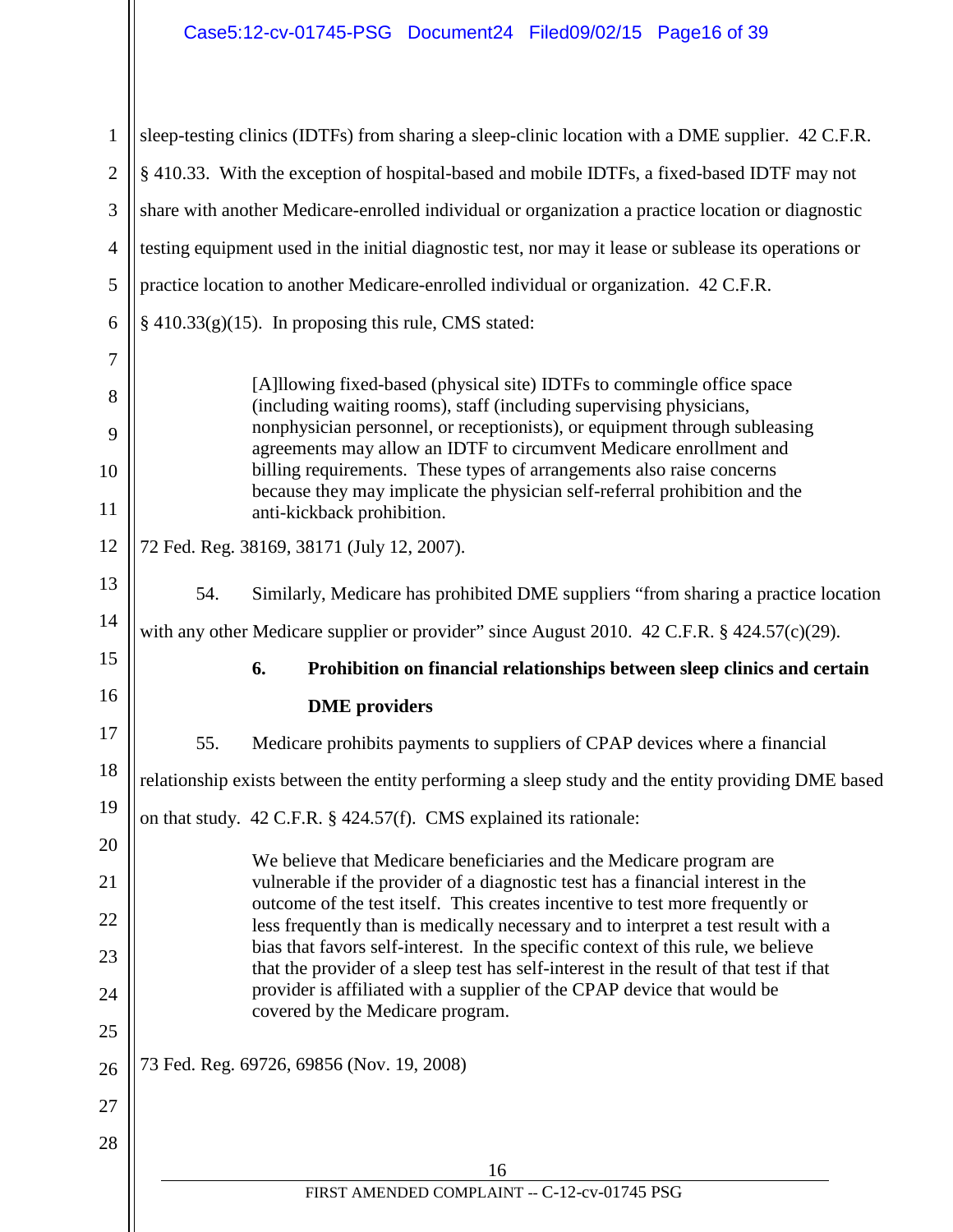1 2 3 4 5 6 7 8 56. An exception to the rule exists "if the sleep test is an attended facility-based polysomnogram." 42 C.F.R. § 424.57(f). But the exception only applies to a properly attended test performed according to Medicare regulations. For example, a properly attended study must be performed in a center approved by Medicare and by a properly credentialed sleep-test technologist. Sleep tests administered by improperly credentialed technologists, in an unlawful location, and in the context of an inappropriate financial relationship with a medical device supplier, create the unacceptable risk that a physician or DME dispenser cannot accurately determine the medical necessity of CPAP, BiPAP, and other sleep devices for which it bills Medicare.

9

10

11

## **E. Prohibition on the Routine Waiver of Medicare Co-Payments**

12 13 14 57. Federal healthcare programs, including Medicare, require beneficiaries to pay a certain portion of the cost of the healthcare service, device, or product the patient receives. The amount the patient must pay is generally referred to as "coinsurance." Medicare Part B pays 80 percent of what Medicare considers a "reasonable charge" for most covered items or services; in such cases, the beneficiary is responsible for the remaining 20 percent.

15 16 17 18 19 20 58. Providers are required to bill patients for (and collect from patients) any such coinsurance amounts. Providers may only waive patient coinsurance obligations after establishing that the payment would cause the patient financial hardship. HHS-OIG and the Medicare regulations both warn that routine waivers of patients' coinsurance obligations may constitute false claims, violations of the Anti-Kickback Statute, and excessive utilization of items and services for which Medicare pays.

21 22 23 24 25 26 27 59. Medicare regulations specifically provide that waiving a patient's coinsurance obligation constitutes illegal remuneration for purposes of the anti-kickback statute unless the waiver is not offered as part of any advertisement or solicitation; the provider does not routinely waive coinsurance amounts; and the provider waives coinsurance amounts after determining in good faith that the individual is in financial need. 42 C.F.R. § 1003.101. The HHS Office of the Inspector General ("OIG") has warned that "[t]his hardship exception . . . must not be used routinely" and "should be used occasionally to address the special financial needs of a particular patient." *See* OIG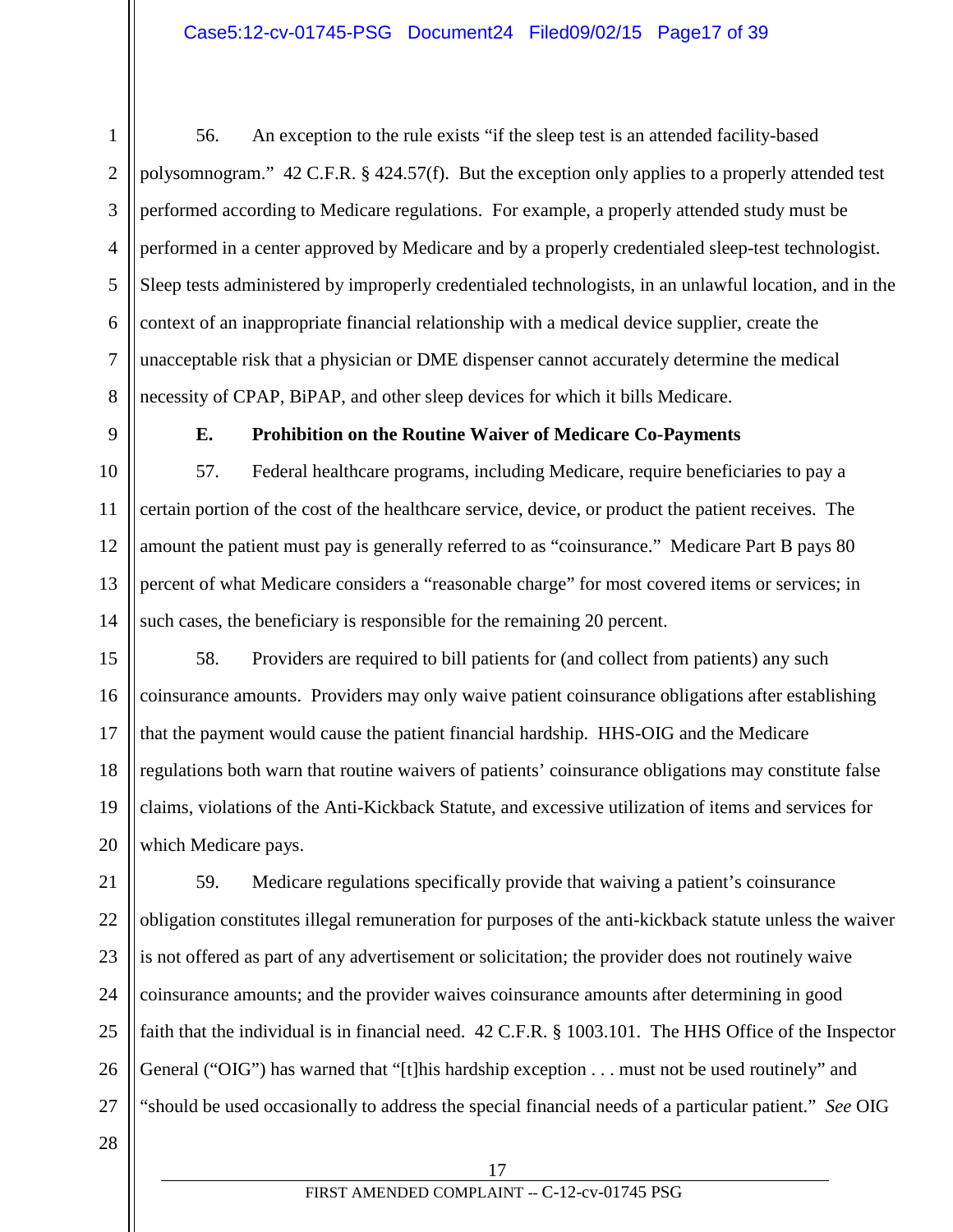|                | Case5:12-cv-01745-PSG Document24 Filed09/02/15 Page18 of 39                                                                                                                                                                                                       |  |  |
|----------------|-------------------------------------------------------------------------------------------------------------------------------------------------------------------------------------------------------------------------------------------------------------------|--|--|
| $\mathbf{1}$   | Special Fraud Alert, 59 Fed. Reg. 242 (Dec. 19, 1994); see also Medicare Program Integrity Manual,                                                                                                                                                                |  |  |
| $\overline{2}$ | Chapter 4, § 4.22.1.1 (same).                                                                                                                                                                                                                                     |  |  |
| 3              | 60.<br>With respect to the government's concern that routine co-payment waivers may lead                                                                                                                                                                          |  |  |
| $\overline{4}$ | to excessive utilization of items and services for which Medicare pays, OIG has explained:                                                                                                                                                                        |  |  |
| 5              | At first glance, it may appear that routine waiver of copayments and deductibles helps                                                                                                                                                                            |  |  |
| 6<br>7         | Medicare beneficiaries. By waiving Medicare copayments and deductibles, the<br>provider of services may claim that the beneficiary incurs no costs. In fact, this is not<br>true. Studies have shown that if patients are required to pay even a small portion of |  |  |
| 8              | their care, they will be better health care consumers, and select items or services<br>because they are medically needed, rather than simply because they are free.                                                                                               |  |  |
| 9              | Ultimately, if Medicare pays more for an item or service than it should, or if it pays                                                                                                                                                                            |  |  |
| 10             | for unnecessary items or services, there are less Medicare funds available to pay for<br>truly needed services.                                                                                                                                                   |  |  |
| 11             | OIG Special Fraud Alert, 59 Fed. Reg. 242.                                                                                                                                                                                                                        |  |  |
| 12             | F.<br><b>Federal Healthcare Program Provider Certifications</b>                                                                                                                                                                                                   |  |  |
| 13             | 61.<br>As noted above, sleep clinics licensed as IDTFs must submit an Enrollment                                                                                                                                                                                  |  |  |
| 14             | Application to CMS to participate in the Medicare program. See Medicare Enrollment Application,                                                                                                                                                                   |  |  |
| 15             | Form CMS-855B. This application includes a certification that the provider will abide by all                                                                                                                                                                      |  |  |
| 16             | applicable Medicare laws, regulations, and program instructions. See id. Attachment 2 & Section                                                                                                                                                                   |  |  |
| 17             | 15: Certification Statement. An applicant also must certify that it "understand[s] that payment of a                                                                                                                                                              |  |  |
| 18             | claim by Medicare is conditioned upon the claim and the underlying transaction complying with                                                                                                                                                                     |  |  |
| 19             | such laws, regulations, and program instructions and on the supplier's compliance with all applicable                                                                                                                                                             |  |  |
| 20             | conditions of participation in Medicare." <i>Id.</i> The CMS enrollment application for Durable Medical                                                                                                                                                           |  |  |
| 21             | Equipment, Form CMS855-3, has similar certification requirements.                                                                                                                                                                                                 |  |  |
| 22             | 62.<br>Separately, all Medicare Part B and CHAMPVA providers submit claims using Form                                                                                                                                                                             |  |  |
| 23             | CMS-1500. Providers submit codes on this form that identify the services rendered and for which                                                                                                                                                                   |  |  |
| 24             | they seek reimbursement. CMS Form 1500 requires providers to certify that "the services shown on                                                                                                                                                                  |  |  |
| 25             | this form were medically indicated and necessary for the health of the patient and were personally                                                                                                                                                                |  |  |
| 26             | furnished by me or were furnished incident to my professional service by my employee under my                                                                                                                                                                     |  |  |
| 27             | immediate personal supervision."                                                                                                                                                                                                                                  |  |  |
| 28             |                                                                                                                                                                                                                                                                   |  |  |
|                | 18                                                                                                                                                                                                                                                                |  |  |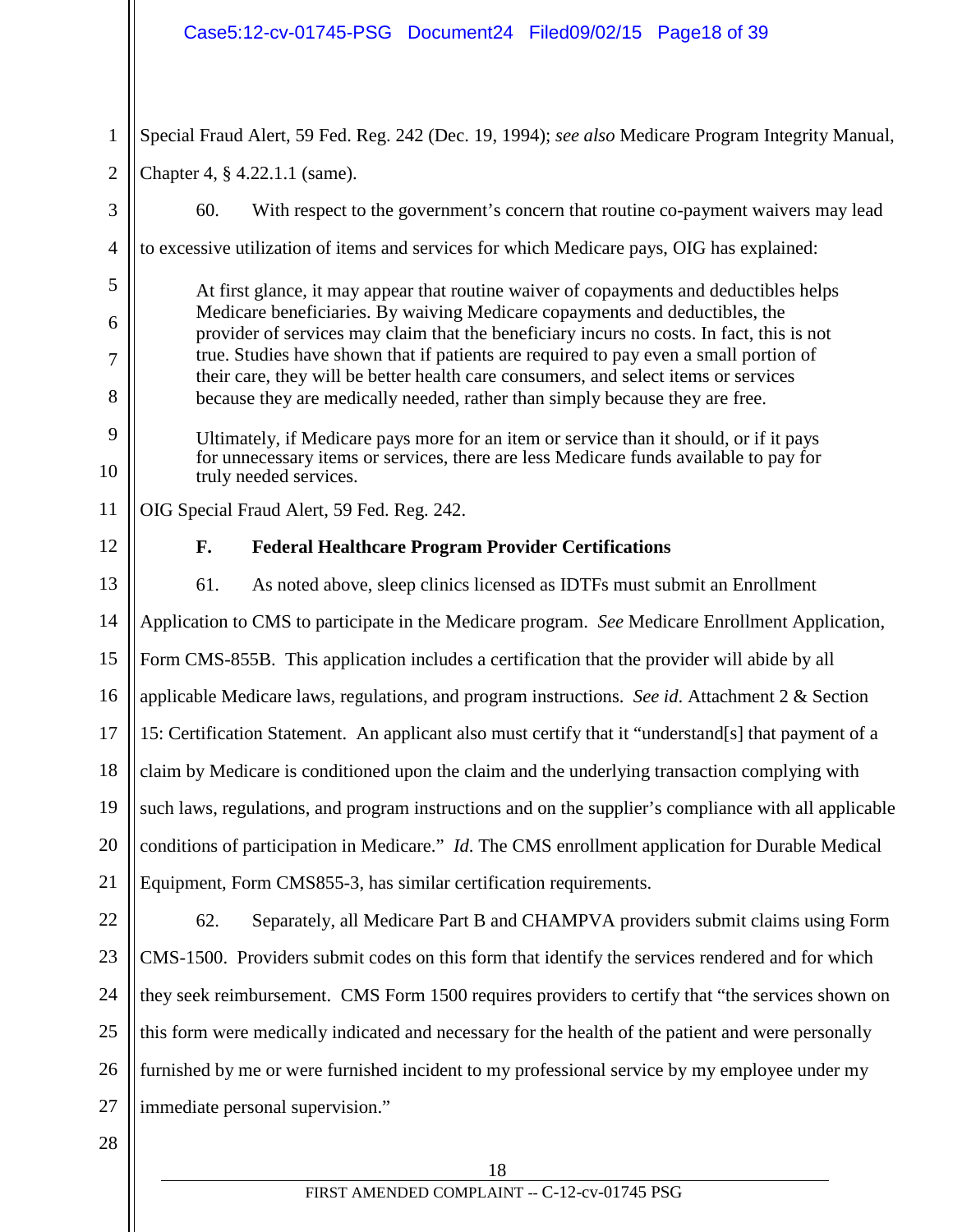63. Finally, providers that participate in any federal healthcare program may not make false statements or misrepresentations, or causing others to make false statements or misrepresentations, of material facts concerning payment requests. *See* 42 U.S.C. § 1320a-7b(a)(1)– (2).

5

6

7

8

1

2

3

4

## **A. The Qualium Defendants**

**VII. DEFENDANTS' SCHEMES**

## **1. The Qualium Defendants unlawfully hired non-credentialed technologists to perform sleep studies and concealed this fact from CMS**

9 10 11 12 13 14 15 16 17 64. Since at least 2002, the Qualium Defendants have knowingly submitted fraudulent claims for diagnostic sleep-tests by knowingly hiring non-credentialed technologists to perform such tests. In 2002, Qualium opened two sleep clinics, one in Los Gatos and one in San Francisco, California, and those two centers became Medicare approved for sleep testing. Each year after that, Qualium opened more centers and eventually owned and operated many more sleep test clinics in California, including facilities in: Menlo Park, Redwood City, San Jose, Berkeley, Oakland, Walnut Creek, Daly City, Fremont, Mountain View, Gilroy, Pleasanton, Salinas, Monterey, Irvine, and Los Angeles. None of the clinics other than the Los Gatos and San Francisco facilities was ever enrolled or approved as a Medicare provider.

18 19 20 21 22 23 24 65. Despite operating so many sleep-testing centers, from at least 2002 until 2010, Qualium employed only one sleep technician, Lan Pei, who was actually registered and who regularly performed sleep studies in a Medicare-enrolled facility -- the San Francisco location. While Defendant Mostowfipour also apparently is or was a registered sleep technologist, Mostowfipour did not conduct sleep studies either at the two Medicare-enrolled clinics or at any of the Qualium Defendants' other clinics that Relator witnessed or heard about. Rather, he only entered clinic premises to fix equipment or computers, or occasionally to attend meetings.

25 26 27 66. Instead of hiring credentialed technicians to cover sleep studies at its twenty centers, the Qualium Defendants hired numerous unqualified and non-credentialed persons. Such persons included Relator, who was not credentialed until year 2010. After 2010, the Qualium Defendants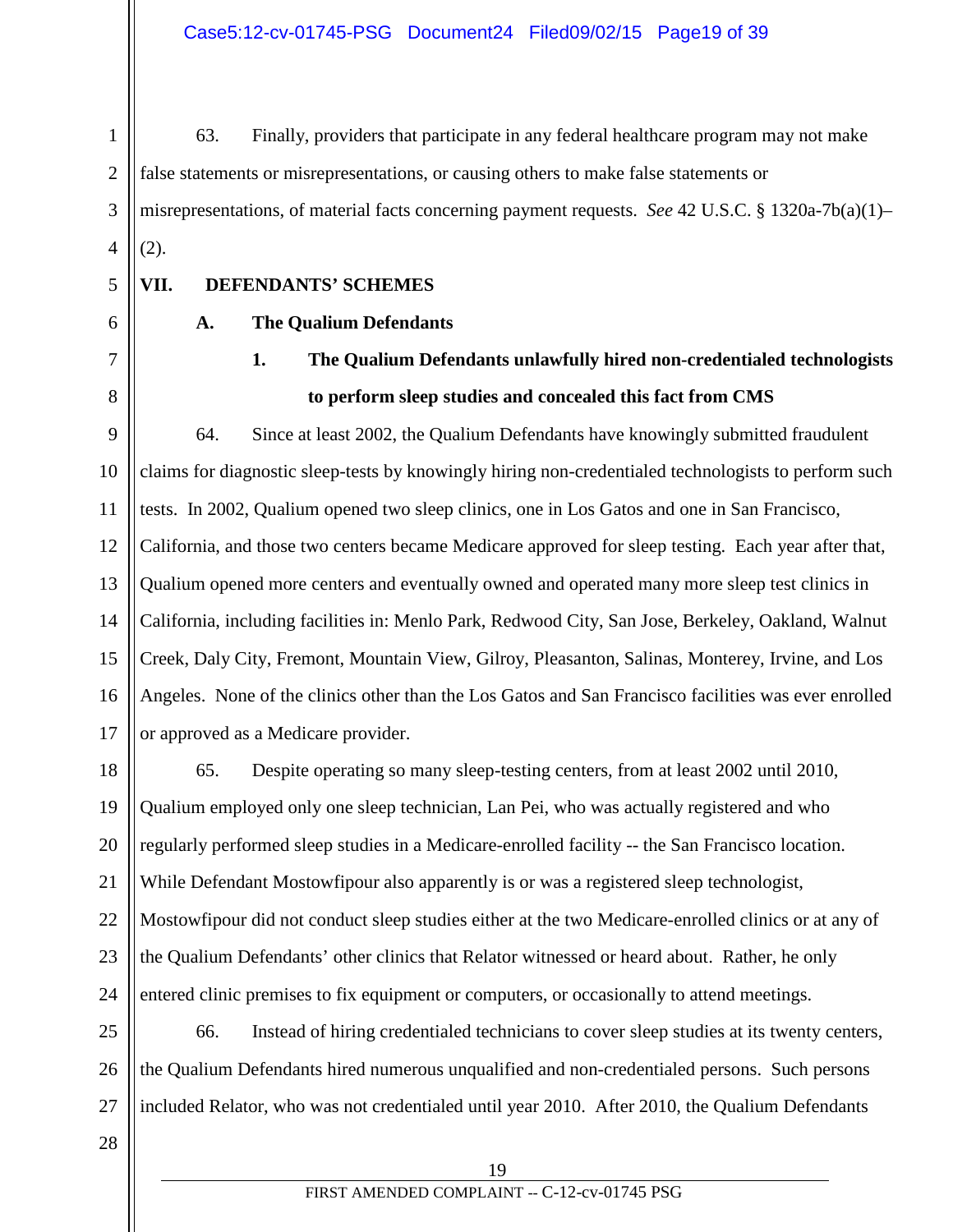#### Case5:12-cv-01745-PSG Document24 Filed09/02/15 Page20 of 39

1 2 3 4 5 6 7 8 9 10 had a few technicians on staff who became registered. But Qualium did not hire nearly the number of registered technicians to cover all of the sleep testing that it was actually performing. Therefore, most of the sleep studies conducted at Qualium facilities were performed by non-registered technicians. The technicians that Relator knew or heard about from other Qualium employees who conducted sleep tests while non-credentialed included: Starrie Bakhti (aka Starrie Amini Filabadi), Mandana Khosravi, Glenn Tan, Helen Tan, Jonathan (last name unknown), Rayan Penny, Mladenka Kaluderovic, Richelle de Vera, Marta (last name unknown), Eric (last name unknown), Hamed (last name unknown), Jenna Victory, James Harbor, Diana Posilero, Lejla Velic, Nadina Guzman, and others. The Qualium Defendants have possession of the full names of all unregistered technicians hired to conduct sleep studies.

11 12 13 14 15 16 17 18 19 20 21 67. By hiring non-credentialed technologists, the Qualium Defendants were able to pay them at below-market rates. Relator has knowledge of actual market rates from her continued work as a polysomnographic technician outside of Qualium, which rates are some \$30-32 or more per hour, plus overtime as required by law and a "night-shift differential" (added pay for night shifts). During Relator's tenure, Qualium paid non-registered technicians as low as approximately \$15, and their highest rate for non-registered technicians was around \$25 per hour. Qualium provided Relator with a raise that was closer to market rates when she received her sleep technician credentials. Qualium also took advantage of its unregistered technicians by failing to pay overtime (night shifts are 12-hours) or the night-shift differential. Relator observed that, typically, when Qualium's unregistered technicians finally became registered, they left Qualium for companies that paid market rates for registered technicians.

22 23 24 25 26 27 68. Defendants Mostowfipour and Nader were present during government inspections of their two Medicare-enrolled facilities and both were responsible for statements made on the enrollment applications. The Qualium Defendants, including Defendants Mostowfipour and Nader, falsely represented to CMS representatives and on the enrollment applications that properly credentialed technicians, including Defendant Mostowfipour, were to conduct sleep studies at its clinics. In fact, Defendant Mostowfipour had no intention of personally conducted sleep studies and

28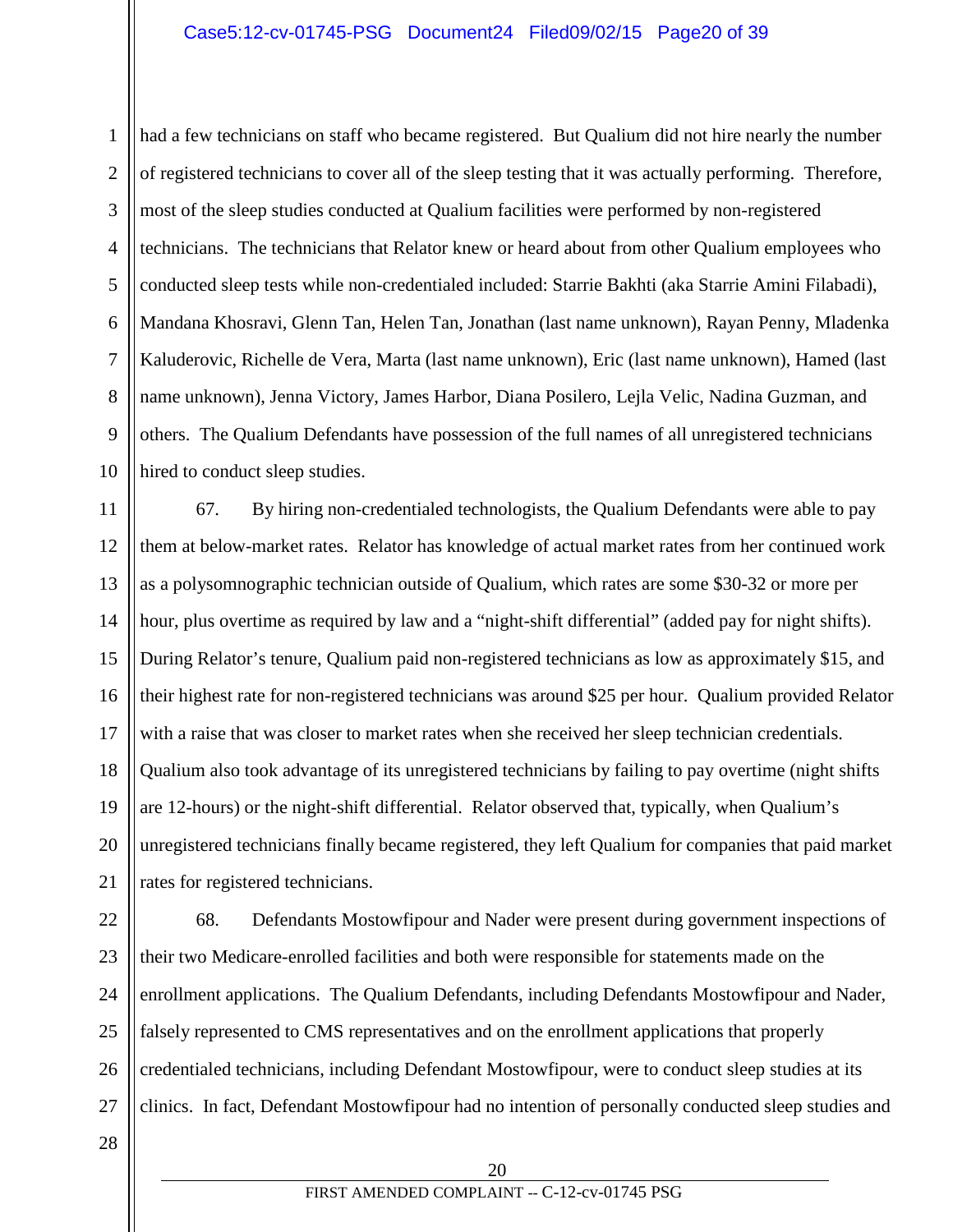### Case5:12-cv-01745-PSG Document24 Filed09/02/15 Page21 of 39

proceeded with employing non-registered personnel for such purposes. When, eventually, the Qualium Defendants had a few registered technicians on staff, they placed those persons' names on Medicare enrollment applications for the two approved centers even if those technicians did not regularly work there and had no intention of doing so.

10 12 69. The Qualium Defendants, and each of them, made claims for payment to CMS and other government healthcare programs for sleep studies knowing that non-credentialed technicians provided the underlying diagnostic services and thus Defendants were not entitled to payment. The Qualium Defendants took steps to conceal the fact that non-credentialed technicians unlawfully provided sleep studies. Among other means, the Qualium Defendants, specifically Defendants Mostowfipour and Nader, directed non-credentialed personnel not to "clock in" for work in order to conceal who was actually performing services at each clinic. Instead, Defendant Mostowfipour would "clock in" as if he were the sleep technologist when, in fact, he was not.

1

2

3

4

5

6

7

8

9

11

13

14

## **B. The Qualium Defendants unlawfully billed Medicare for tests conducted at sleep clinics that were not enrolled in the Medicare program**

15 16 17 18 19 20 21 22 70. The Qualium Defendants did not test and diagnose beneficiaries of federal healthcare programs in its two Medicare-approved facilities only. Rather, the Qualium Defendants tested such beneficiaries at its non-approved centers as well. To receive government reimbursement for all government-insured patients, the Qualium Defendants, and each of them, falsely represented that sleep testing for such beneficiaries had been provided at one of its two Medicare-approved facilities. To conceal the fact that they billed Medicare for sleep studies performed at unapproved clinics, the Qualium Defendants with the assistance of biller Defendant AMC, submitted claims representing that the sleep studies occurred in Los Gatos or San Francisco.

23 24 25 26 27 71. Thus, for the above-stated reasons, nearly all of the Qualium Defendants' claims for payment for sleep studies conducted on federal health care program beneficiaries were false because they were performed by non-credentialed technicians, or were provided in non-Medicare-approved facilities, or both. Moreover, the Qualium Defendants procured Medicare-approval of its two enrolled facilities through knowing material misrepresentations on the applications regarding staff

28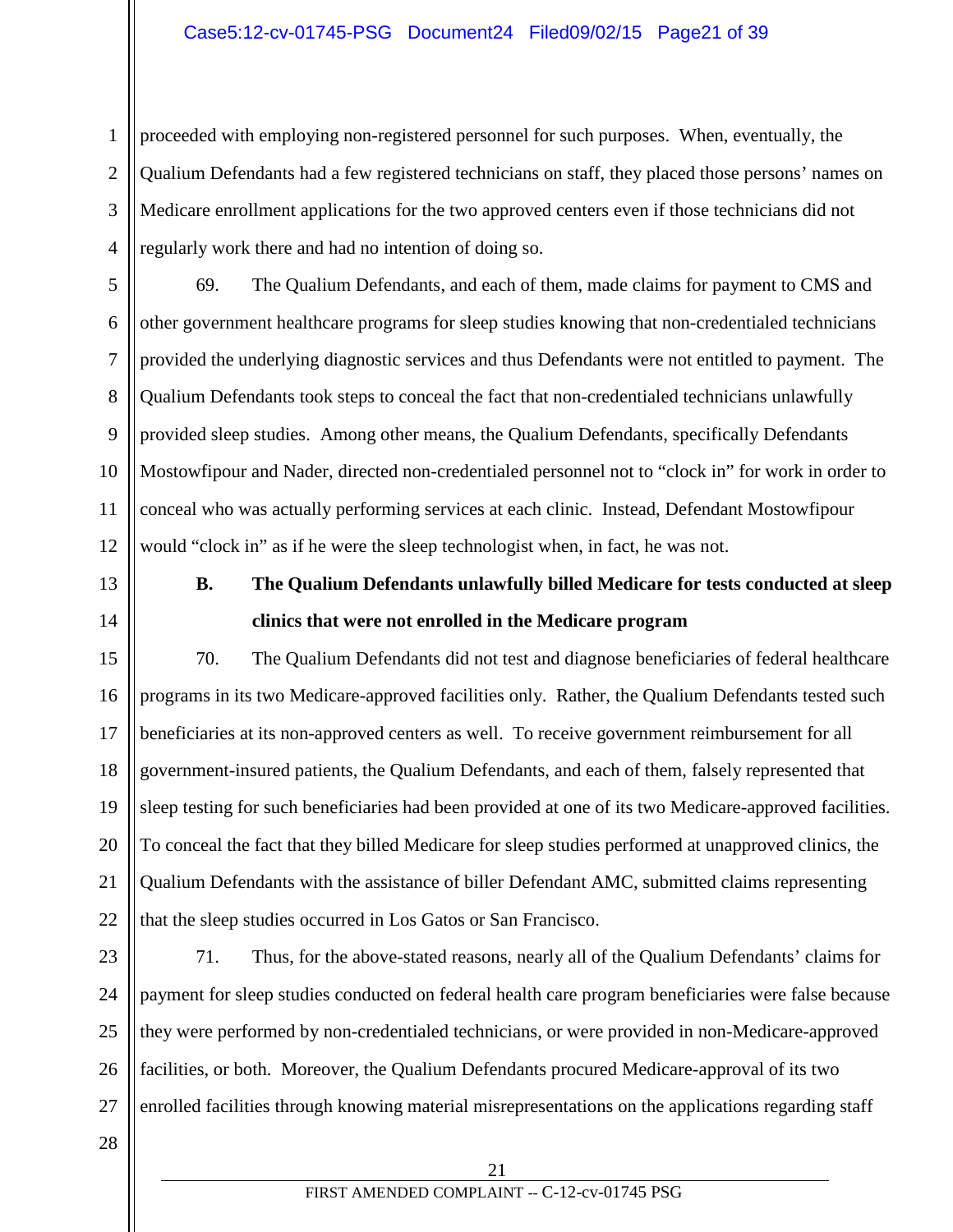1 2 3 4 and their appropriate credentials; had CMS known of these misrepresentations, it would not have approved the facilities and would not have paid for services at them. For this additional reason, all claims for payment made from services actually or ostensibly conducted at the two approved facilities are false.

5

6

7

8

9

10

11

## **C. The Qualium Defendants' DME business**

72. Defendants Mostowfipour and Nader own and operate a durable medical equipment (DME) business run as CPAP Specialist (a Qualium dba) and Amerimed Corporation. The Qualium Defendants' DME business offers a full range of sleep-disorder medical devices —including CPAP, BiPAP, Adept Servo Ventilation (ASV) systems, masks, and tubing—to patients, including those tested in the Qualium Defendants' sleep clinics. Qualium's website describes Amerimed as its "sister company."

12 13 14 15 16 73. Relator estimates that of the 70% of patients that had a CPAP titration test at the Qualium Defendants' sleep clinics, approximately 80% received DME products from the Qualium Defendants. Defendants' DME business typically dispensed medical products to patients on an ongoing basis. The DME misconduct further alleged herein occurred with the personal involvement, direction, and control of Defendants Nader and Mostowfipour.

17

18

## **D. The Qualium Defendants' dispensed DME from non-Medicare-enrolled facilities and made claims to Medicare for payment**

19 20 21 22 23 24 25 26 27 74. The Qualium Defendants dispensed medical devices to Medicare and other federal health care program beneficiaries out of locations that were not approved. During the relevant time period, the Defendants' DME business operated out of every (or nearly every) Qualium sleep clinic location. Not every location, however, was Medicare-approved to dispense DME. In fact, while several locations had California licenses to dispense home medical devices on a retail level, only one facility, Los Gatos, was potentially properly enrolled in Medicare. To facilitate dispensing and deliveries in non-approved locations, Qualium owned several vehicles painted with company logos including CPAP Specialist in conjunction with Bay Sleep Specialist. These vehicles were used to bring medical devices to all sleep clinic locations, whether or not the facilities were approved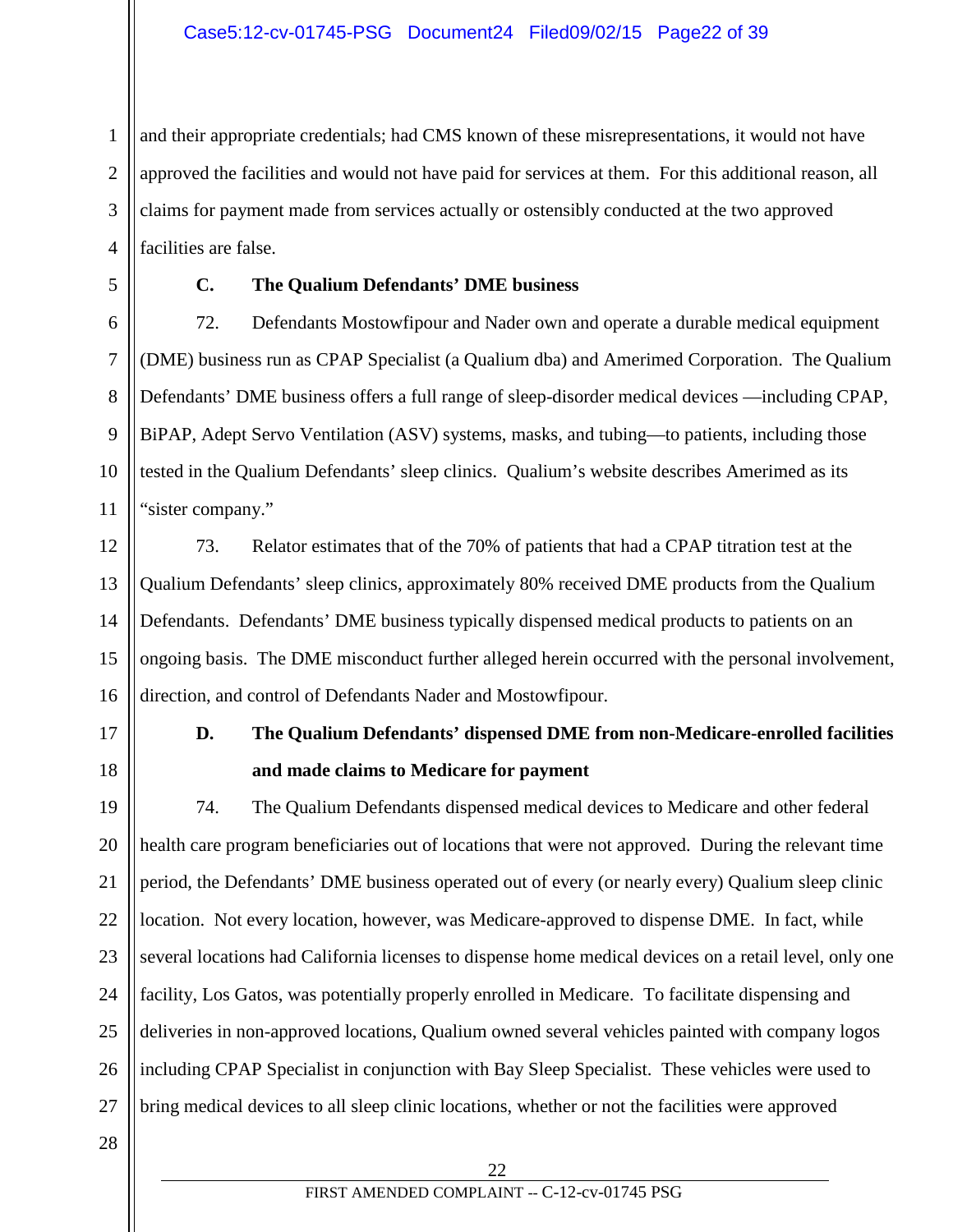1 2 3 Medicare or California locations. Moreover, the Amerimed Corporation was never approved by Medicare as a DME supplier. Therefore, any claims to Medicare for DME supplies dispensed by Amerimed are false.

75. To cover up the fact that they dispensed DME in facilities that were not properly enrolled in Medicare, the Qualium Defendants falsely represented in the bills they submitted to Medicare that DME products were dispensed at an enrolled facility. All such claims were therefore false.

4

5

6

7

8

9

## **E. The Qualium Defendants' sleep clinics and DME business have a financial relationship prohibited by the Medicare program**

10 11 12 13 14 15 16 17 18 19 76. Medicare will not pay for CPAP devices where a financial relationship exists between the entity performing the sleep study and the entity providing CPAP on the basis of that study. CMS implemented this regulation out of a concern that beneficiaries would be vulnerable if the provider of a diagnostic sleep test had a financial interest in the outcome of the test as a supplier of CPAP. The Qualium Defendants', including Defendants Mostowfipour's and Nader's, simultaneous ownership of a DME business dispensing CPAP devices and the entity performing a sleep study violates this Medicare regulation against self-interested transactions by sleep-test providers. The exception to this rule, that the sleep test is a facility-based polysomnogram, does not apply where, as here, the facility is not approved for Medicare and where the polysomnogram was not attended by a lawfully credentialed technician.

20

21

## **F. The Qualium Defendants unlawfully co-located their DME companies and sleep clinics**

22 23 24 25 26 77. Since 2008, CMS has prohibited fixed-based IDTFs such as Qualium's sleep-clinics from sharing a location with a DME supplier. CMS's concern was that such co-mingling might allow the circumvention of Medicare enrollment and billing requirements, and also raised concerns about unlawful self-referrals and kickbacks. In contravention of the co-location prohibition, since the prohibition has been in effect, the Qualium Defendants, and each of them, directed and

28

27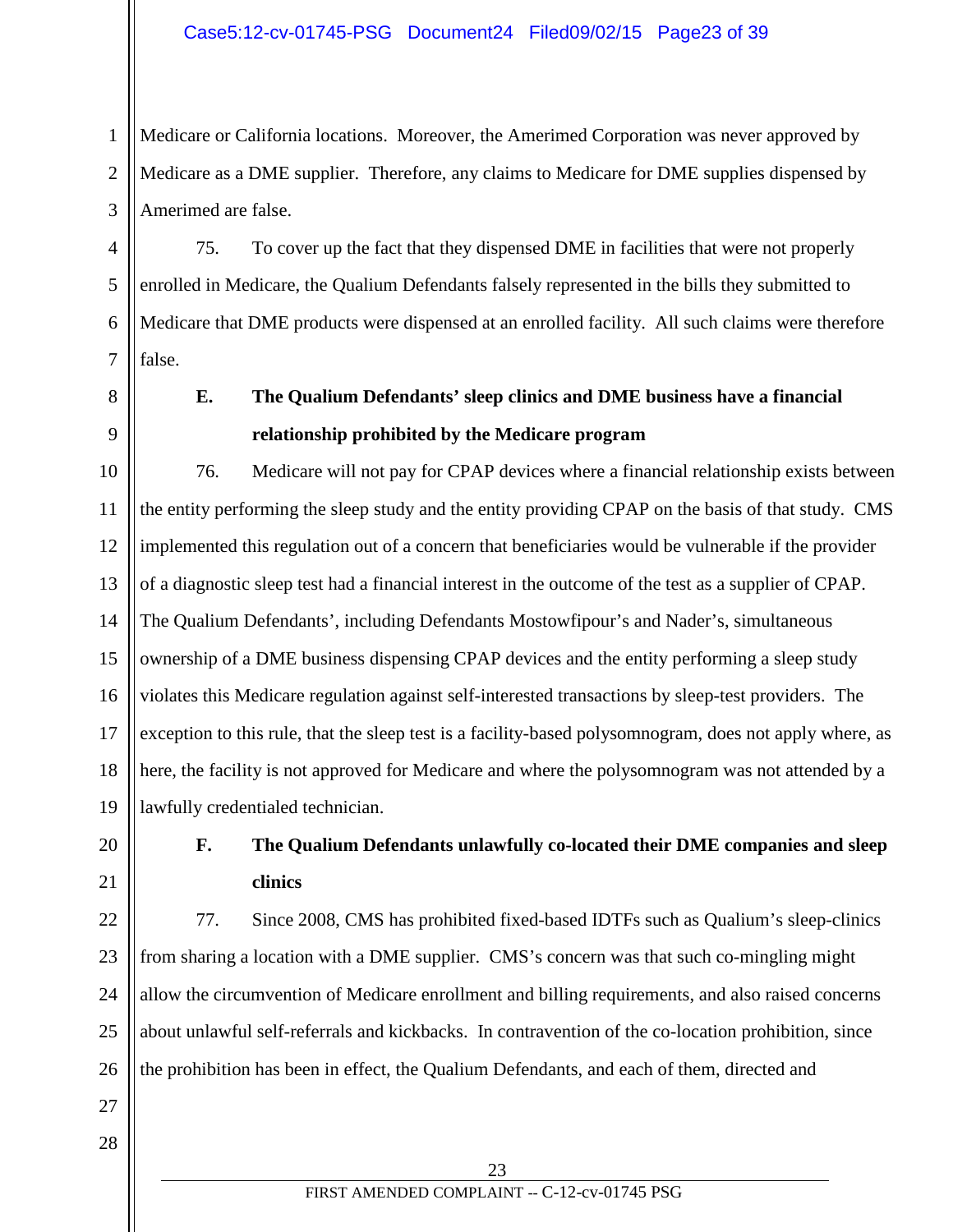controlled their DME businesses out of each and every one of their sleep clinics, including the two Medicare-enrolled clinics.

6 78. The Qualium Defendants knew about federal prohibitions on IDTF and DME colocation. To address the issue, the Qualium Defendants attempted to move its DME operations to a facility in Redwood City, under the corporate name, Amerimed. At one time, the facility had a large banner on it stating "Amerimed/CPAP Specialist." The Qualium Defendants, however, failed to complete the Medicare enrollment and approval process for the Redwood City facility. The Qualium Defendants, therefore, continued to dispense DME at the same locations as its various sleep-testing facilities, including the two Medicare enrolled facilities.

10

1

2

3

4

5

7

8

9

11

## **G. The Qualium Defendants hired non-licensed personnel and fraudulently obtained licenses for employees to dispense DME**

12 13 14 15 16 17 79. The Qualium Defendants hired non-licensed personnel and directed them to dispense medical devices to Medicare beneficiaries and other patients. The Qualium Defendants also fraudulently procured licenses for employees to dispense DME who did not meet the qualifications to do so. Because federal healthcare programs condition billing privileges on compliance with state credentialing requirements, all reimbursement claims the Qualium Defendants made for DME that non-credentialed personnel supplied to patients were false.

18 19 20 21 22 23 80. Early on, Qualium had two licensed dispensers (HMDR exemptees): Defendant Tara Nader and an employee named Carolyn Dubbel, who commenced employment in 2003 and dispensed from the Menlo Park facility (which was not Medicare enrolled). As stated above, Defendants dispensed DME out of many locations (its sleep clinic locations) – far more than two persons could or did cover. State law requires that licensed personnel be on site at all times that medical devices are dispensed.

24 25 26 27 81. In order to boost its roster of "licensed" DME dispensers, Defendant Nader signed license applications for employees, falsely stating that the employees had worked for the requisite year in the business as required by law. These representations were false. In fact, most such employees had not worked for a year – some worked for only a week or so before Defendant Nader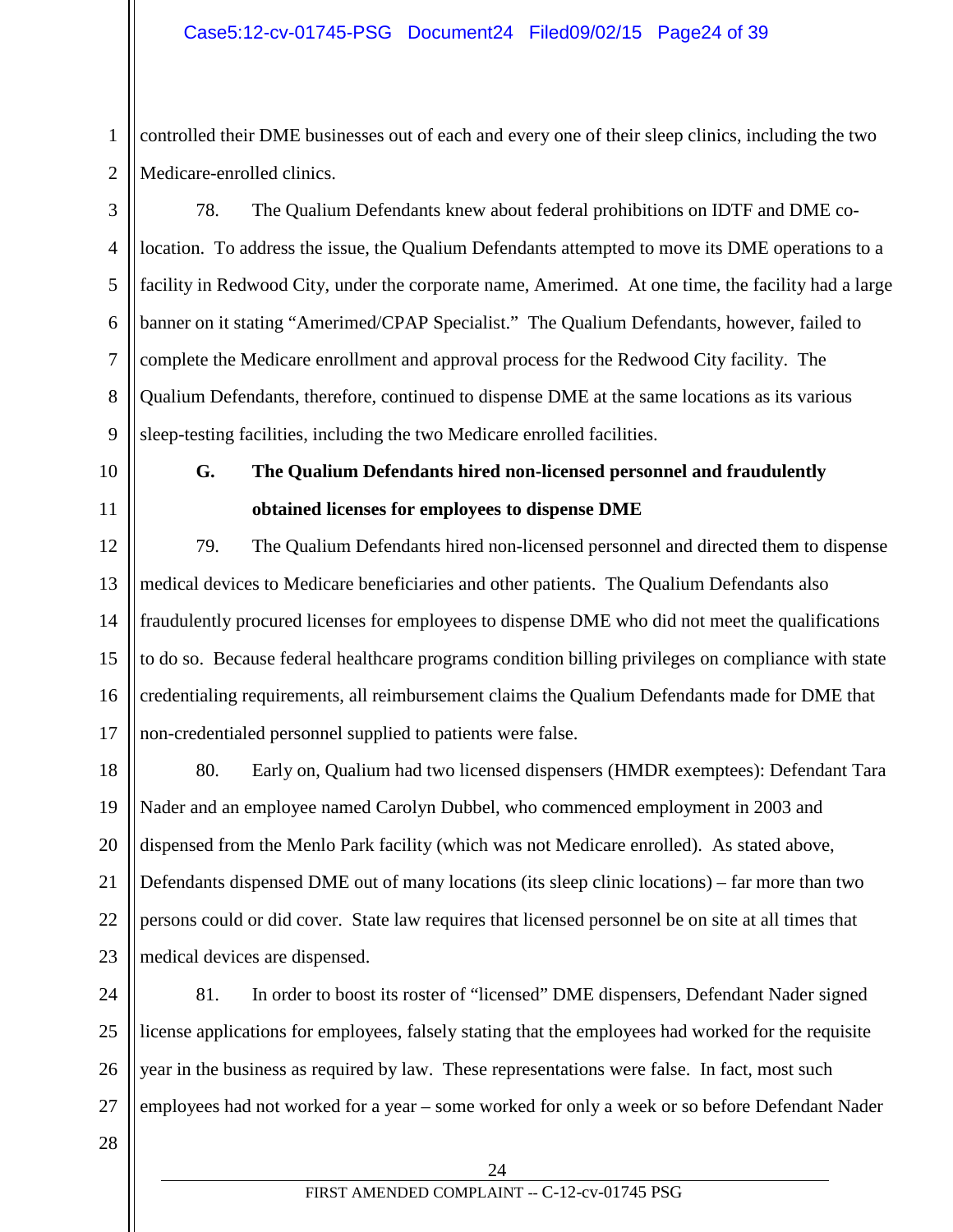### Case5:12-cv-01745-PSG Document24 Filed09/02/15 Page25 of 39

1 2 3 4 5 6 7 8 9 10 11 12 13 signed applications for them. Moreover, the unlicensed employees were left to dispense on their own after very little or no training, and without a licensed dispenser on the premises. For example, Defendant Mostowfipour's sister, Soosan Mostowfipour, did not complete the requisite one year's work to receive her credentials, but rather was trained for approximately one week before she dispensed DME on her own. For at least one employee, Defendant Nader signed the license application after the employee had worked for a year in the Defendants' DME business; that employee's "work," however, consisted of her dispensing on her own while unlicensed and without a licensed exemptee (such as Defendant Nader) on premises. Defendants also used their housekeeper, first name Aline, to dispense without an appropriate license. Relator is aware of the identities of additional unlicensed personnel who dispensed medical devices, including, Dr. Moiz (first name unknown), Jasmin (last name unknown), Lora (last name unknown), Nermina (last name unknown), Jackie (last name unknown), Erica Vega, Anel Catic. The Qualium Defendants have possession of the full names of all unlicensed personnel hired to dispense DME.

14 15 16 17 18 19 20 82. To cover up the use of non-licensed personnel to fit and sell DME, the Qualium Defendants falsely represented in claims to federal healthcare programs that one of its few licensed employees had dispensed DME rather than providing the true names of non-credentialed personnel that actually dispensed the products. During one government site-inspection of the Los Gatos facility, Defendant Nader required Ms. Dubbel (a licensed exemptee) to come to the facility to represent to the auditor that she split her time between the Los Gatos and Menlo Park facilities, when in fact she only worked in the Menlo Park facility.

21 22 23 83. Medicare and other federal health programs would not have paid DME claims for reimbursement had the true facts of the location of and the identity of personnel doing the dispensing been known.

24

#### **H. The Qualium Defendants unlawfully waived Medicare co-payments**

25 26 27 84. The Qualium Defendants routinely waived Medicare co-payments for their sleep clinic patients. Qualium would allow such waivers, particularly if a patient seemed unsure whether to undergo a sleep test, without inquiry into the circumstances of the patient's financial hardship. In

28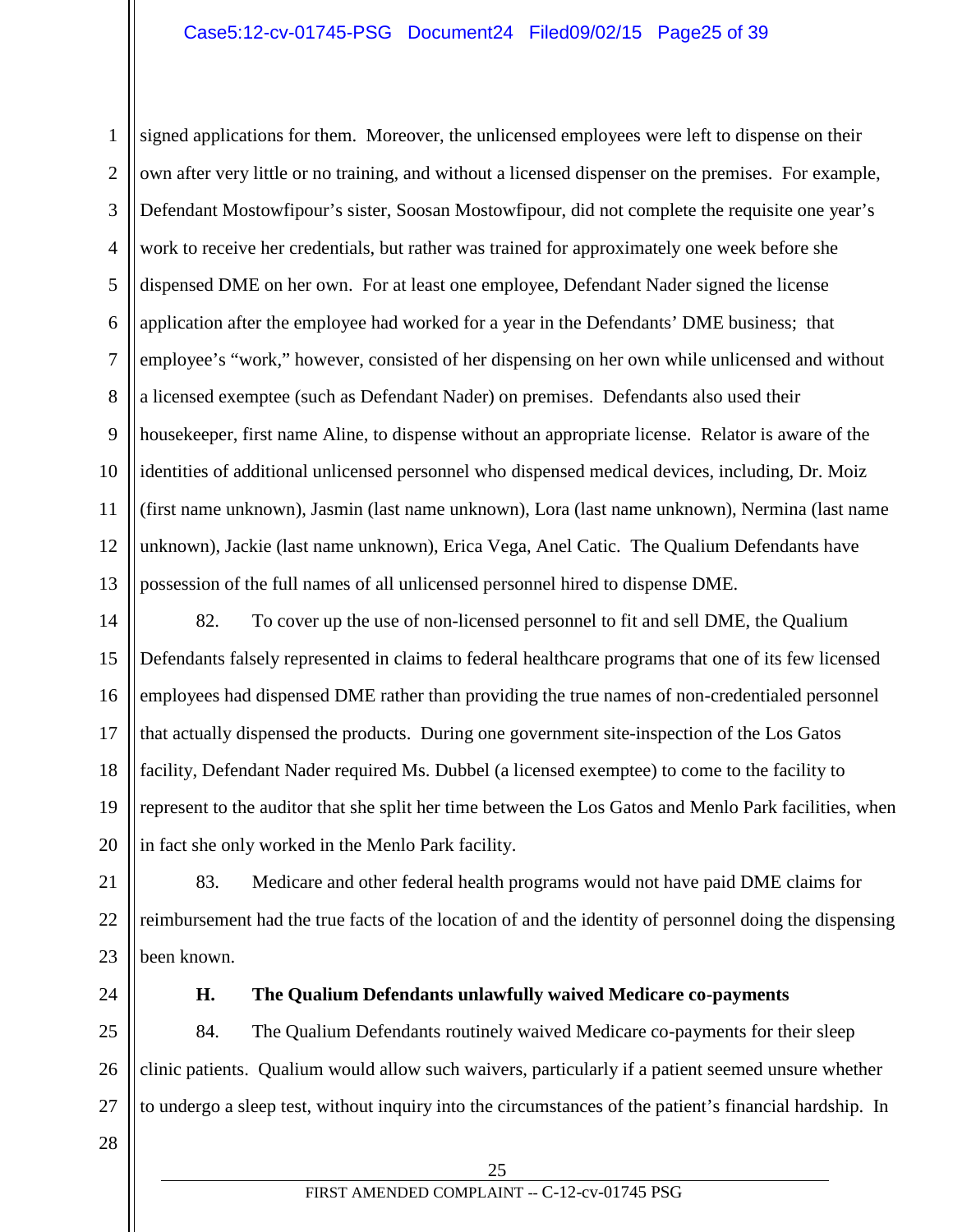fact, in Relator's role in sales for Qualium, the Qualium Defendants instructed her to tell the doctors that Qualium routinely waived Medicare co-payments. Defendants Mostowfipour and Nader also instructed Relator to the tell doctors that even if their patients received a bill from Qualium for the copay, Qualium would not seek to collect on it.

5 6 7 8 9 10 11 12 13 85. To conceal the Qualium Defendants' unlawful waiver practice, Defendant Nader directed Lori Palfreeman, former Operations Manager at Bay Sleep Clinic, to instruct employees to cease calling the Medicare waivers "waivers," and instead to state that Qualium would "accept the Medicare reimbursement as payment in full." At Nader's direction, Ms. Palfreeman explained in a meeting that another clinic entity had been required to return money to government healthcare programs because of unlawful co-payment waivers, indicating the Qualium Defendants knew that such waivers were unlawful. Later, when Defendant Nader realized the changed phrase was problematic as well, Relator was told that Nader directed Ms. Palfreeman to change it yet again, instructing employees to say that Qualium would "accept whatever they will pay us."

## 14 15

1

2

3

4

## **I. The Qualium Defendants participated in an illegal kickback scheme with referring physicians**

16 17 18 19 20 21 22 23 24 25 26 27 86. The Qualium Defendants delivered checks, or caused checks to be delivered, to physicians in exchange for referring patients to their Defendants' sleep clinics. These payments were putatively for "consultation services," but in reality were a flat-fee payment per study. Defendant Nader directed employees as to how to present the money in exchange for "consultation" services. The "consultation" ostensibly being paid for was the doctors' consultation with their own patients after the sleep studies (instead of Bay Sleep conducting the consultation). The Qualium Defendants directed employees to deliver these payments regardless of whether a referring physician provided an actual consultation and regardless of whether the physician had expertise in reading sleep studies. For example, the Qualium Defendants caused checks to be paid to ear-nose-and throat doctors in Los Gatos—including Drs. William Lewis, and David Arnsten—for "consultation." The checks were in an amount calculated at \$100 per referral for sleep studies. The Qualium Defendants directed Relator to deliver such checks to doctors, and Relator saw or heard of others doing so as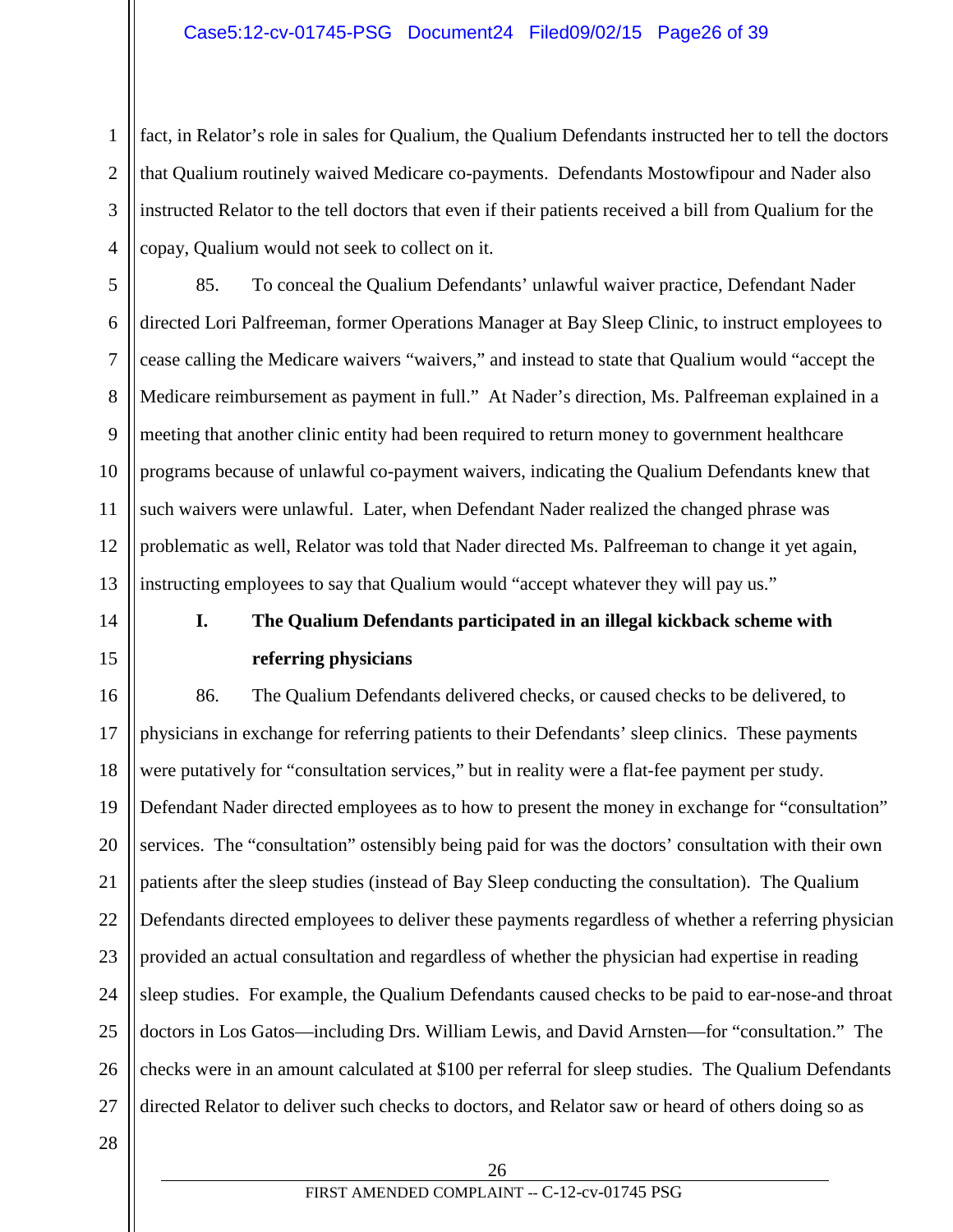well. Relator also saw quarterly checks for aggregate amounts of these payments, *e.g.*, \$1,000 to \$1,500, made out to the doctors. The Qualium Defendants knew that paying money to doctors to induce referrals was illegal.

1

2

3

4

### **J. The Qualium Defendants knew they submitted false claims for payment**

5 6 7 8 9 10 11 12 87. The Qualium Defendants, including Defendants Mostowfipour and Nader, knew they were submitting requests for payment to government health care programs when they were not entitled to payment, knew of the prohibitions against submitting false claims to the government during the relevant time period, and were aware of the laws and regulations for billing Medicare and other federal healthcare programs. The Qualium Defendants knew that it was wrong to provide money to doctors to induce them to send referrals, including Medicare patients, to Bay Sleep Clinic's testing facilities. The Qualium Defendants also knew that it was wrong to routinely waive Medicare co-pays for services.

13 14 15 16 17 18 19 88. The Qualium Defendants, including Defendants Mostowfipour and Nader, operated two Medicare approved IDTFs (the sleep clinics), a Medicare-enrolled DME facility, participated personally in government site inspections and audits to qualify their facilities, and endeavored to have an additional facility Medicare-approved for DME. As a Medicare provider subject to the terms and conditions of Medicare enrollment agreements, as well as a host of federal laws that bind Medicare providers, the Qualium Defendants, and each of them, had actual knowledge of federal healthcare program billing and reimbursement rules.

20 21 22 23 24 25 26 27 89. Among other things, the Qualium Defendants' awareness was based on information contained in the initial and subsequent Medicare enrollment applications they submitted for their enrolled sleep clinics and DME businesses, as well as information found in CMS-1500 claim forms they prepared and submitted to federal healthcare programs for payment. Defendants Mostowfipour and Nader personally assisted and completed the enrollment forms, along with Defendant Access Medical Consulting, as detailed below. Defendants Mostowfipour and Nader were personally present for CMS site audits of the San Francisco facility and the Los Gatos facility when the facilities underwent address changes. The Medicare enrollment application for IDTFs, for example,

28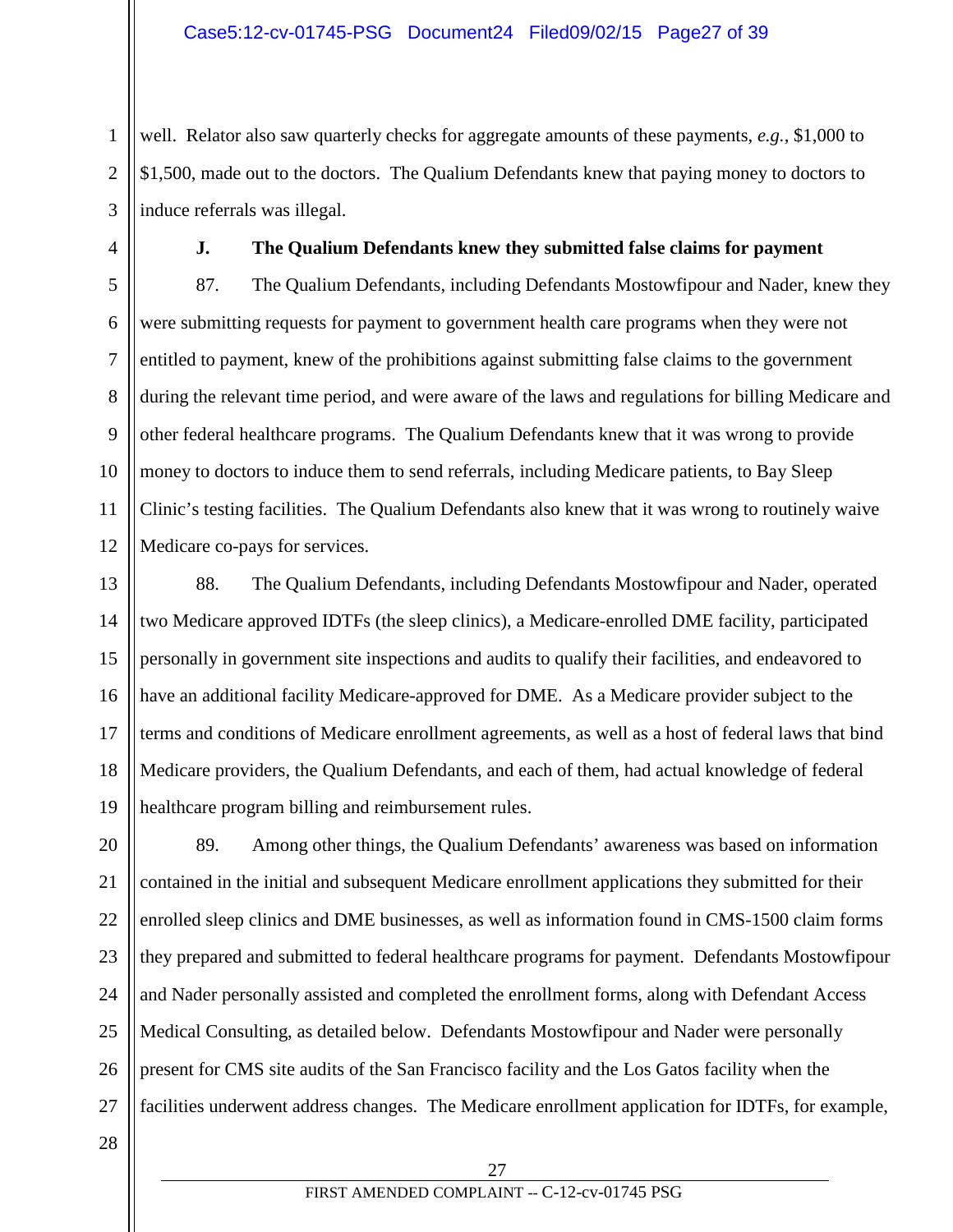1 2 3 4 5 6 7 8 9 10 11 12 13 14 15 16 17 18 19 20 21 22 23 24 25 26 27 28 required the Qualium Defendants to certify that they would abide by all applicable Medicare laws, regulations, and program instructions. *See* Medicare Enrollment Application, Form CMS-855B, Attachment 2 & Section 15: Certification Statement. The Qualium Defendants also had to certify that they "understand that payment of a claim by Medicare is conditioned upon the claim and the underlying transaction complying with such laws, regulations, and program instructions and on the supplier's compliance with all applicable conditions of participation in Medicare." *Id*. 90. Further, the standard CMS application form required the Qualium Defendants to certify the truthfulness of the information they submitted: I certify that the information contained herein is true, correct, and complete, to the best of my knowledge, and I authorize the Medicare program contractor to verify this information. If I become aware that any information in this application is not true, correct, or complete, I agree to notify the Medicare program contractor of this fact immediately. 91. Moreover, the Qualium Defendants held monthly meetings of sales employees and sleep technicians that further evidence knowledge of their wrongdoing. These meetings included Defendant Nader, and sometimes Defendant Mostowfipour. At these meetings, Lori Palfreeman, Qualium's Operations Manager for sleep clinics, stated repeatedly that sleep technicians must be properly credentialed. 92. The Qualium Defendants' knowledge of Medicare enrollment requirements is further evidenced by a discussion Relator had with Defendant Nader. When Defendants Nader and Mostowfipour were contemplating moving the Los Gatos facility to a larger building, Relator and other Qualium employees discussed with Defendant Nader the possibility of moving into the new building as soon as possible due to overcrowding. Defendant Nader replied that it would take a while to make the move because the change in address would result in a delay of Medicare payments, stating, "everything goes through Los Gatos." The statement that "everything goes through Los Gatos" referred to the fact that billings for all sleep studies and medical devices provided to Medicare patients, even those conducted in or dispensed from the Qualium Defendants' non-Medicare-enrolled facilities, were processed as if they had occurred in the Medicare-enrolled 28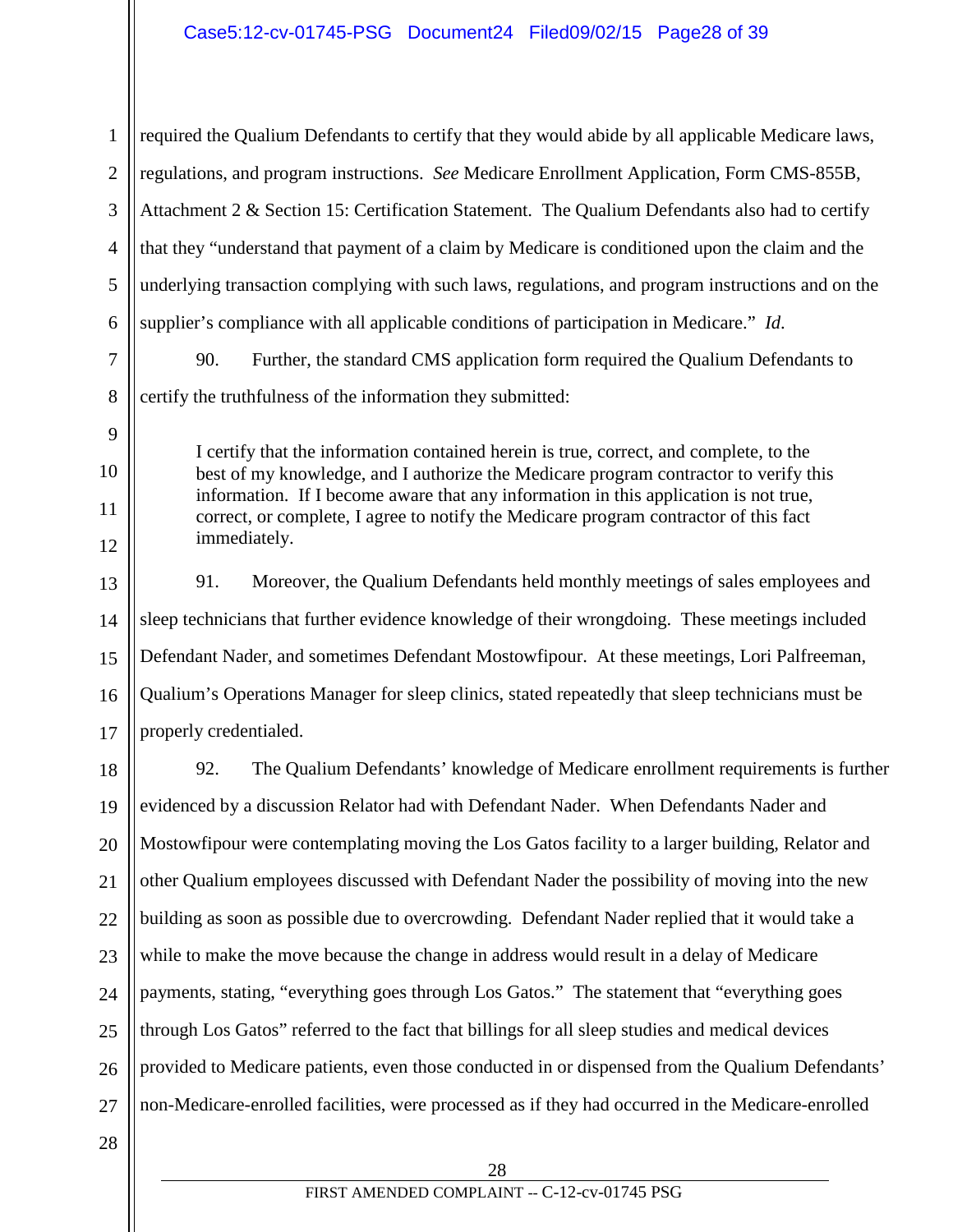### Case5:12-cv-01745-PSG Document24 Filed09/02/15 Page29 of 39

Los Gatos clinic. Defendant Nader's statement that she was unwilling to move the Los Gatos facility until she had assurances of Medicare approval indicates that she knew that Medicare would not pay for services provided in non-enrolled centers. It also evidences her knowledge and implementation of the scheme to submit false bills for such services through enrolled centers.

93. Before the Los Gatos site visit, Relator observed Qualium personnel segregating and working on files that contained documents related to Medicare claims and certifications. Once the files were deemed "cleaned," a round colored-sticker was placed on the file and it was placed back in the Medicare file cabinet.

9 10 11 12 13 14 15 16 17 18 94. At a monthly sales meeting at which Defendant Nader was present, Manager Lori Palfreeman specifically discussed the prohibition against Qualium's sleep clinic business sharing space with its DME business. Relator understood from Ms. Palfreeman and other employees that a purpose behind launching "Amerimed" and moving the DME operations to a Redwood City facility was to attempt to address the co-location problem. Defendants had attempted to enroll Amerimed in the Redwood City location in Medicare, which effort ultimately was not successful. To Relator's knowledge, when CMS inspected the Redwood City facility (as well as others), the Qualium Defendants did not inform CMS that improperly credentialed personnel dispensed DME devices, that the same people directly or indirectly owned the DME and sleep center entities, and that the DME business unlawfully shared space with sleep-study operations.

19 20 21 22 23 95. Despite their knowledge of all of the reasons they were not entitled to payment from Medicare and other government health care programs, including knowledge of the illegality of kickbacks to doctors and routine waivers of patient copayments, the Qualium Defendants submitted claims for payment to CMS and other programs, and in so doing, knowingly and deliberately presented false claims, statements, and records, to the United States.

24 25

1

2

3

4

5

6

7

8

**K. Defendant Access Medical Consultants Knowingly Submitted, or Caused the Submission of, False Claims**

26 27 96. Access Medical Consultants (AMC) is a billing service located in Los Gatos, California that specializes in sleep clinics. Its owners and principal officers, Faraneh H.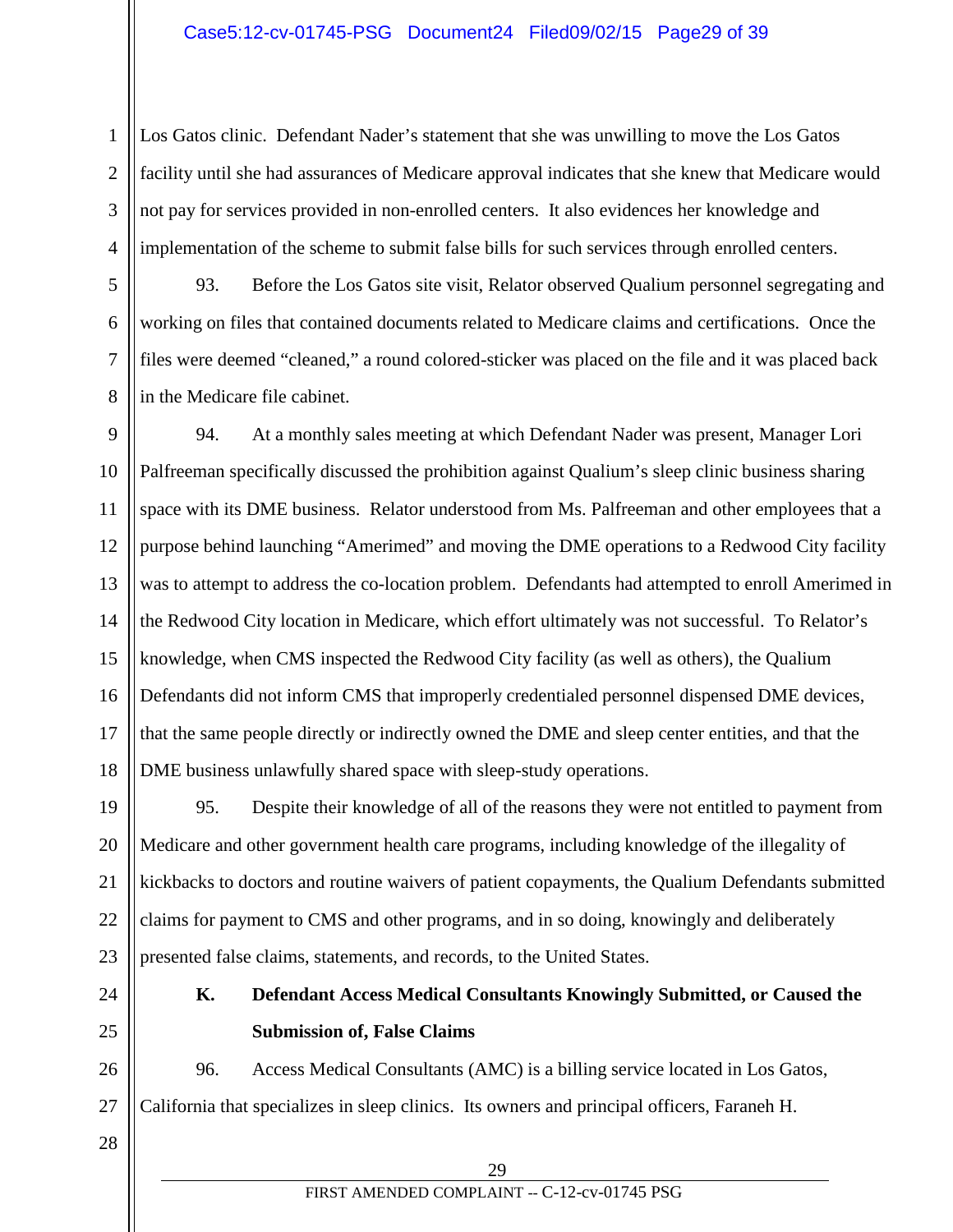# Case5:12-cv-01745-PSG Document24 Filed09/02/15 Page30 of 39

| $\mathbf{1}$ | Javanmardian (also known as Faraneh Javan) and Farhad A. Javanmardian (also known as Fred                                                                                             |  |  |
|--------------|---------------------------------------------------------------------------------------------------------------------------------------------------------------------------------------|--|--|
| $\mathbf{2}$ | Javan), are former friends of Defendants Mostowfipour and Nader. On its now-defunct website,                                                                                          |  |  |
| 3            | www.billing4sleepclinics.com, AMC held itself out as "a team of dedicated billing consultants who                                                                                     |  |  |
| 4            | have an extensive knowledge in managing the medical billing and business operation of the sleep                                                                                       |  |  |
| 5            | clinics." Describing itself as "more than [j]ust a medical billing office," AMC detailed its services:                                                                                |  |  |
| 6            | We specialize in sleep clinics.                                                                                                                                                       |  |  |
| 7<br>8       | We make a thorough analysis of your current billing procedure and utilize the result<br>to provide you with the highest quality of billing services possible.                         |  |  |
| 9            | We constantly monitor your cash flow and your business procedures, which are<br>directly related to your billing and revenue generating operation.                                    |  |  |
| 10           | We make a thorough review of your business trend and constantly remain on the<br>cutting edge of the changes in the sleep disorder industry.                                          |  |  |
| 11<br>12     | We give you expert advice and participate in your contract negotiations with the<br>insurance companies.                                                                              |  |  |
| 13           | We conduct a quarterly survey of our overall performance and make<br>recommendations to you or make an adjustment in our operation to better serve you                                |  |  |
| 14           | and your medical practice.                                                                                                                                                            |  |  |
| 15           | We realize that all providers and their offices are not the same, and for that reason we<br>offer the widest range of options to fulfill virtually every need, including your need to |  |  |
| 16           | maintain control over your data and the billing related issues                                                                                                                        |  |  |
| 17           | 97.<br>The Qualium Defendants hired AMC for comprehensive services, including assisting                                                                                               |  |  |
| 18           | Qualium to complete and submit Medicare enrollment applications for the Los Gatos and San                                                                                             |  |  |
| 19           | Francisco sleep clinics, as well as for licensing of its DME business, including the attempted                                                                                        |  |  |
| 20           | enrollment of the Redwood City location. The Qualium Defendants also hired AMC to receive and                                                                                         |  |  |
| 21           | process patients' billing information, including information about the services provided, and to bill                                                                                 |  |  |
| 22           | payors, including government healthcare programs. AMC billed these programs both for sleep                                                                                            |  |  |
| 23           | studies the Qualium Defendants provided and for DME products they furnished.                                                                                                          |  |  |
| 24           | 98.<br>AMC specifically assisted Qualium in submitting Medicare enrollment applications                                                                                               |  |  |
| 25           | for Qualium's address changes in the Los Gatos and San Francisco facilities. AMC's                                                                                                    |  |  |
| 26           | Ms. Javanmardian would come to the facility site with the application in hand, and                                                                                                    |  |  |
| 27           | Mr. Javanmardian would call or also be present on site for information-gathering during this process.                                                                                 |  |  |
| 28           | 30                                                                                                                                                                                    |  |  |
|              | FIRST AMENDED COMPLAINT -- C-12-cv-01745 PSG                                                                                                                                          |  |  |
|              |                                                                                                                                                                                       |  |  |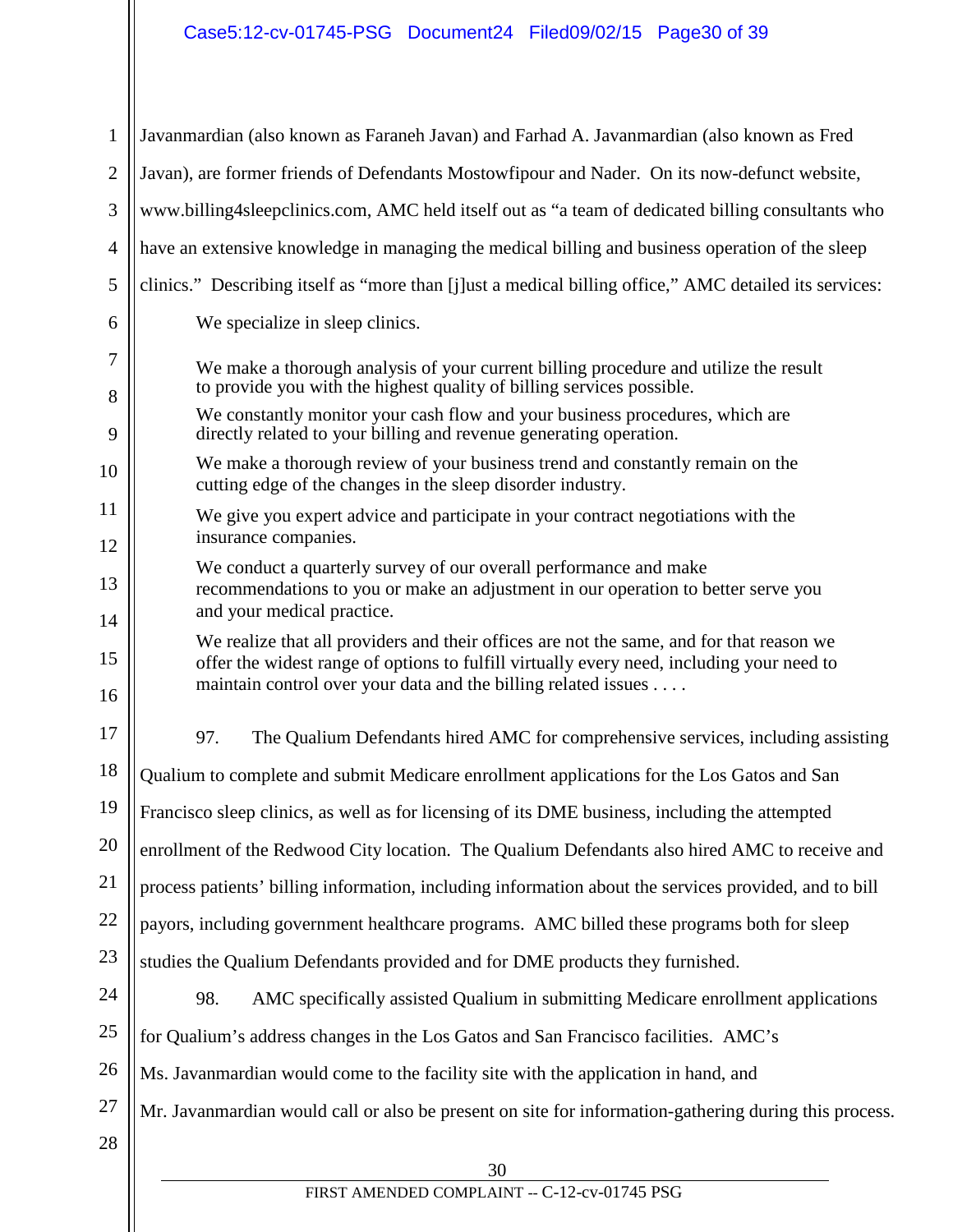### Case5:12-cv-01745-PSG Document24 Filed09/02/15 Page31 of 39

4

1

2

3

5

6

7

8

9

The information AMC gathered, through its owners and operators the Javanmardians, included the required information about credentialed personnel on staff to conduct the sleep testing. Typically, the enrollment process also would have required the Defendants to have on hand and produce copies of licenses and credentials. AMC listed the few credentialed sleep technicians that Qualium had on such applications, including Defendant Mostowfipour. At one point in 2010 after Relator became a registered technologist, Defendant Mostowfipour, in the presence of Ms. Javanmardian, directed that Relator's name be placed on an application rather than Mostowfipour's. With these representations, AMC and Qualium represented to CMS that the few registered technicians listed were regularly on staff at these particular locations, and that only these technicians conducted sleep testing there.

10 11 12 13 14 15 16 17 18 19 20 21 99. AMC, through the Javanmardians, knew that only credentialed technicians could be listed as providing services at particular centers. The Javanmardians knew that Qualium operated up to twenty (or more) facilities in California. The Javanmardians knew that Defendant Mostowfipour did not conduct sleep studies himself, despite apparently being a registered sleep technician. The Javanmardians knew the identities of the actual sleep technicians who conducted the testing from service-specific information they received for billing purposes. The Javanmardians knew the locations in which the technicians worked also from the service and billing information. AMC knew, therefore, that the registered technicians listed on the applications did not and could not conduct all of the sleep testing at the facilities being enrolled, and more broadly, work at all of the facilities and provide services to Medicare and other government program beneficiaries. AMC therefore misrepresented or assisted in misrepresenting facts to CMS that, had CMS been aware of the truth, would have resulted in CMS not enrolling the centers.

22 23 24 25 26 100. Defendant AMC also provided billing services to the Qualium Defendants. To do so, AMC processed patient information and payment claims for the sleep clinics. AMC received patient and billing information from sleep technicians and also through computer systems. The first computer system was known as ACT, and then, beginning in approximately 2009, Defendant Mostowfipour, an experienced software programmer, created the "Medusa" system. These

28

27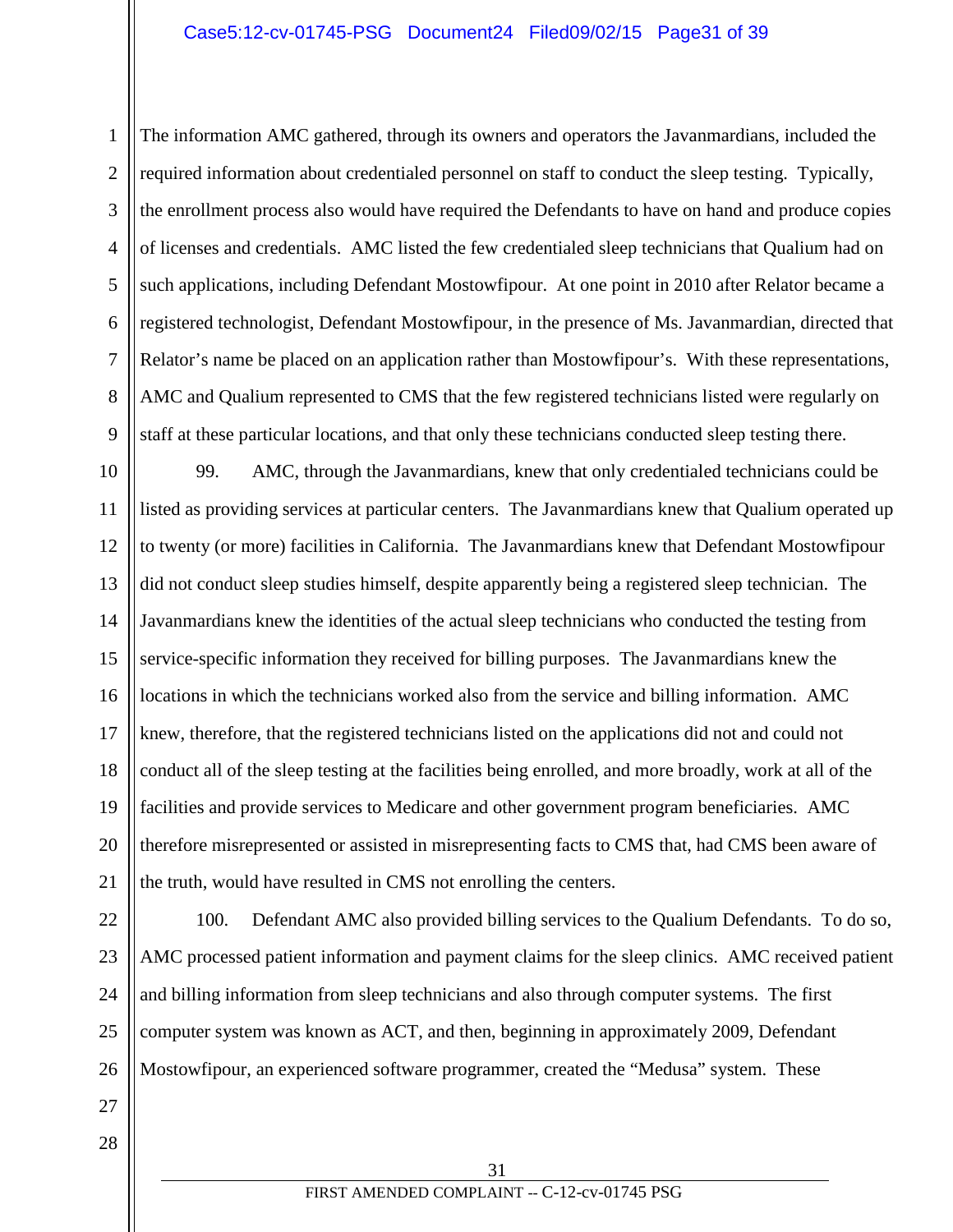information systems permitted AMC to take in and process data about sleep studies and DME dispensing, including patient, facility, billing, and insurance data.

1

2

3

4

5

6

7

8

9

10

101. Specifically, Qualium sleep technicians sent to Defendant AMC a copy of a patient's insurance card, information about the date and true place of service, information about the identity of the actual technician who conducted the study (whether or not registered), the types of tests performed, and the sleep study report. Defendant AMC therefore received and had knowledge of the true patient and billing data when submitting claims to payors and processing payments from them. While Defendant AMC did much of this work remotely, the Javanmardians personally visited some of the Qualium Defendants' facilities several times a year to personally collect facts and data for their services to Qualium, and occasionally to attend meetings.

11 12 13 14 102. In contrast to the sleep-services information sent to AMC, when Qualium provided sleep study reports to referring physicians, they removed identifying information about the technicians who performed the studies. Relator understands that the Qualium Defendants did this to make it difficult to identify whether properly credentialed staff performed the services.

15 16 17 18 19 20 21 22 103. Despite having the true information about where sleep-testing services were provided to Medicare beneficiaries, Defendant AMC submitted claims, or caused the submission of claims, to Medicare and other federal healthcare programs that altered the true location of services. Defendant AMC and the Qualium Defendants represented that sleep-testing services occurred in Medicareenrolled facilities when they were not. Defendant AMC therefore provided, or caused to be provided, false information, records, and statements to federal healthcare programs to obtain payments for Qualium, and the programs reimbursed for services and products on the basis of that false information.

23 24 25 26 27 104. The Qualium Defendants also contracted with Defendant AMC to handle billing for DME products. Qualium communicated data concerning DME dispensing and sales through the Medusa system. Through its access to the Medusa data system, AMC knew the Qualium Defendants dispensed DME that resulted from sleep study tests the Qualium Defendants performed. With the Medusa data, and because the Javanmardians visited the Qualium Defendants' facilities, AMC knew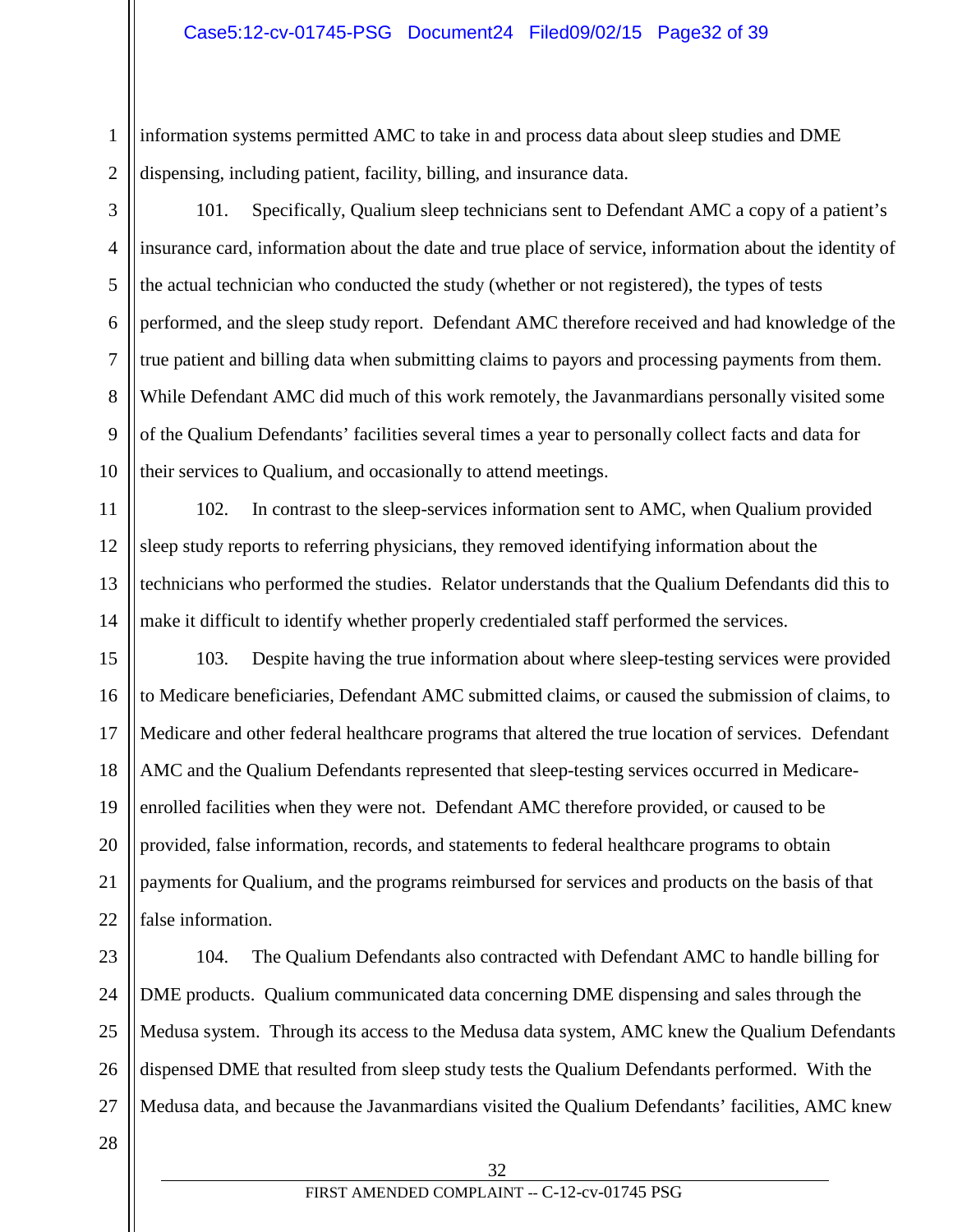that the DME dispensing operations shared space with the Qualium Defendants' sleep clinics and that the Qualium Defendants dispensed DME from non-enrolled locations. Moreover, when assisting Qualium in licensing their locations for medical device dispensing, AMC knew about the limited HMDR exemptee licenses actually held by Qualium personnel. Yet AMC submitted claims, or caused the submission of claims, to federal healthcare programs for DME dispensed by improperly or unlicensed personnel at non-enrolled locations by falsely representing that DME was instead dispensed through an enrolled facility through licensed personnel.

8 9 10 11 12 13 14 15 16 17 105. As noted above, AMC holds itself out as a specialist in sleep-clinic billing that "participate[s] in [a sleep clinic's] contract negotiations with [] insurance companies" and "constantly remain[s] on the cutting edge of the changes in the sleep disorder industry." As well, Ms. Javanmardian, one of AMC's principal officers, teaches or previously taught courses on proper medical billing at a community college in Saratoga, California. AMC is fully aware of the requirements of government health care program licensing, credentialing, and billing, and aware of the facts that showing that the Qualium Defendants were not entitled to payment on the government claims presented. Defendant AMC, therefore, knowingly submitted or caused the submission of, and knowingly made, used, or caused to be made or used a false record or statement material to false claims for payment to the government on behalf of the Qualium Defendants.

18

1

2

3

4

5

6

7

## **L. Defendants' Billing of Federal Healthcare Programs**

19 20 21 22 23 24 25 26 106. Based on insurance cards that Relator saw and on information obtained from other technicians, a substantial number of the Qualium Defendants' patients are beneficiaries of federal healthcare programs, including Medicare and CHAMPVA. Relator also learned from the filtering capabilities of Qualium's Medusa data system that Medicare was the payer Qualium billed for services specific patients received at Qualium's sleep centers, including those not enrolled in Medicare. Relator also has direct awareness of the significant number of Medicare patients through her roles in sales for Qualium and as a sleep technician who personally received and transmitted insurance information.

27 28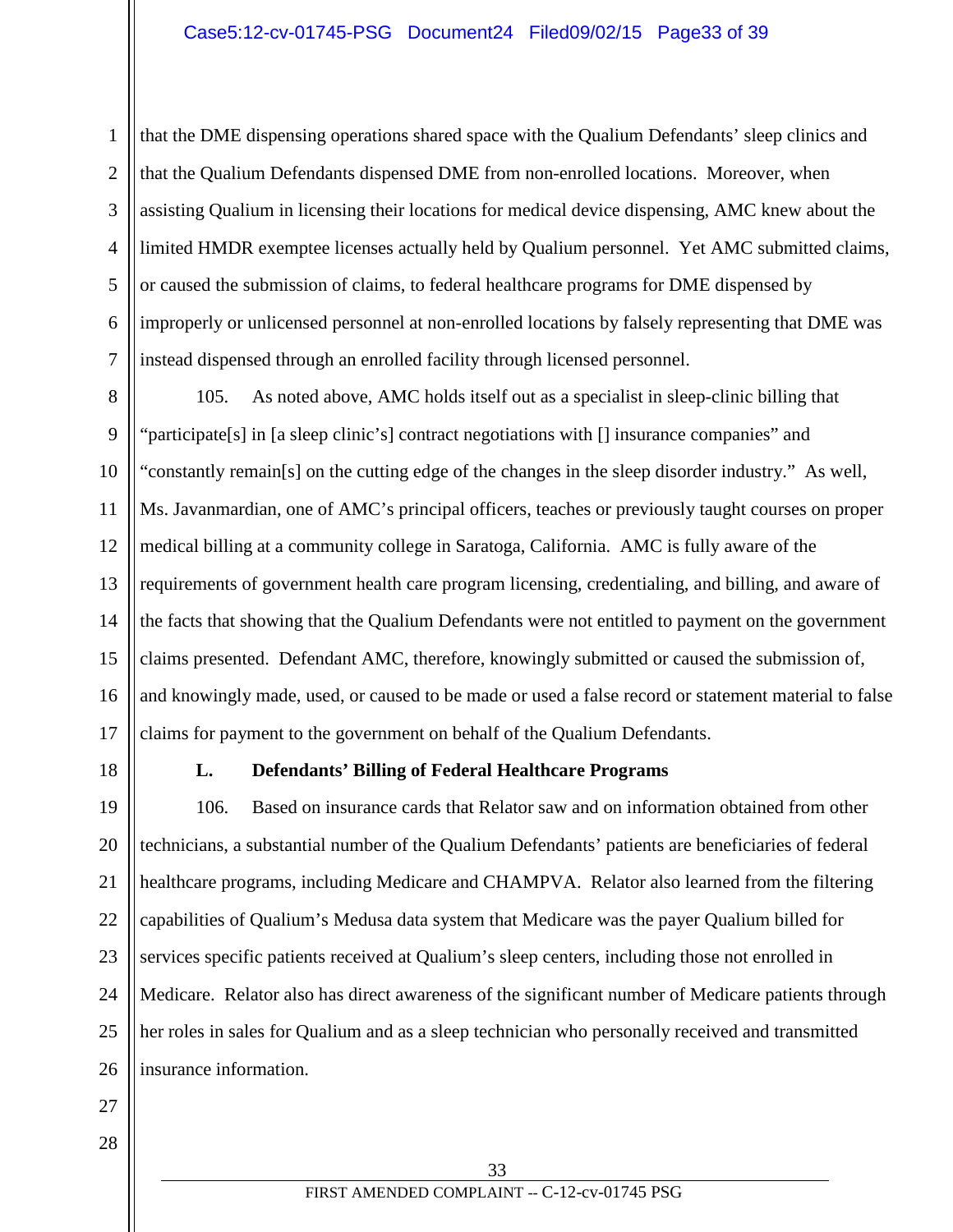1 2

3

4

5

6

7

8

9

10

11

12

13

14

15

16

17

18

19

20

21

107. Regardless of whether a location at which services were provided to Medicare beneficiaries was enrolled in Medicare as a sleep clinic or DME supplier, the Qualium Defendants submitted to Medicare claims for payment for such services by routing such claims through enrolled locations. Some of the locations at which the Qualium Defendants conducting sleep-tests and dispensed DME are as follows, by NPI number:

| 1275618811 | Los Gatos            | CA.       | 95032-2600 |
|------------|----------------------|-----------|------------|
| 1922152107 | <b>Menlo Park</b>    | CA        | 94025-4751 |
| 1184924029 | <b>Salinas</b>       | CA        | 93908      |
| 1770882946 | Monterey             | CA        | 93940-4546 |
| 1548545445 | Irvine               | CA        | 92618-2059 |
| 1265431803 | <b>Menlo Park</b>    | CA        | 94025-4751 |
| 1801940085 | Los Gatos            | CA        | 95032-2600 |
| 1508910928 | San Francisco        | CA        | 94109-5438 |
| 1245384312 | <b>Berkeley</b>      | <b>CA</b> | 94705-2051 |
| 1851445944 | <b>Walnut Creek</b>  | CA        | 94598-3013 |
| 1265665038 | Daly City            | CA        | 94015-4900 |
| 1407165319 | Los Angeles          | CA        | 90025-1007 |
| 1043590276 | Oakland              | CA        | 94609-3404 |
| 1912168683 | Fremont              | CA        | 94538-1738 |
| 1427219195 | <b>Mountain View</b> | CA        | 94040-4317 |
| 1497916175 | Redwood City         | CA        | 94062-1483 |
| 1447304548 | Redwood City         | CA        | 94062-1483 |
| 1023279700 | San Jose             | CA        | 95116-1909 |
| 1871754556 | Gilroy               | CA        | 95020-3540 |
| 1790924660 | Pleasanton           | CA        | 94588-2828 |
|            |                      |           |            |

108. The Qualium Defendants may have recently started to relocate some of its sleep clinics and medical-device/CPAP business in a belated attempt to address the co-location prohibition.

22 23

28

24 25 26 27 109. All or nearly all federal healthcare program claims the Qualium Defendants made for sleep-testing were false because Qualium provided services for beneficiaries at non-Medicareenrolled facilities, but deceptively billed as if they occurred at enrolled facilities; employed nonregistered technicians to conduct the tests; performed the services in a sleep clinic that unlawfully shared ownership and space with a medical-device/CPAP supplier; or provided the tests in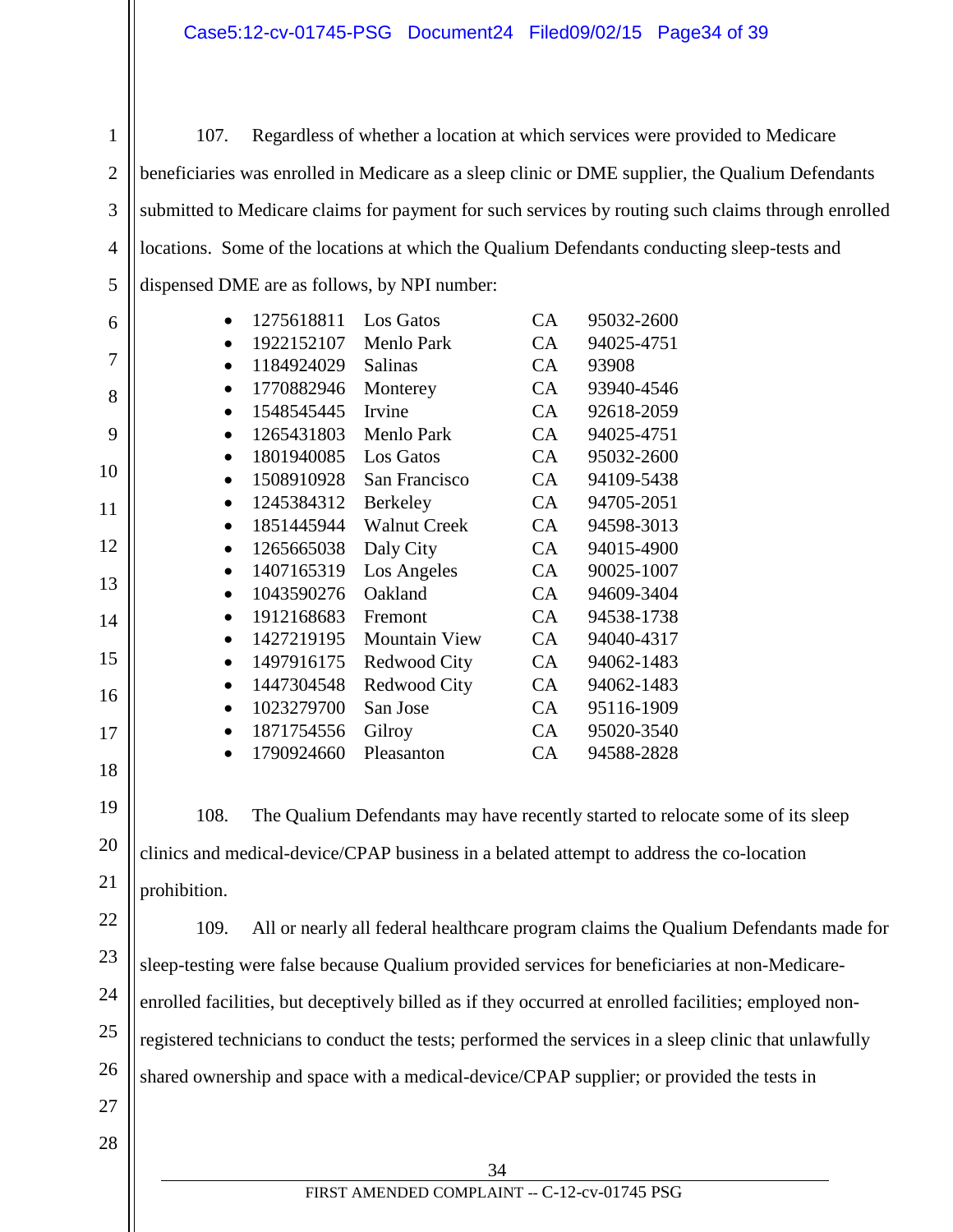Medicare-enrolled centers for which Medicare approval was fraudulently induced due to false statements on those applications.

110. Similarly, all or nearly all government healthcare program claims the Qualium Defendants made for medical-devices (DME) were false because Qualium personnel dispensed DME from a non-enrolled facility, but deceptively billed federal healthcare programs as if it dispensed those devices at enrolled facilities; allowed non-licensed or fraudulently licensed personnel to dispense DME; or supplied DME through an entity that unlawfully shared ownership and space with a Qualium sleep clinic.

9 10 11 12 13 14 111. In addition, reimbursement claims for sleep studies that properly credentialed technicians happened to conduct, or DME that properly credentialed personnel happened to dispense, are still false due to the Qualium Defendants' multifaceted and ongoing pattern of false and fraudulent conduct. Had CMS or other health care programs known all of the true facts about the Qualium Defendants' and Defendant AMC's patterns of conduct, they would have denied all claims for payment.

15 16 17 18 19 20 21 22 23 24 112. Relator cannot at this time specifically identify all of the false claims for payments that Defendants submitted or caused to be submitted because such information is in the possession and control of Defendants, including Defendant AMC. If the data in the Medusa system is authentic and has not been tampered with, it should reveal additional details of the false claims at issue. An example of a false claim includes Qualium's request to Medicare for payment for sleep-study testing provided in 2009 to a female patient with the initials A.M., born in 1927. Other examples of false claims include all claims reflected in the publicly available Medicare Provider Utilization and Payment Data, specifically for Qualium NPI numbers 1275618811 and 1508910928. This data reflects actual CMS payments allowed and paid to Qualium, and types and numbers of services provided, for years 2012 and 2013.

25 26 27 113. The Qualium Defendants directed and ratified all billing practices, submitted or caused the submission of claims for payment, and received federal government payments. Defendant AMC facilitated and conducted the fraudulent billing practices and submitted or caused

28

1

2

3

4

5

6

7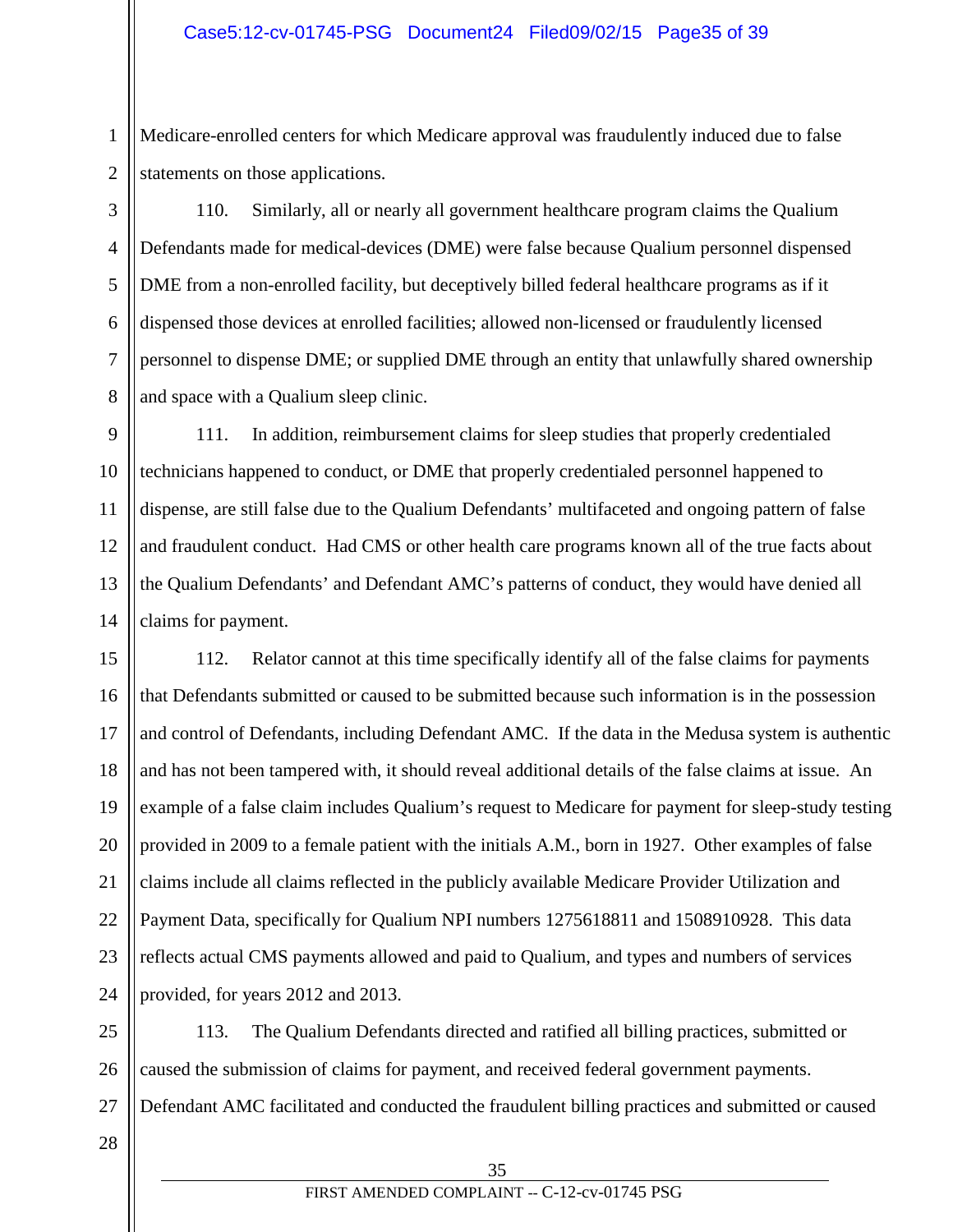1 2 3 4 5 6 7 the submission of claims for payment. All Defendants' knowing submission of false and fraudulent information resulted in Medicare and CHAMPVA receiving and paying claims for diagnostic sleep studies and medical devices that were not properly payable. The federal healthcare programs would not have paid these false claims had the true facts been known to them. The falsity underlying and accompanying the Qualium Defendants' claims for payment resulted in or otherwise affected government payment of the claims. 114. Based on the facts alleged above, the Qualium Defendants and Defendant AMC are

liable for all civil damages, including penalties, arising out of their submission of false claims.

**VIII. CAUSES OF ACTION**

## **Count One Federal False Claims Act 31 U.S.C. §§ 3729(a)(1)–(2) (1986) 31 U.S.C. § 3729(a)(1)(A)–(B) (2009) against the Qualium Defendants**

115. Relator realleges and incorporates by reference the allegations contained in paragraphs 1 through 114 of this Complaint.

15 16 116. This is a claim for treble damages and penalties under the False Claims Act, 31 U.S.C. § 3729, et seq., as amended in 1986 and again in 2009.

17 18 19 20 21 22 23 117. Through the acts described above, for all conduct that occurred before May 20, 2009, the Defendants knowingly presented, or caused to be presented, to an officer or employee of the United States Government or a member of the Armed Forces of the United States a false or fraudulent claim for payment or approval. 31 U.S.C. §§ 3729(a)(1) (1986). Through the acts described above, for all conduct that occurred on or after May 20, 2009, Defendants knowingly presented or caused to be presented, false or fraudulent claims to the United States Government for payment or approval. 31 U.S.C. § 3729(a)(1)(A) (2009).

24 25 26 118. Through the acts described above, Defendants knowingly made, used, or caused to be made or used, a false record or statement material to a false or fraudulent claim. 31 U.S.C. §§ 3729(a)(1)(B) (2009).

27 28

8

9

10

11

12

13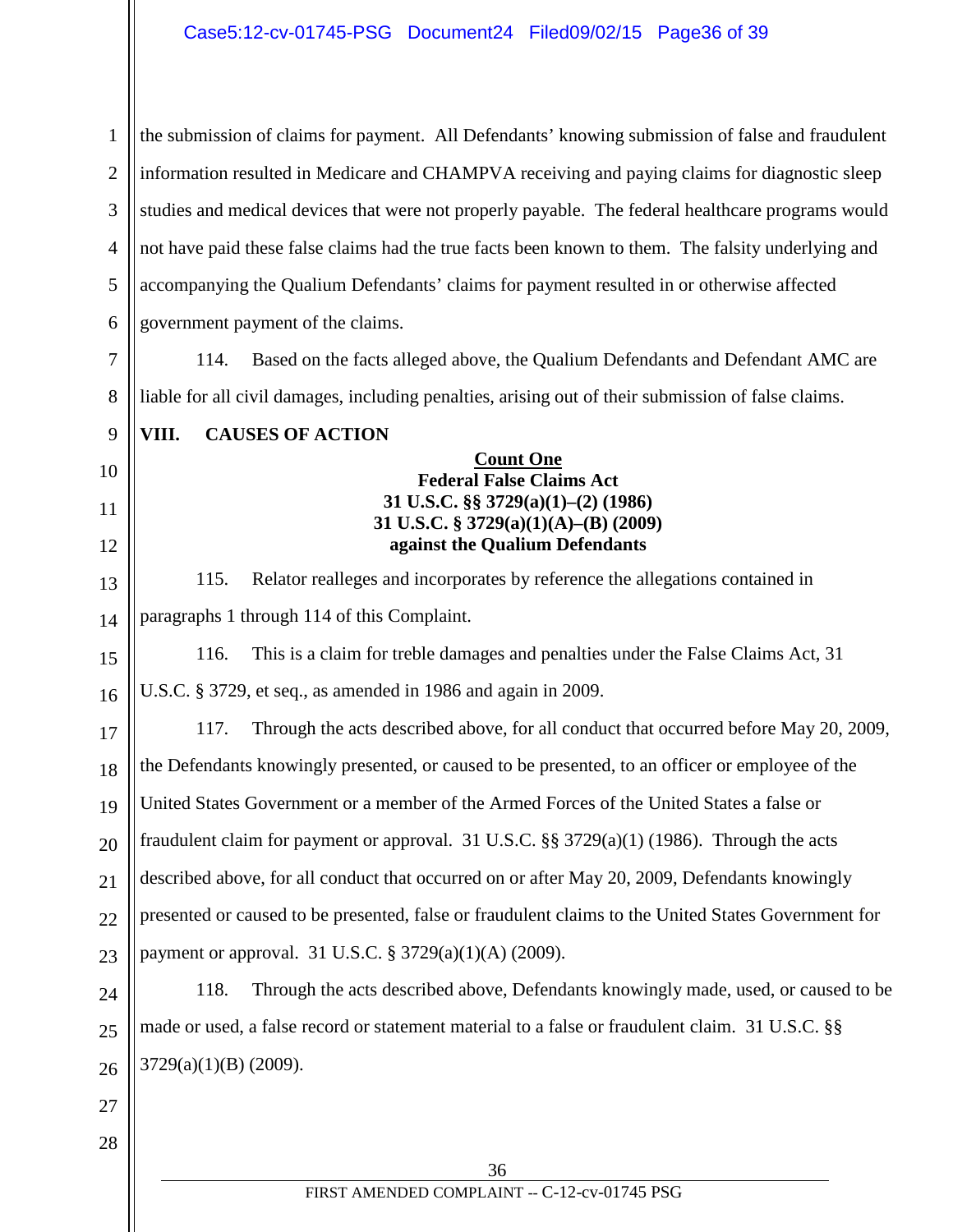| $\mathbf{1}$   | Relator cannot now identify all of the false claims for payment that Defendants'<br>119.               |  |  |
|----------------|--------------------------------------------------------------------------------------------------------|--|--|
| $\overline{2}$ | conduct caused. Relator has no control over such entities and no access to records they possess.       |  |  |
| 3              | 120.<br>The United States Government, unaware of the falsity of the records, statements, and           |  |  |
| $\overline{4}$ | claims that Defendants made or caused to be made, paid and continues to pay the claims that would      |  |  |
| 5              | not be paid but for Defendants' illegal conduct.                                                       |  |  |
| 6              | Defendants have damaged, and continue to damage, the United States in a substantial<br>121.            |  |  |
| $\tau$         | amount to be determined at trial.                                                                      |  |  |
| 8              | Additionally, the United States is entitled to the maximum penalty of up to \$11,000<br>122.           |  |  |
| 9              | for each and every violation alleged herein.                                                           |  |  |
| 10             | <b>Count Two</b>                                                                                       |  |  |
| 11             | <b>Federal False Claims Act</b><br>31 U.S.C. §§ 3729(a)(1)-(2) (1986)                                  |  |  |
| 12             | 31 U.S.C. § 3729(a)(1)(A)–(B) (2009)<br>against Defendant Access Medical Consultants, Inc.             |  |  |
| 13             |                                                                                                        |  |  |
| 14             | 123.<br>Relator realleges and incorporates by reference the allegations contained in                   |  |  |
| 15             | paragraphs 1 through 114 of this Complaint.                                                            |  |  |
| 16             | This is a claim for treble damages and penalties under the False Claims Act, 31<br>124.                |  |  |
| 17             | U.S.C. § 3729, et seq., as amended in 1986 and again in 2009.                                          |  |  |
| 18             | 125.<br>Through the acts described above, for all conduct that occurred before May 20, 2009,           |  |  |
| 19             | Defendants knowingly presented, or caused to be presented, to an officer or employee of the United     |  |  |
| 20             | States Government or a member of the Armed Forces of the United States a false or fraudulent claim     |  |  |
| 21             | for payment or approval. 31 U.S.C. $\S$ $3729(a)(1)$ (1986). Through the acts described above, for all |  |  |
| 22             | conduct that occurred on or after May 20, 2009, Defendants knowingly presented or caused to be         |  |  |
| 23             | presented, false or fraudulent claims to the United States Government for payment or approval. 31      |  |  |
| 24             | U.S.C. § 3729(a)(1)(A) (2009).                                                                         |  |  |
| 25             | Through the acts described above, Defendants knowingly made, used, or caused to be<br>126.             |  |  |
| 26             | made or used, a false record or statement material to a false or fraudulent claim. 31 U.S.C. §§        |  |  |
| 27             | 3729(a)(1)(B) (2009).                                                                                  |  |  |
| 28             |                                                                                                        |  |  |
|                | 37                                                                                                     |  |  |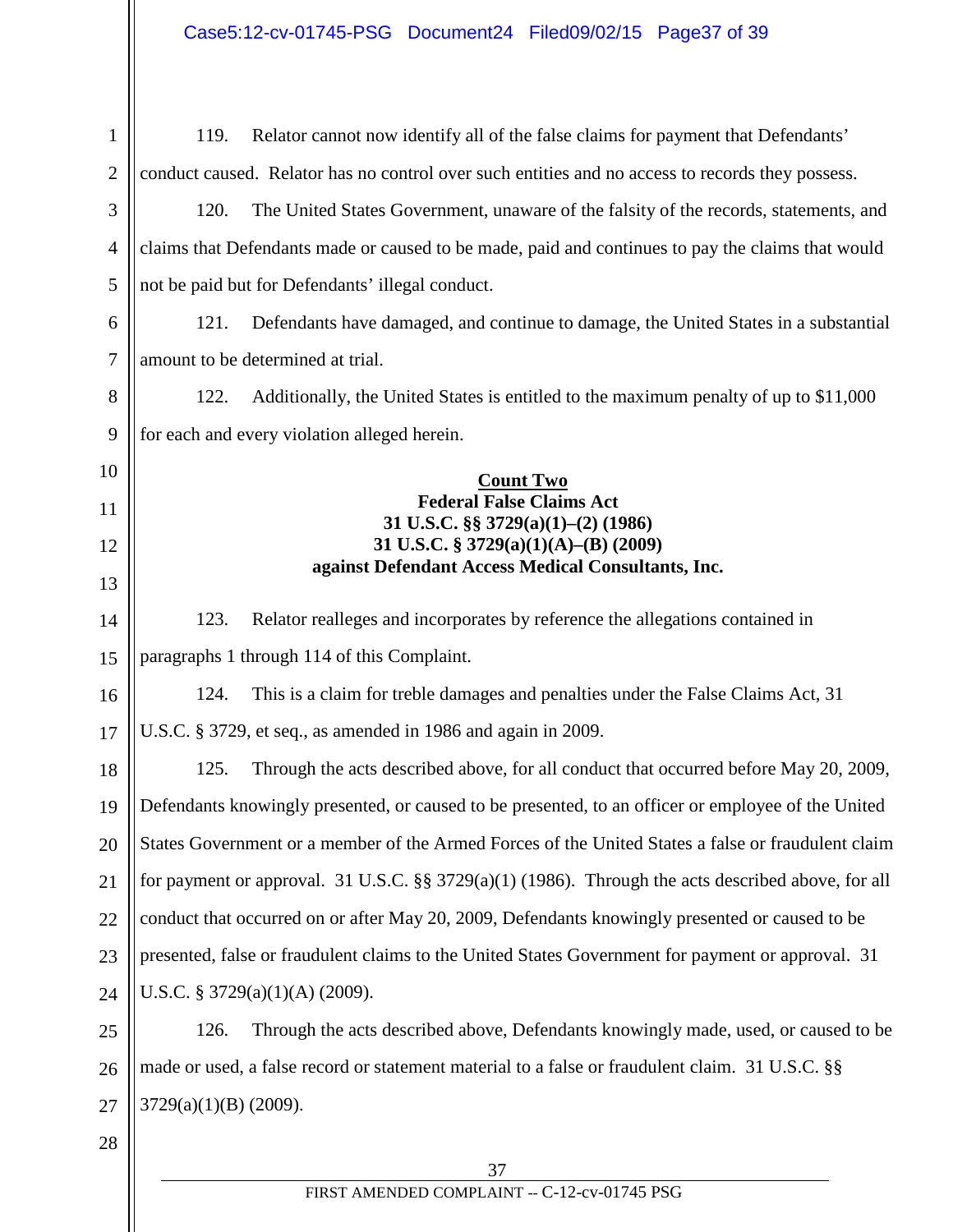1 2 3 4 5 6 7 8 9 10 11 12 13 14 15 16 17 18 19 20 21 22 23 24 25 26 27 28 127. Relator cannot now identify all of the false claims for payment that Defendants' conduct caused. Relator has no control over such entities and no access to records they possess. 128. The United States Government, unaware of the falsity of the records, statements, and claims that Defendants made or caused to be made, paid and continues to pay the claims that would not be paid but for Defendants' illegal conduct. 129. Defendants have damaged, and continue to damage, the United States in a substantial amount to be determined at trial. 130. Additionally, the United States is entitled to the maximum penalty of up to \$11,000 for each and every violation alleged herein. **IX. PRAYER** WHEREFORE, Relator prays for judgment against Defendants as follows: 131. That Defendants cease and desist from violating 31 U.S.C. § 3729 et seq.; 132. That this Court enter judgment against Defendants in an amount equal to three times the amount of damages the United States has sustained because of Defendants' actions, plus the maximum civil penalty permitted for each violation of the False Claims Act; 133. That Relator be awarded the maximum amount allowed pursuant to § 3730(d) of the False Claims Act; 134. That Relator be awarded all fees, costs, and expenses incurred in connection with this action, including attorneys' fees, costs, and expenses; and 135. For such other relief as the Court deems just and proper.